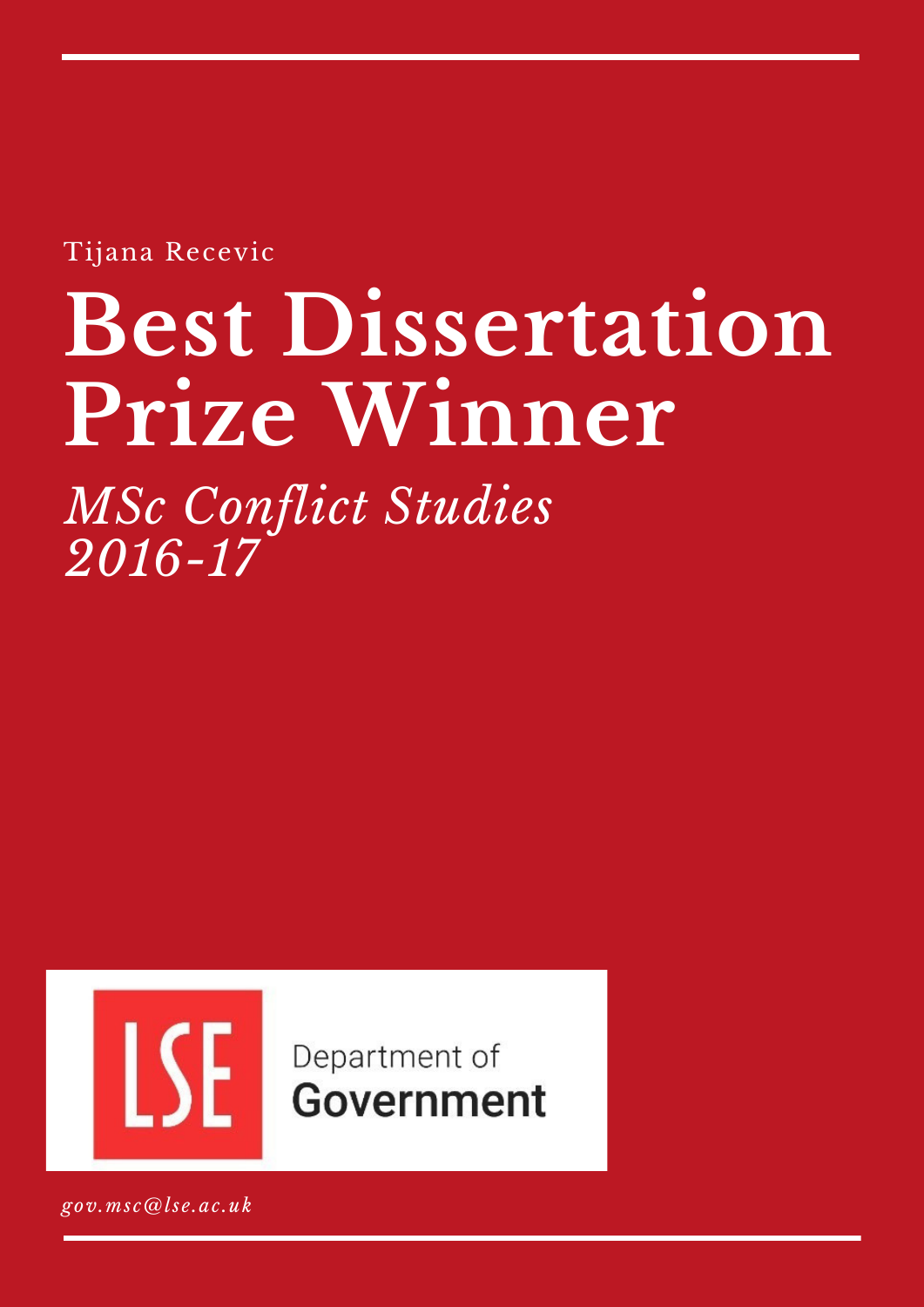# **Transitional Justice Beyond EU Conditionality:**

# **Post-Accession Backsliding in Croatia from a**

# **Rational Institutionalist Perspective**

A dissertation submitted to the Department of Government, the London School of Economics and Political Science, in part completion of the requirements for the MSc in Conflict Studies.

August 2017

Word Count: 10,476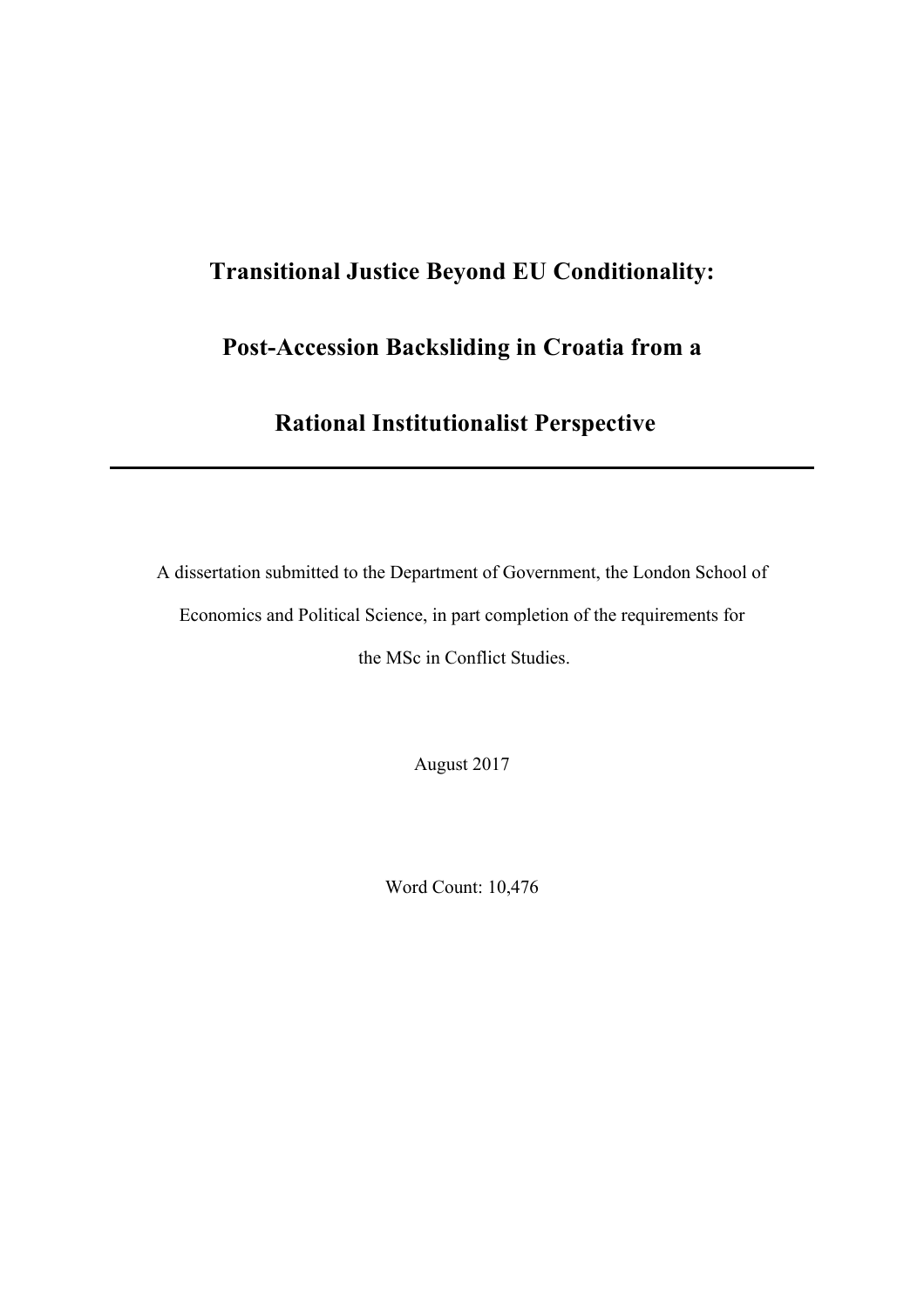# *Acknowledgments*

*I would like to express my gratitude to the Chevening Scholarships, the UK Government's global scholarship programme funded by the Foreign and Commonwealth Office (FCO) and partner organisations, for providing me the opportunity to study at the London School of Economics and Political Science.* 

*I would also like to thank my academic supervisor, Dr Denisa Kostovicova, for her valuable support and guidance in the early stages of my writing this dissertation.*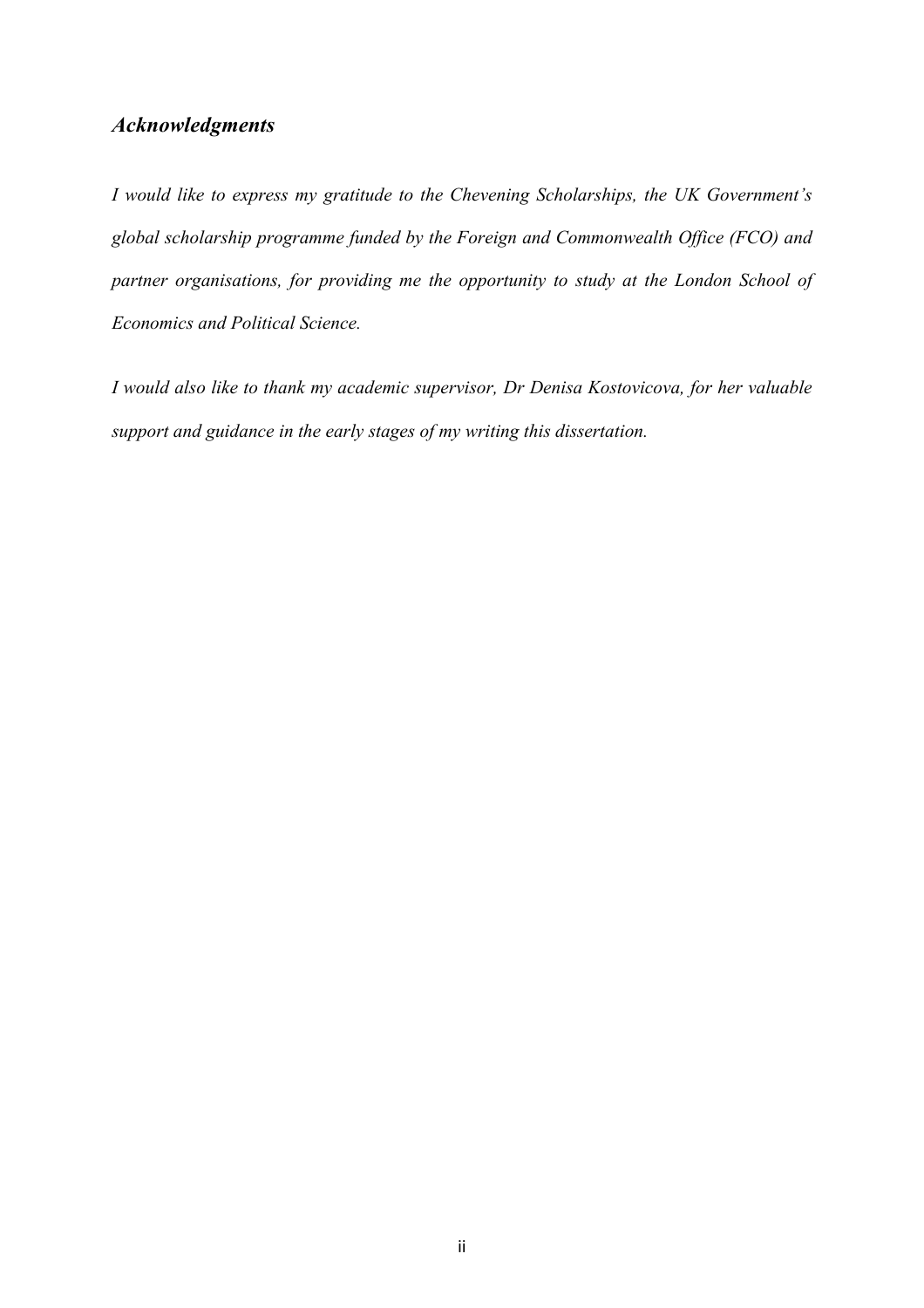# **Abstract**

This study aims to explain the post-accession backsliding on transitional justice (TJ) in postconflict societies by operationalizing the rational institutionalist (RI) approach to Europeanization, which assumes that domestic adoption of EU rules depends on the costbenefit calculation of the relevant power coalitions in society. Bridging the gaps in the literatures on EU conditionality and TJ, the study proposes a model of post-accession redistribution of power between domestic coalitions in TJ arena (justice instrumentalists, justice resisters and justice true believers) explaining the causal mechanism behind the postaccession backsliding. The offered theoretical model is applied to the case of Croatia, which represents a pioneering attempt to explain the post-accession decline in the Croatian governing elites' willingness to solve multiple unresolved TJ issues and address the rising tendencies towards relativisation of war crimes and past criminal regimes. Combining single case study and process-tracing methods, the research is based on comprehensive analysis of primary data published by relevant international organizations, reputable international and Croatian human rights organizations, government institutions and media outlets. The findings confirm the hypothesised model, indicating that the expiry of EU "carrots and sticks" upon Croatia's entry to the EU led to the reconsolidation of justice instrumentalists, strengthening of justice resisters and weakening of justice true believers in the Croatian TJ arena, which changed the domestic equilibrium from pre-accession compliance towards the post-accession non-compliance with the TJ norm. Demonstrating that EU TJ conditionality not only failed to outroot dangerous denial of accountability for war crimes among the Western Balkans countries, but produced adverse effects further undermining the prospects for their successful post-conflict transformation, this study advances our understanding of the EU's peacebuilding capacity.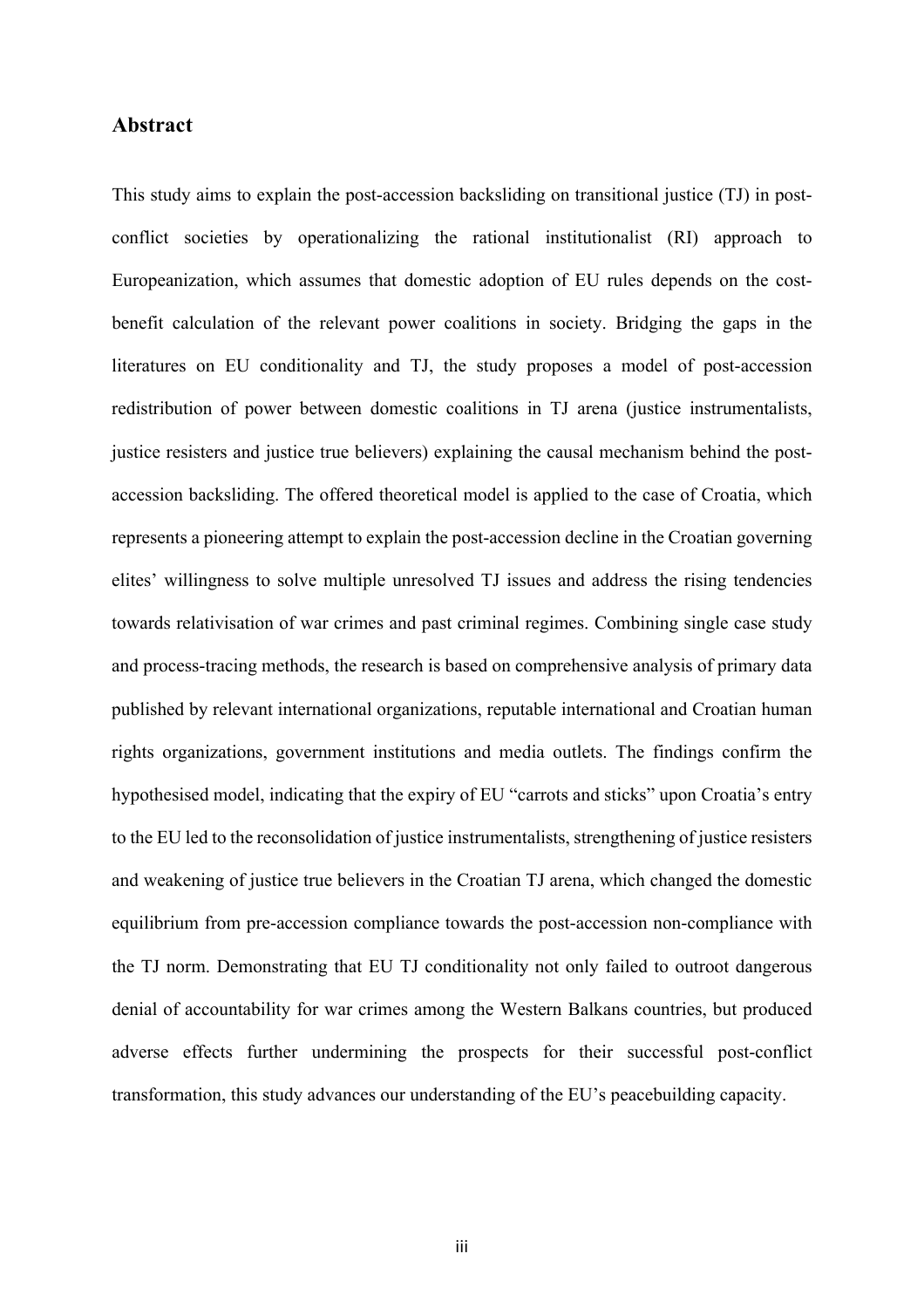# **List of Abbreviations**

- COE Council of Europe
- DI Discursive Institutionalism
- EU European Union
- HLC Humanitarian Law Centre
- ICTY International Criminal Tribunal for the former Yugoslavia
- MP Member of Parliament
- OHCHR Office of the United Nations High Commissioner for Human Rights
- RI Rational Institutionalism
- SI Sociological Institutionalism
- SNC Serbian National Council
- TJ Transitional Justice
- YIHR Youth Initiative for Human Rights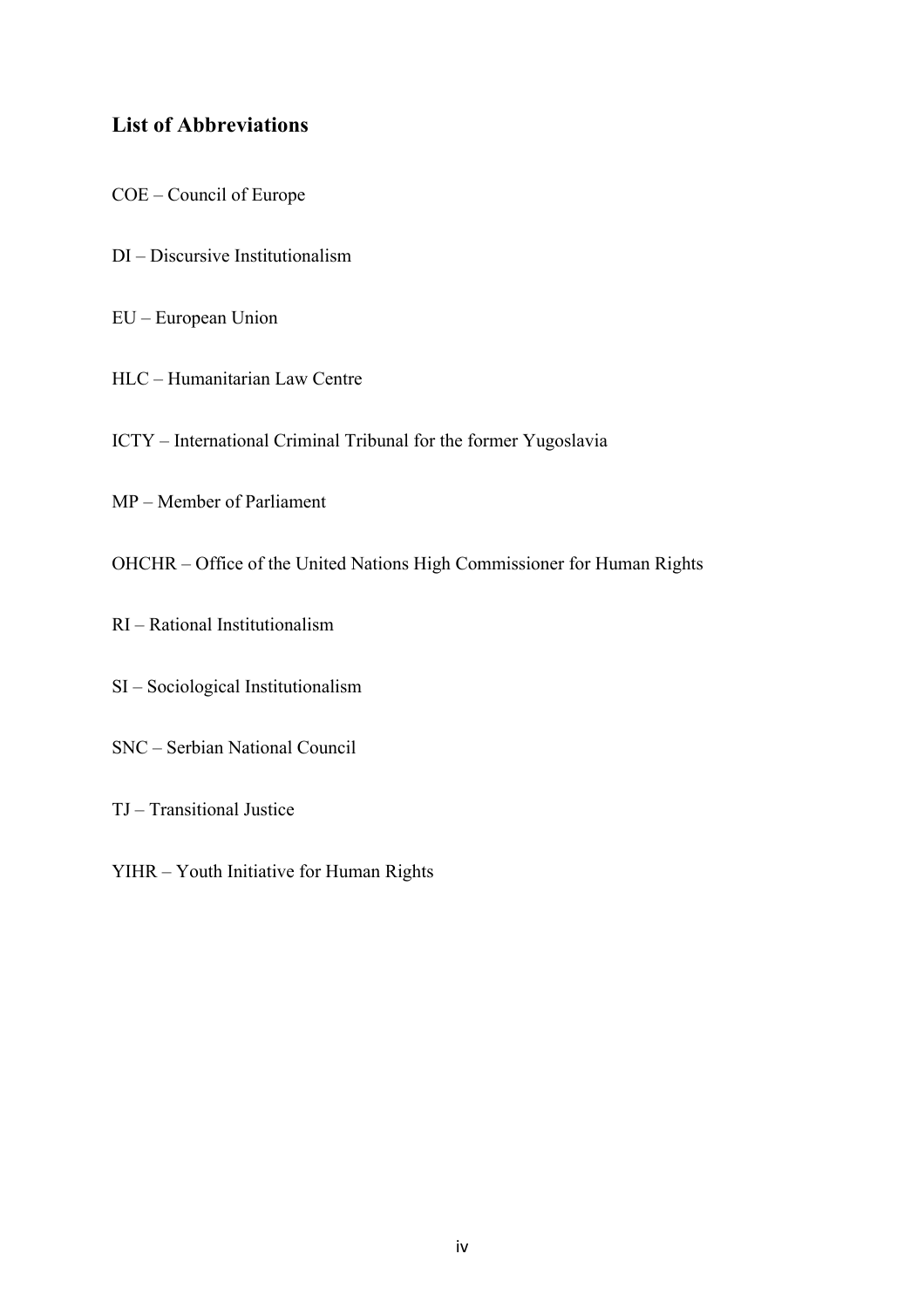# **Table of Contents**

| 1.   |               |                                                                   |  |  |
|------|---------------|-------------------------------------------------------------------|--|--|
| 2.   |               |                                                                   |  |  |
| 2.1. |               |                                                                   |  |  |
| 2.2. |               | The Model of Post-Accession Redistribution of Power in TJ Arena7  |  |  |
|      | a)            |                                                                   |  |  |
|      | b)            |                                                                   |  |  |
|      | $\mathbf{c})$ |                                                                   |  |  |
| 3.   |               |                                                                   |  |  |
| 4.   |               |                                                                   |  |  |
| 4.1. |               |                                                                   |  |  |
| 4.2. |               | Post-Accession Redistribution of Power in the Croatian TJ Arena19 |  |  |
|      | a)            |                                                                   |  |  |
|      | b)            |                                                                   |  |  |
|      | $\mathbf{c})$ |                                                                   |  |  |
| 4.3. |               |                                                                   |  |  |
|      | a)            |                                                                   |  |  |
|      | b)            |                                                                   |  |  |
| 5.   |               |                                                                   |  |  |
| 6.   |               |                                                                   |  |  |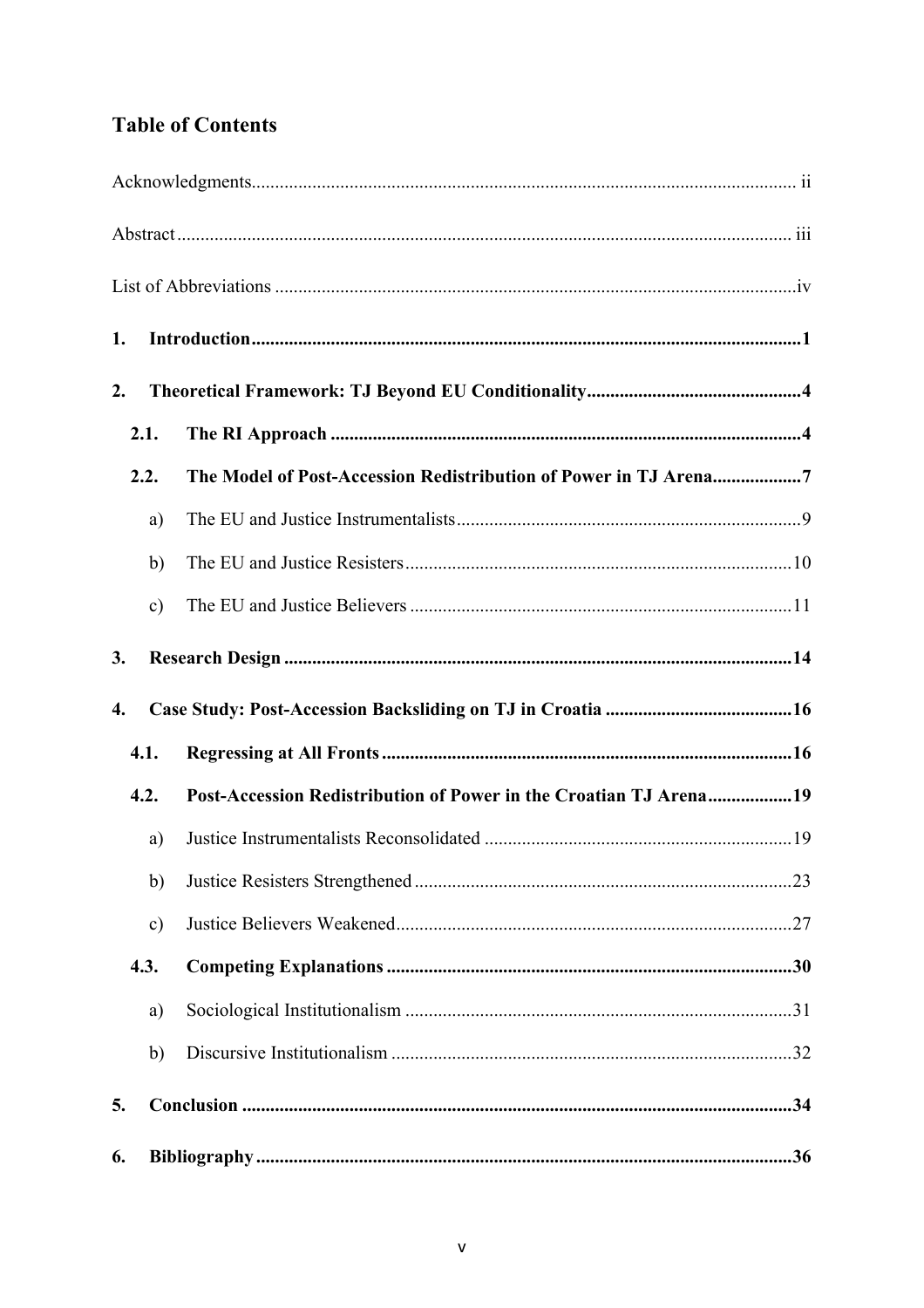# **1. Introduction**

 

Initially reserved for the EU's influence on its member states, the term of "Europeanization" – broadly defined as "a process in which states adopt EU rules" (Schimmelfennig and Sedelmeier 2005a:7) – has become primarily associated with the impact of European integration on candidate states (Börzel and Risse 2003; Grabbe 2001; Schimmelfennig and Sedelmeier 2004, 2008; Sedelmeier 2011). While each of the previous enlargements revealed various ways by which the adoption of EU rules affected political, economic and societal dynamics in candidate states, the Western Balkans region is the first to have served as "a laboratory for EU approaches to peace and justice" (Rangelov, Theros, and Kandic 2016, 8) and tested the EU's capacity to help war affected countries "to positively prevent, contain, end and move beyond violent conflicts" (Hughes 2009:281). Aware that "moving beyond" a devastating war in former Yugoslavia could not be attained without affected countries dealing with their violent legacies, the EU utilized its main "transformative power" (Grabbe 2006) tool – its accession conditionality – as its main peacebuilding tool towards this region (Braniff 2011; Elbasani 2013; Gordon 2010; Tocci 2007) and included transitional justice  $(TJ)^1$  among political conditions which the Western Balkan countries needed to fulfil in order to "Europeanize".

The first, and so far, the only Western Balkans country which joined the EU, and therefore acquired the "certificate" of successful post-conflict transformation, is the Republic of Croatia.

<sup>&</sup>lt;sup>1</sup> This paper adopts a holistic definition of TJ according to which: "Transitional justice is a response to systematic or widespread violations of human rights. It seeks recognition for the victims and to promote possibilities for peace, reconciliation, and democracy" (ICTJ 2009)*.* Such approach includes both retributive TJ – advocating criminal justice as the best response to war crimes (Cassese 2003; Schiff 2008), and restorative TJ – which, being focused on rebuilding of affected communities, promotes the use of non-judicial mechanisms, such as truth and reconciliation commissions or informal customary mechanisms (Isser 2011; Tutu 1999).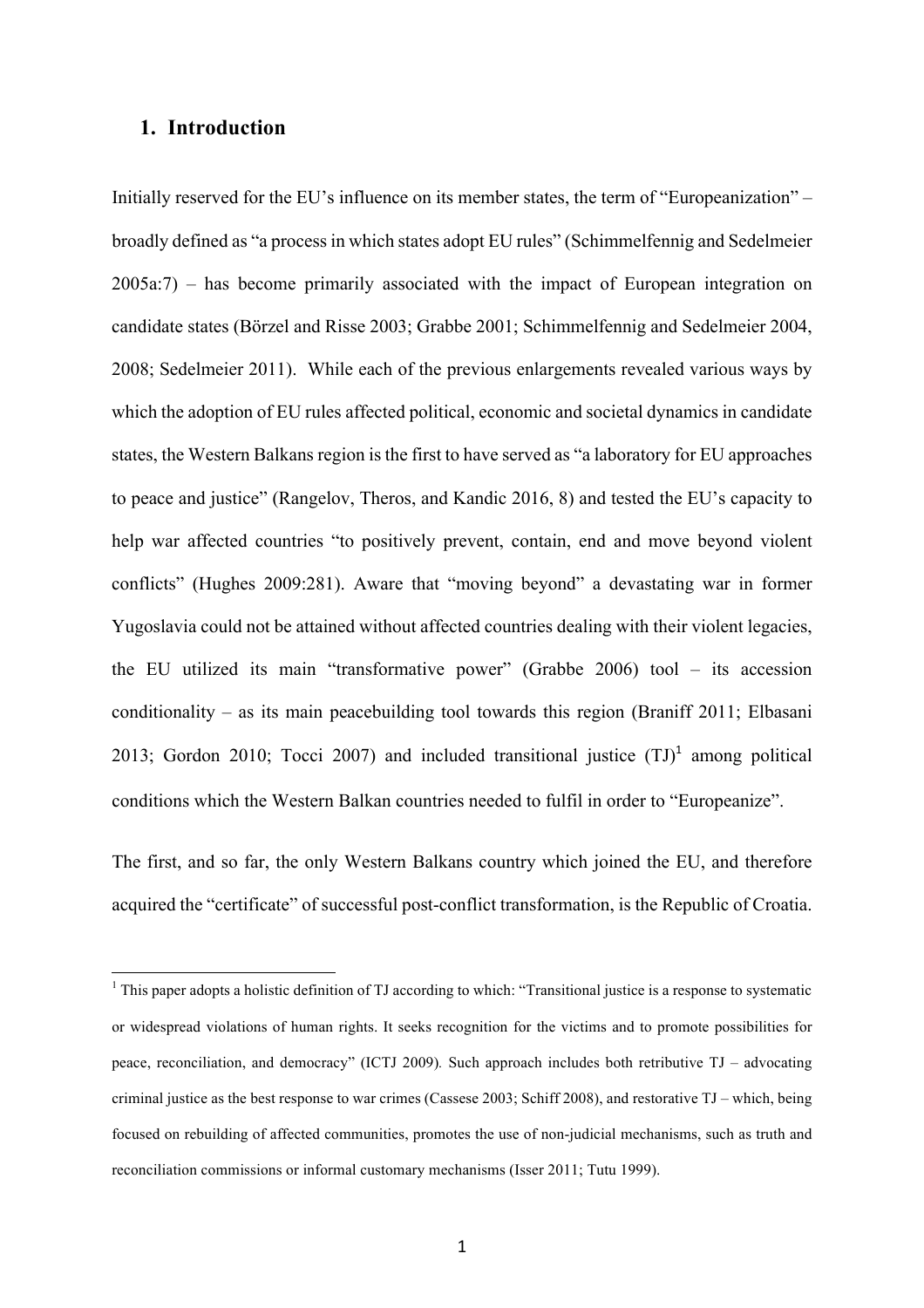Making the full cooperation with the International Criminal Tribunal for Former Yugoslavia (ICTY) a principle condition of Croatia's EU membership, the EU attacked the very essence of the Croatia's "official memory" (Jovic 2004) of the Homeland War, based on the exclusive reminiscence of two Croatia's roles in Yugoslav wars – roles of "heroic victim" and "victorious hero" (Banjeglav 2012) – and, on the categorical denial of its third role – the role of a victimizer (Banjeglav 2013; Peskin and Boduszyn´ski 2003). Massive anti-ICTY protests which flooded the country at the beginning of its integration process on one side, and the EU's decision to suspend Croatia' accession negotiations in 2005 due to its deteriorated cooperation with the ICTY on the other, best spoke to the agonizing level of costs which both compliance and noncompliance with the TJ norm carried for governing elites (Jovic 2009; Peskin and Boduszyn´ski 2003). Managing to "rebrand" the ICTY from the biggest insult to dignity of the Homeland War into "an appropriate venue through which the Homeland War could be defended" (Lamont 2010:1689), the Croatian political elites, nonetheless, found a way to gain domestic support for fulfilling all the ICTY requirements and thus moving towards the ultimate award of EU membership.

When even the anti-ICTY demonstrations against the arrest of general Ante Gotovina in 2005 "failed to carry the same weight as they did in 2001" (Pavlaković 2010:1723), when not only the ICTY but domestic trials to members of Croatian forces significantly intensified in the late 2000s, and especially when in 2010 the Croatian President Ivo Josipovic expressed his remorse for Croatia's involvement in the Bosnian war (Jovic and Lamont 2010), one could have optimistically assumed that the Croatian political leadership and people became ready to go even beyond the EU's explicit TJ condition. Nevertheless, Croatia's soon entry to the EU drastically shattered such optimistic assumptions, since it revealed that the willingness of the Croatian governing elites to solve multiple unresolved TJ issues significantly waned upon the expiry of EU conditionality, while – and even more worrying – the tendencies towards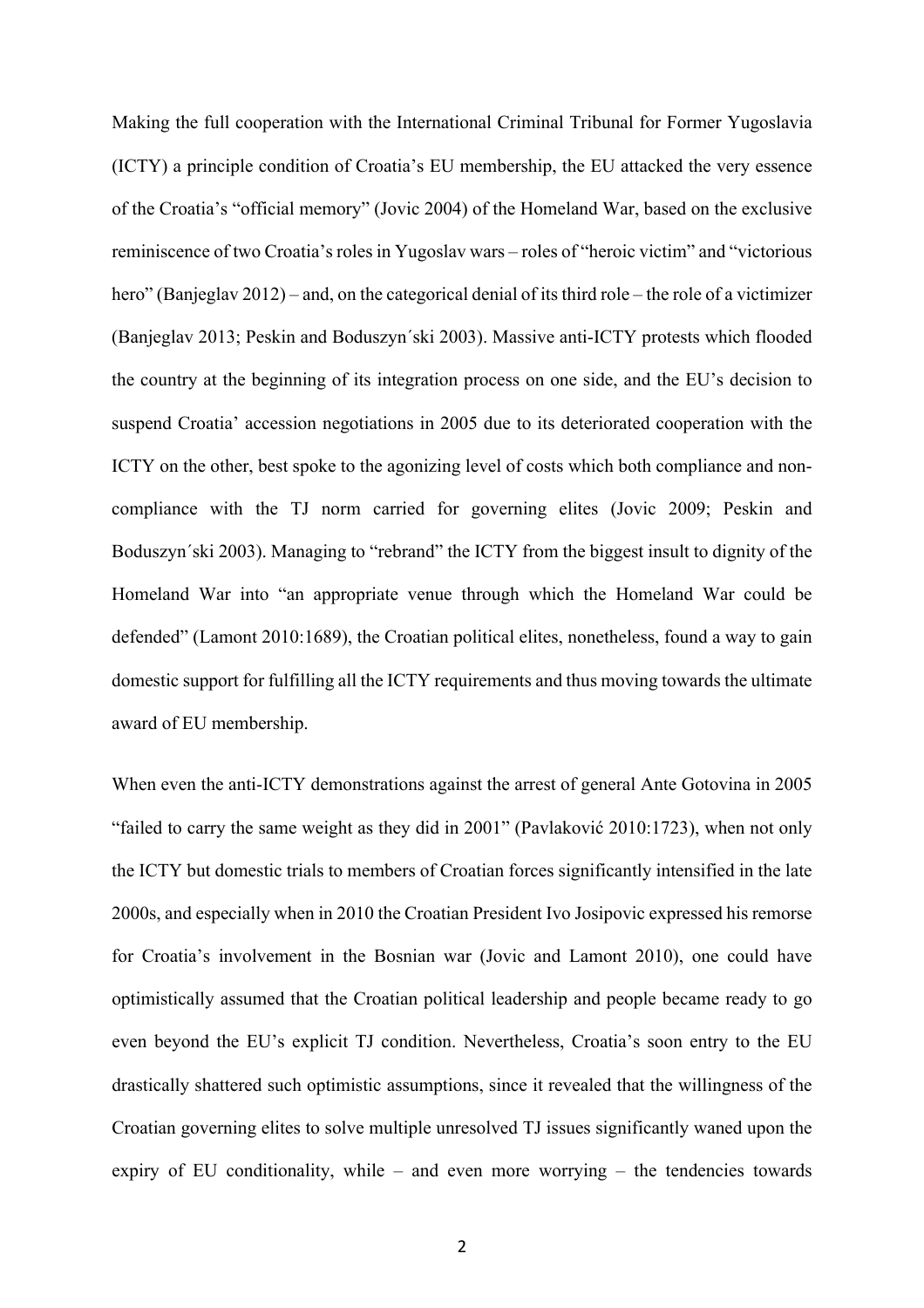relativisation of war crimes and past criminal regimes reappeared. In other words, the preaccession progress in TJ in Croatia did not continue upon Croatia's entry to the EU, but stalled and even reversed.

In order to explain why EU-induced progress in TJ fails to endure the termination of EU conditionality, this paper proposes a model of post-accession redistribution of power between main coalitions in domestic TJ arena – justice instrumentalists, justice resisters and justice true believers – which operationalizes and temporally extends the rational institutionalist (RI) assumption that domestic adoption of EU rules depends on the way EU rewards affect the "constellation of bargaining power" (Schimmelfennig and Sedelmeier 2005:11) between relevant domestic actors. The hypothesized model argues that the EU's narrow, top-down, retributive TJ approach advantages those domestic actors willing to instrumentalize and (re-)adjust the TJ process in accordance with the currently dominant incentives – external demands for TJ during the pre-accession period and domestic opposition to TJ in the post-accession period. While their pre-accession instrumental compliance with EU demands cannot be vetoed by justice resisters whose bargaining position is temporarily weakened by EU membership leverage, their post-accession noncompliance cannot be vetoed by justice true believers whose bargaining power is decisively crippled by the expiry of EU membership leverage.

Bridging the gaps in the literatures on EU conditionality and TJ, the proposed model provides original theoretical contribution to both fields. Firstly, it contributes to the TJ literature by investigating sustainability and adverse effects of externally "imposed" TJ in post-conflict societies. Secondly, it contributes to the discussions on the "post-accession Europeanization" by extending the RI argument into the post-conflict environment and the field of TJ. In addition, the probation of the offered model provides an original empirical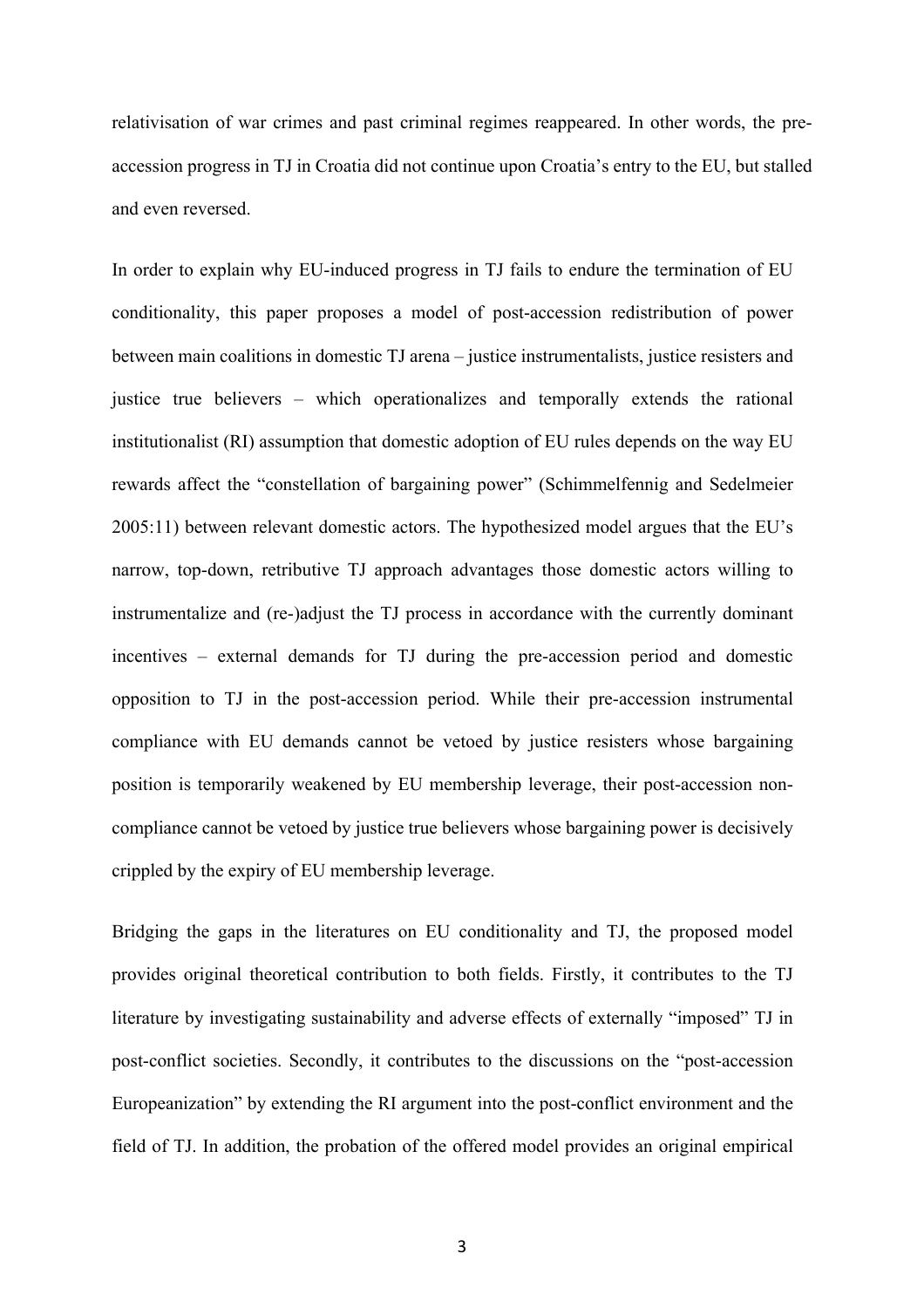contribution to both above mentioned fields since not a single study (to the best of my knowledge) has drawn attention to or attempted to explain the post-accession backsliding on TJ in Croatia. For all these reasons, this study contributes to better understanding of the EU's peacebuilding capacity.

The first chapter links the RI approach with the existing findings on the EU's TJ strategy towards the Western Balkans countries, and based on their bond proposes the model of postaccession redistribution of power between domestic coalitions in TJ arena. The second chapter outlines the research design of the study, justifying the methods and data selection. After an overview of the post-accession backsliding on TJ in Croatia, the third chapter provides the empirical support to the offered model and engages with alternative explanations coming from sociological institutionalist and discursive institutionalist approaches to Europeanization. Finally, the conclusion reflects on the theoretical findings of the study and draws avenues for future research.

# **2. Theoretical Framework: TJ Beyond EU Conditionality**

### **2.1. The RI Approach**

Assuming that states are rational utility-maximizers whose alignment with EU rules is generated by EU membership incentives rather than by identification with European norms and values, the RI approach understands Europeanization as a bargaining process between domestic actors who are satisfied with the existing "misfit" between domestic and EU rules and those domestic actors who attempt to upset such status quo in order to acquire EU rewards (Börzel and Risse 2012; Grabbe 2006; Kelley 2004; Vachudova 2005). In order to change the "current distribution of preferences and bargaining power in domestic society"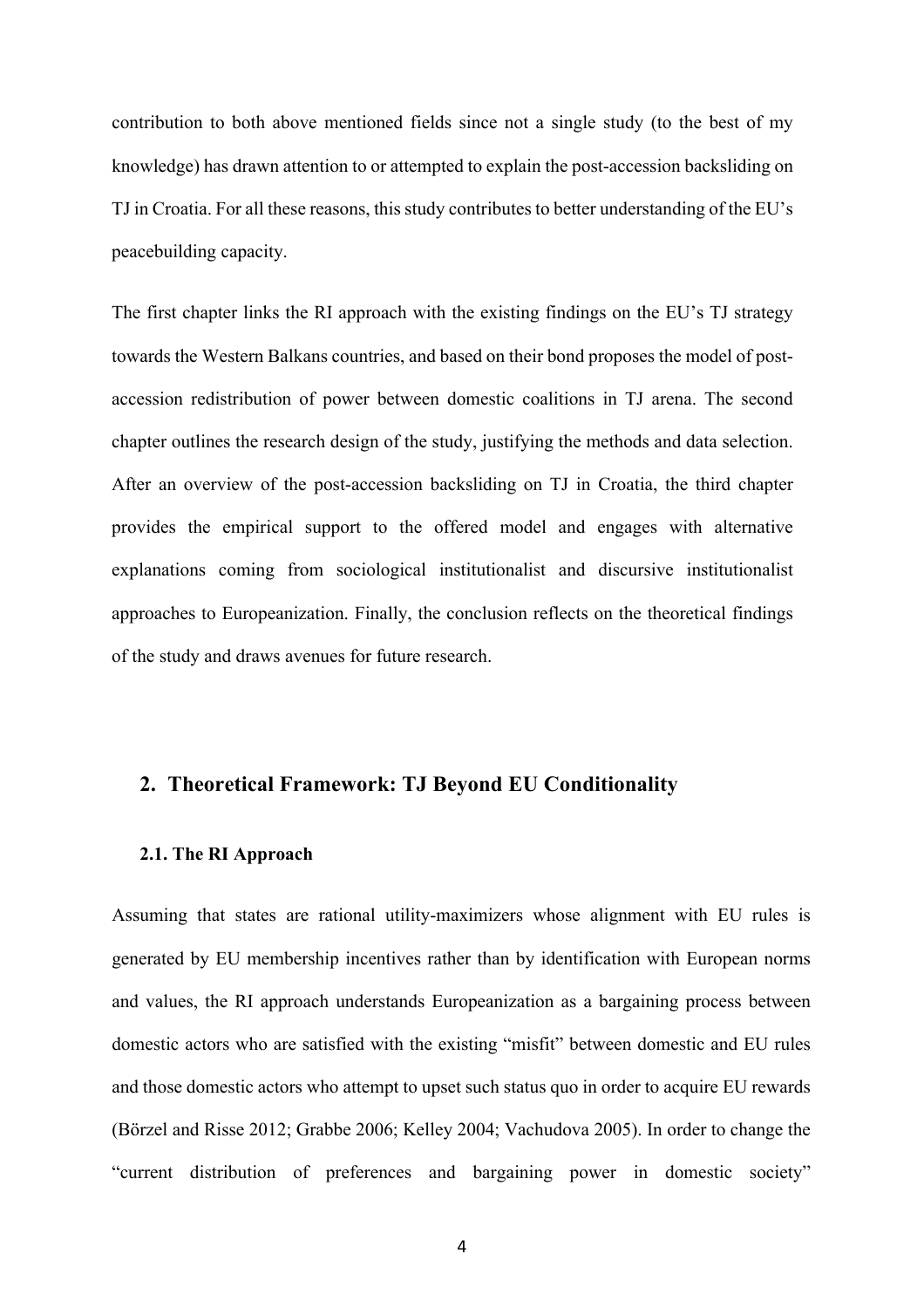(Schimmelfennig and Sedelmeier 2005a:11) in favour of actors advocating compliance with EU rules, the EU adopts either a "top-down" approach and enters the direct intergovernmental bargaining with governments of candidate states, or engages in "bottom-up" differential empowerment of domestic actors who share EU values and norms (Börzel 2013; Schimmelfennig and Sedelmeier 2005). The ultimate outcome of the governments' costbenefit calculation therefore depends on the credibility, size and speed of EU rewards on the one side, and on the domestic adoption costs on the other side, primarily determined by the strength of veto players opposing the status quo change (Dimitrova 2010; Schimmelfennig and Sedelmeier 2005; Sedelmeier 2011). Nevertheless, while the likelihood and pace of a state's pre-accession alignment with EU rules have been widely investigated (Börzel and Risse 2012; Kelley 2004; Schimmelfennig and Sedelmeier 2004; Vachudova 2005), the sustainability of such compliance upon the country's entry to the EU represents the youngest and still underresearched sub-field of the Europeanization studies.

The temporal extension of the RI main argument into the post-accession phase is best formulated in the following words:

*"As the incentive structure for the new members changes, post accession compliance with costly pre-accession demands of international institutions should deteriorate*  [emphasis added]*. After all, if it had only been the external incentive of membership that drove compliance, then – having won the ultimate reward – why would the newest EU members not be tempted to roll back reform that had been the most costly to implement*? (Epstein and Sedelmeier 2008:797)

Nevertheless, although such "reversed" conditionality hypothesis seems convincing, the existing studies on post-accession compliance with EU rules in different policy areas – from fight against corruption (Vachudova 2009) to gender equality (Sedelmeier 2012) – provide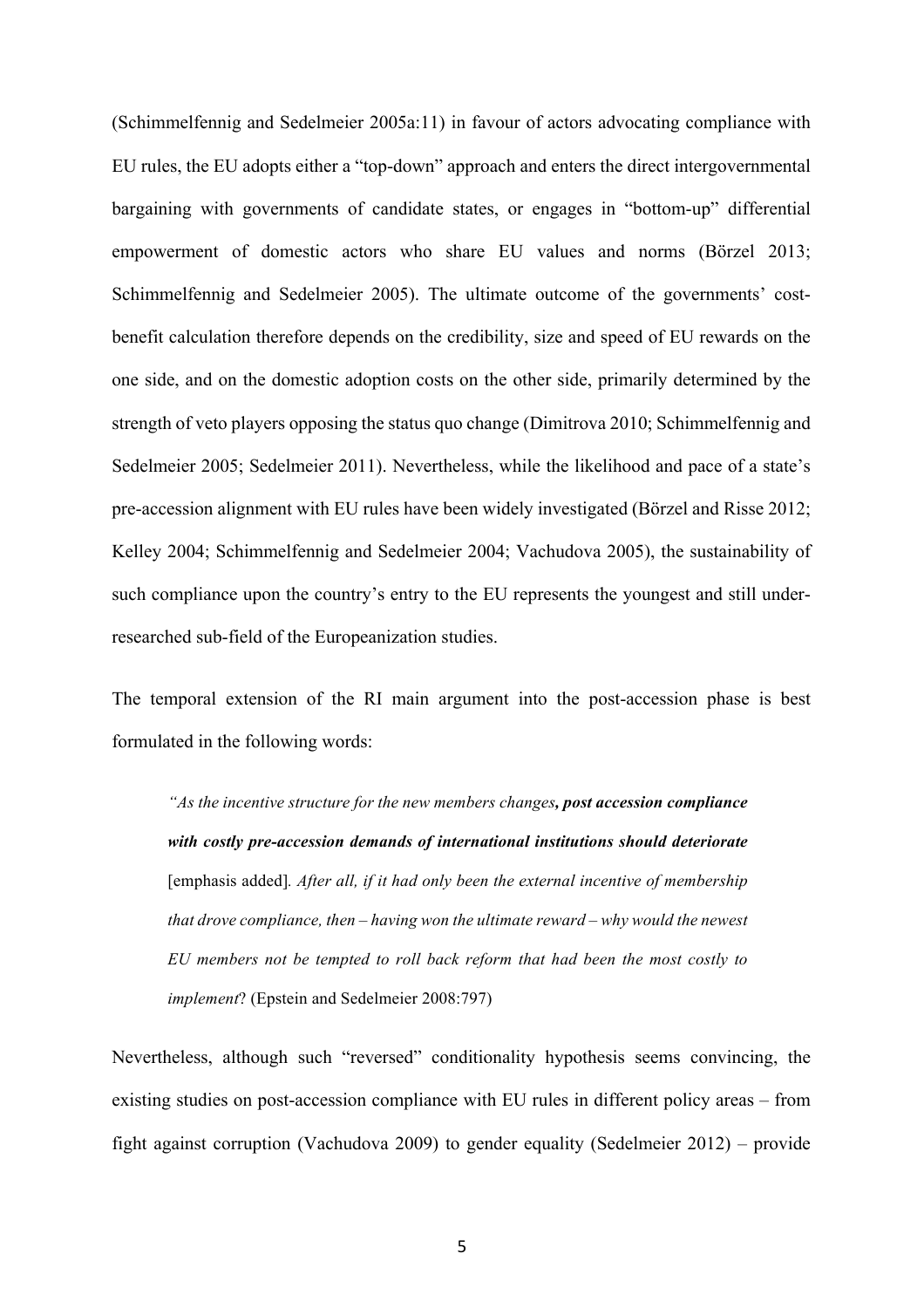rather mixed results (Blauberger 2009; Epstein and Sedelmeier 2008; Knill and Tosun 2009; Leiber 2007; Levitz and Pop-Eleches 2010; Sasse 2008; Schimmelfennig 2005; Sedelmeier 2011). While certain analyses do indicate that imported rules tend to remain "empty shells" or even reverse in the aftermath of enlargement (Dimitrova 2010), the other ones show that "lockin of institutional change" (Sedelmeier 2012) and persistence of compliance with EU rules after the termination of EU conditionality is indeed attainable, thus not providing systematic support to the rationalist post-accession non-compliance hypothesis. Although the abovementioned studies tackle this puzzle of variation in post-accession behaviour of new member states, they suffer from several weaknesses. First, the government's post-accession noncompliance with EU rules is simply taken as an indicator of high domestic costs or occurrence of strong veto players – which both "often remain rather broad and are therefore subject to ad hoc operationalisation" (Sedelmeier 2011:30) – without sufficiently analysing why in some cases compliance sustains despite their presence. Second, all the existing analyses tend to reduce the domestic political dynamics to the relations between government and veto players, without devoting adequate attention to other important power coalitions in society. Finally, while the post-accession compliance to EU rules has been investigated in several economic and political areas, none of the existing studies analyses the post-accession compliance with those EU rules whose pre-accession adoption was considered "the most expensive" since they "touched directly on questions of national identity and statehood" (Epstein and Sedelmeier 2008:799), as those EU political conditions related to post-conflict issues did.

Investigating whether the RI approach is well-suited to explain the post-accession backsliding on TJ in post-conflict societies by exploring the domestic effects of one the EU's most extraordinary enlargement conditions – the TJ condition towards the Western Balkans countries – this paper addresses all the mentioned gaps, contributing to the discussion on the explanatory power of the RI theory. Upon advice that process-tracing in EU conditionality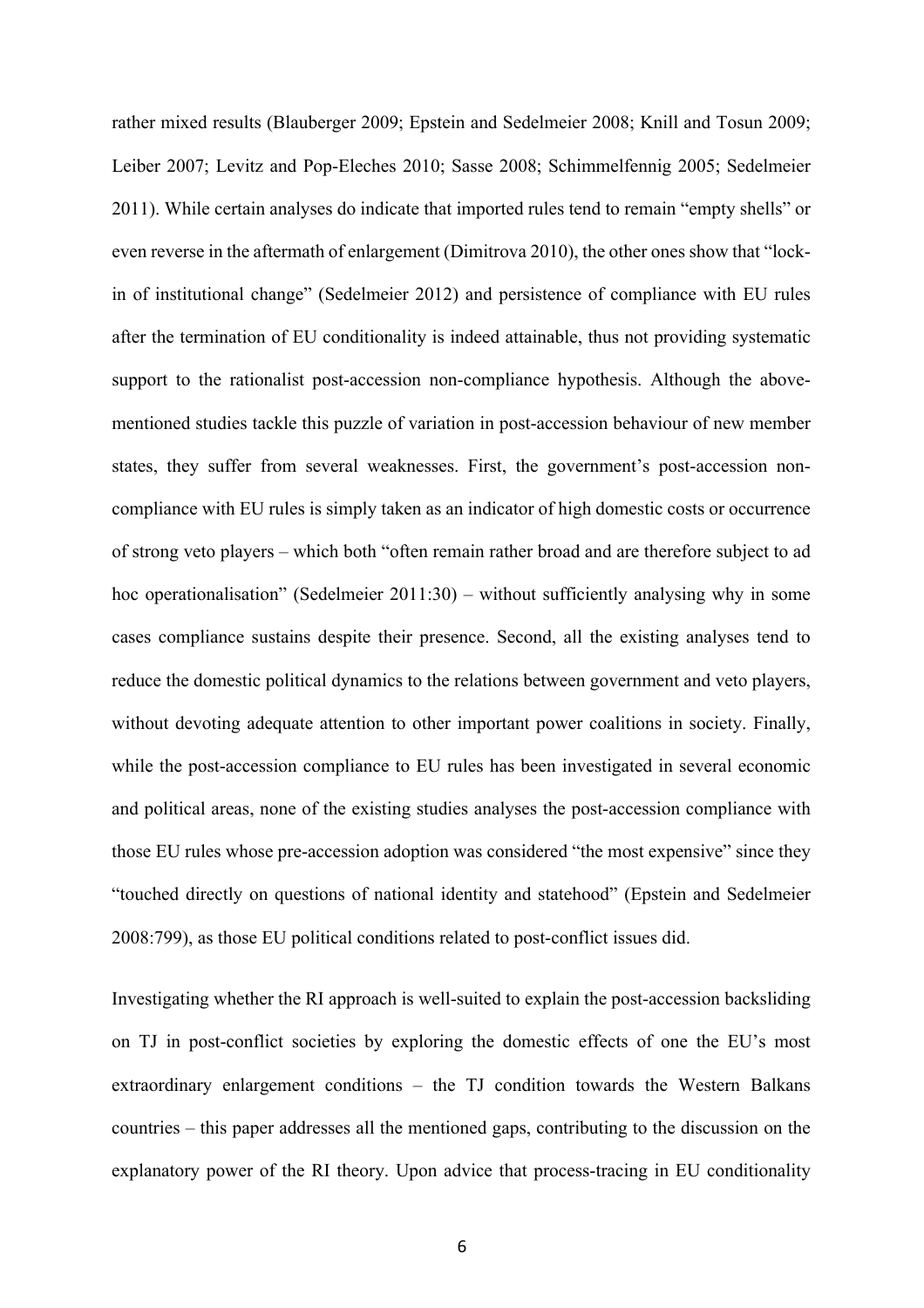studies should start "with unpacking the construction and a malleability of a specific condition" (Sasse 2008:846), the following sub-heading "unpacks" the EU's TJ condition and based on those findings proposes a model to explain the way in which EU membership incentives influence the pre-accession and post-accession bargaining equilibrium between domestic coalitions in TJ arena.

## **2.2. The Model of Post-Accession Redistribution of Power in TJ Arena**

Thanks to the "thickening international environment of transitional justice" (Subotic 2014:129), reflected in continuing global developments towards the universal proliferation and regulation of the TJ norm (Teitel 2011), the states emerging from violent conflicts have come under increasing international pressure to deal, or at the very least, to be seen to be dealing with their legacies of violence. While TJ theories and practice recognize various judicial and non-judicial ways of addressing gross human rights violations, the international community, nevertheless, increasingly equates TJ with criminal prosecution in front of domestic, international and hybrid courts (Huyse 2003; Lambourne 2014; Spoerri 2011). Faced with a demanding task of post-conflict transformation of the countries emerging from the violent Yugoslav wars, the EU did not act as an exception, but operationalized its TJ condition towards the Western Balkans states in terms of "the full cooperation with the ICTY" (Kasapas 2008; Rangelov 2014). While such retributive approach to TJ condition can be viewed as a normative preference of the EU member states, several context-specific and pragmatic reasons must also be taken into account.

Extremely strong reluctance of the Western Balkans states to engage in the TJ process (Rangelov 2006, 2014) trapped the EU policy makers in the well-known "peace *versus* justice"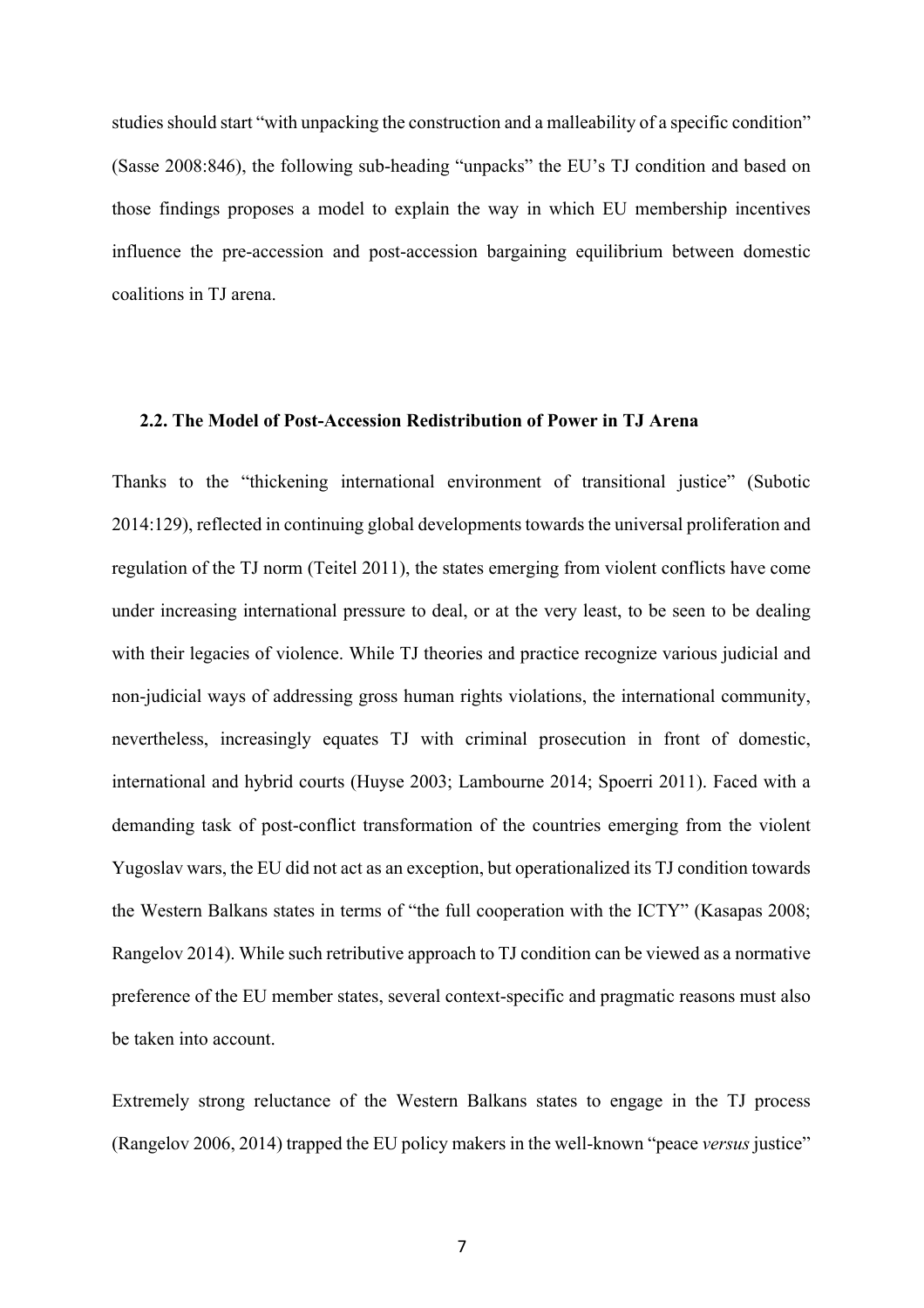dilemma (Roht-Arriaza and Mariezcurrena 2006) and made them concerned that a "holistic" conditionality policy, which would include restorative TJ mechanisms and aims, could awake even stronger anti-TJ sentiments and undermine still volatile peace and democratization process in the region (Anastasakis 2008; Hartmann 2009). The EU considered that the lack of TJ *acquis* on one side, and ambiguous nature of non-judicial mechanisms of TJ on the other, would have probably affected the "determinacy of condition" (Schimmelfennig and Sedelmeier 2005a:12) and made it even easier for the target states to justify their unwillingness to accept the responsibility for human rights abuses with the EU's allegedly inconsistent and biased conditionality. Therefore, trying to avoid a fast deadlock, the EU decided to act as a "surrogate enforcer" (Peskin and Boduszyńskiy 2011) for the "toothless" ICTY, hoping that its demands for prosecution of those most responsible for war crimes would also foster the process of truth and reconciliation among the former Yugoslav states, in such a way contributing to their Europeanization.

Nevertheless, while the significant progress in the prosecution of war crimes committed on the territory of the former Yugoslavia has indeed been attributed to EU conditionality, the "narrowness" and "shallowness" of the EU's TJ strategy attracted very vocal criticism from both academic and policy circles (Kostovicova 2009). Criticizing the EU for "conflating the arrest and extradition of accused war criminals with transitional justice more generally" (Spoerri 2011:1827), a vast number of TJ scholars warned that such exclusively retributive approach could lead only to "imposed" (Spoerri 2011) "compromise" (Grodsky 2017) or "hybrid" (Bojicic-Dzelilovic, Kostovicova and Randazzo, 2016) TJ, which fails to contribute to the over-arching goal of reconciliation. Since its TJ condition required the cooperation of the governing elites only, the EU missed the opportunity to induce active participation and real transformation of societies in target countries and thus outroot the "widespread denial of atrocities committed on "our" side of the conflict" (Rangelov 2006:368; Kasapas 2008;).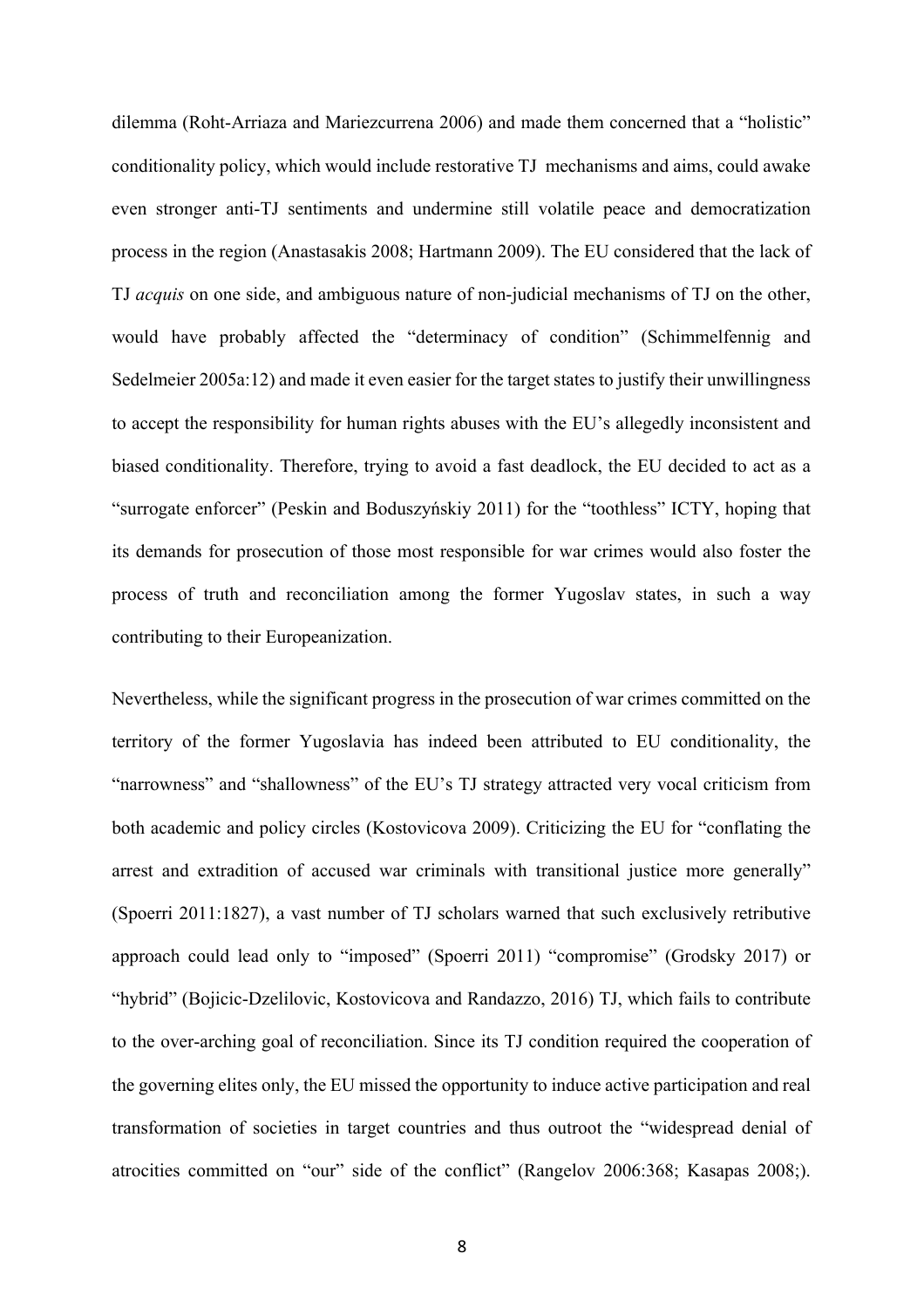Moreover, the EU's top-down approach allowed the domestic governing elites to misuse their formal compliance with EU TJ demands to actually strengthen their normative alliance with domestic opposition to TJ, in such a way perverting the very essence of the TJ norm (Subotic 2009a, 2009b). Nevertheless, despite the vocal criticism of its approach to TJ in the Western Balkans, the EU did little to move from retributive to restorative justice, thus allowing the Western Balkans states to acquire EU membership reward without truly engaging in the TJ process or owning its effects.

In such a way decoupling the states' formal commitments for the cooperation with the ICTY from the societies' real needs for TJ, the EU induced TJ process which more resembled "strategic bargaining" (Risse and Sikknik 1999) between different segments in the society than its real post-conflict transformation, exactly as RI assumes. The introduction, and later expiry of EU membership incentives altered the bargaining power of each of three main coalitions in the domestic TJ arena: justice instrumentalists, justice resisters and justice true believers (Subotic 2014), in such a way decisively influencing the outcome of both pre-accession and post-accession bargaining between them. While the EU most likely wished for the whole society to side with justice true believers by the end of the EU integration process, and continue believing in the TJ norm upon the expiry of "carrots and sticks", the way it constructed its TJ condition worked directly against those hopes.

#### *a) The EU and Justice Instrumentalists*

"Instrumental norm adopters" in the Western Balkans's TJ arena were those political actors willing to comply with an imposed TJ norm, but driven by external incentives instead of norm acceptance and internationalization (Subotic 2009a:39). Since the EU required only legal compliance of governments with the ICTY requests, it "privileged a relatively small group of central government officials" (Grabbe 2001:1013) who were in the best position to win the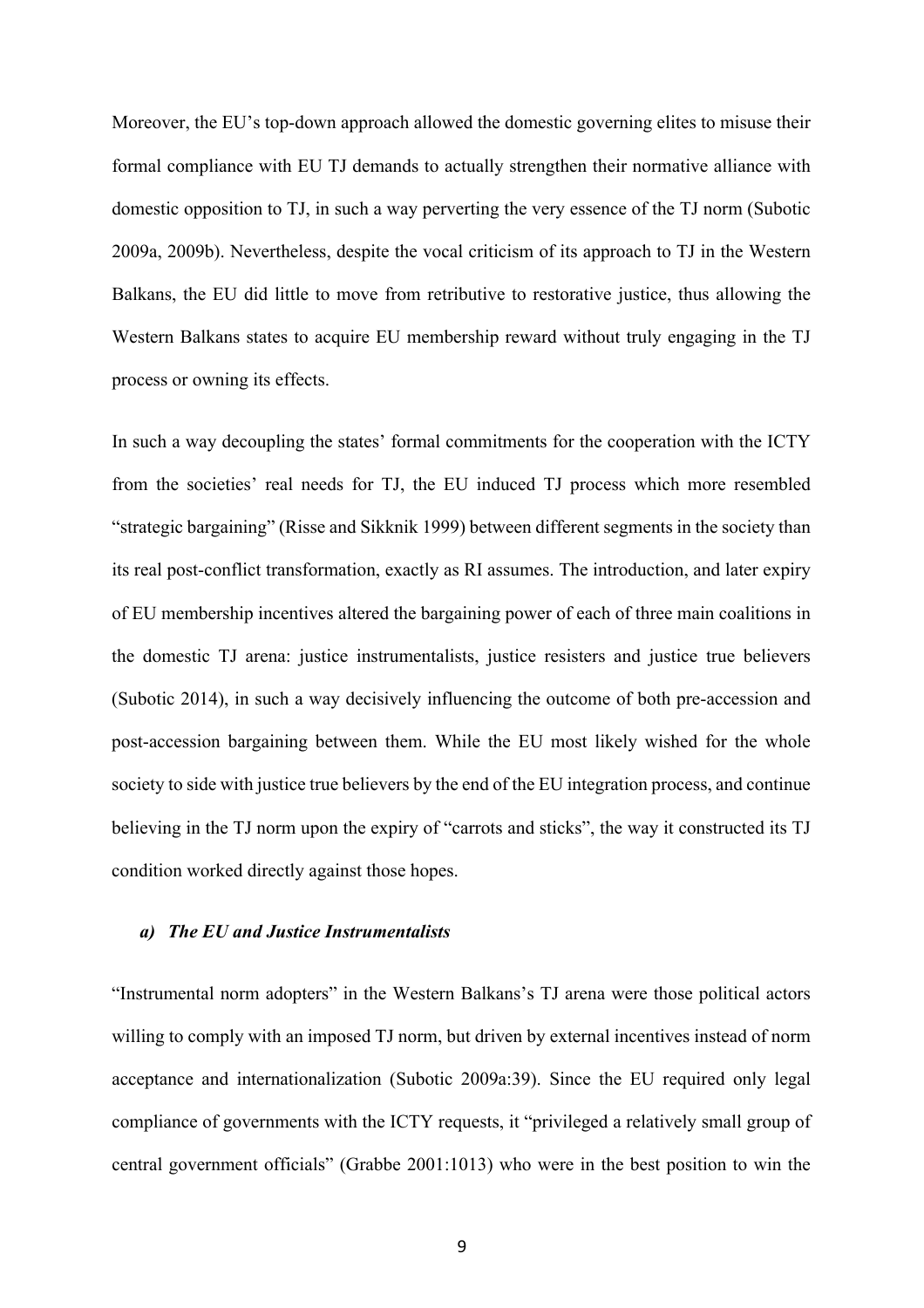"two-level" game (Putnam 1988) between the external demands for TJ and the domestic opposition to it. Rewarding the governments with the progress into the next stage of the integration process each time they met or even seemed to be trying to meet the ICTY's requests, the EU made it easier for the governing elites in the Western Balkans to reassure their domestic audiences that their cooperation with the ICTY was nothing but a "necessary evil" on the path towards the ultimate goal of the EU membership. Through such "strategic compliance" (Lamont 2010), the governing elites managed "to acquire an international shield of legitimacy for continuing justice impunity at home" (Subotic 2009b:382), which allowed them to defeat other two coalitions in TJ arena.

However, aware that their position upon the expiry of EU conditionality again became exclusively dependent on domestic audience' preferences, justice instrumentalists entered the EU not only unconvinced of the value of the TJ norm, but ready to once again distance themselves from it in order to continue winning in both political and TJ arena. In other words, once the EU pressure for dealing with unpopular TJ issues terminated, the political parties began reassuring domestic audience in their loyalty to the "national values" and even making up for some unpopular steps they made while trying to prove their adherence to the "European values" during the pre-accession period. Moreover, since the expiry of EU "carrots and sticks" changed the position of other two coalitions in a diametrically opposite way (discussed below), justice instrumentalists started reviving their never interrupted – though temporarily covered during the pre-accession period – formal and informal alliances with justice resisters, at the same time losing interest in their forced pre-accession cooperation with justice believers.

#### *b) The EU and Justice Resisters*

The coalition most weakened by EU pressure during the pre-accession round of bargaining was the collation of justice resisters – the conservative segments of society who were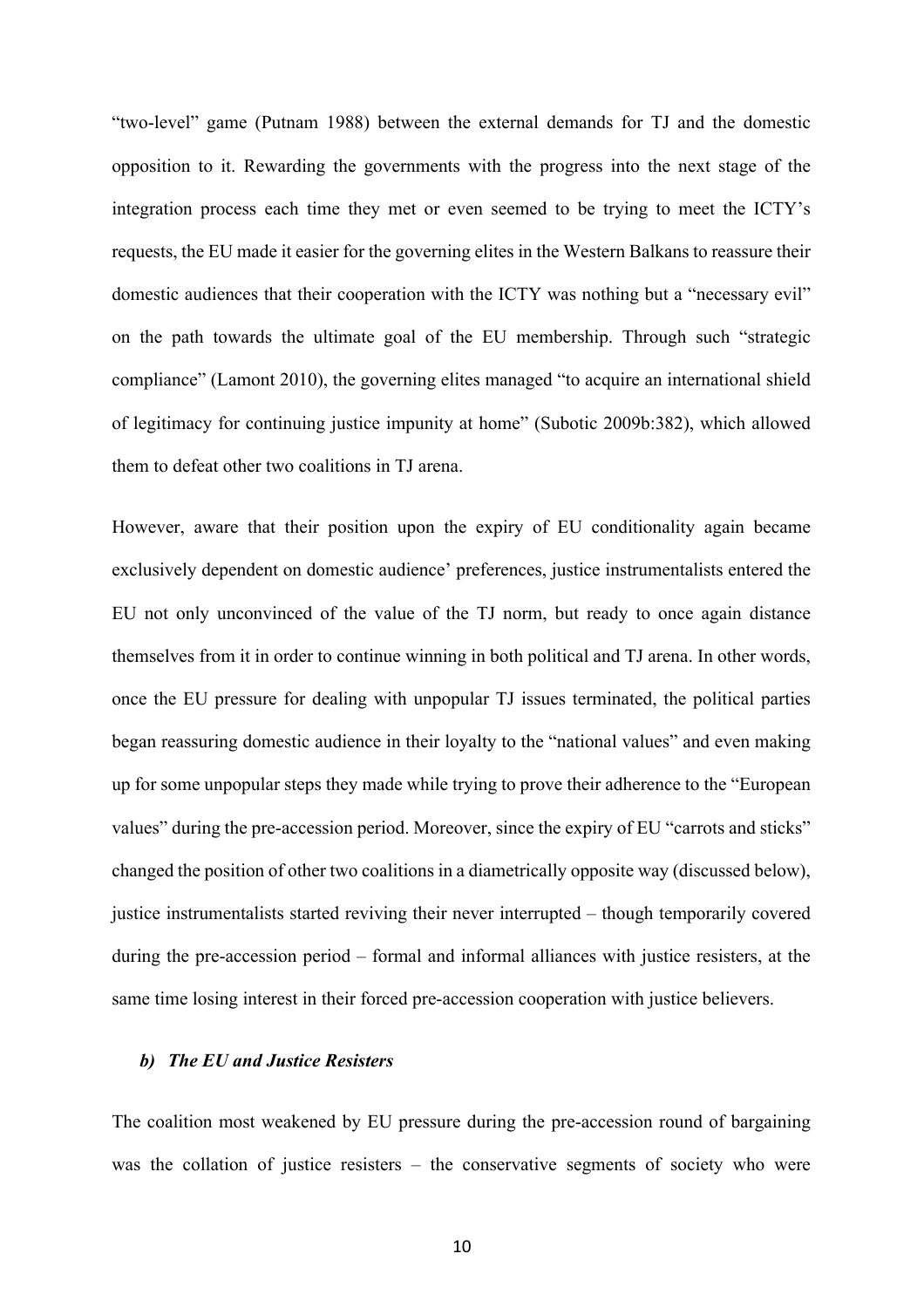ideologically, politically, or pragmatically opposed to the TJ norm (Subotic 2009a:38). Opposing everything that threatened to undermine their "truth" on the war, justice resisters strived to make the domestic costs of compliance with the EU's TJ demands prohibitively high for the governing elites (Tsebelis 2002). Despite considerable public support to their stands, the perspective of EU membership made the compromise stances of justice instrumentalists more appealing to domestic public, which undermined the bargaining power of justice resisters in the pre-accession period and prevented them from vetoing the government's cooperation with the **ICTY** 

Nevertheless, while the cooperation with the ICTY made justice resisters "the first-round losers" in TJ arena, the termination of EU conditionality announced their "comeback". The fact that the EU did not require or count with their transformation allowed justice resisters to survive the government's instrumental cooperation with the ICTY and even "further consolidate their rule" (Subotic 2009a:35). Aware that the expiry of EU pressure left justice instrumentalists without their main excuse for complying with the unpopular TJ norm, as well as that justice believers' position was never weaker, justice resisters rose immediately upon the accession determined not only to block any further progress in TJ, but even to undo all its unwanted effects generated by the EU's pre-accession coercive, symbolic and bureaucratic pressure (Subotic 2009a:30–33). Therefore, although EU conditionality did calm, or rather voiced down justice resisters during the pre-accession period, its narrow and shallow TJ strategy allowed justice resisters to survive and revive upon Croatia's entry to the EU, perhaps even stronger than before.

## *c) The EU and Justice Believers*

Finally, justice true believers were domestic actors fully convinced in moral legitimacy of the TJ norm, and therefore settled among liberal segments of civil society. Although "indirect and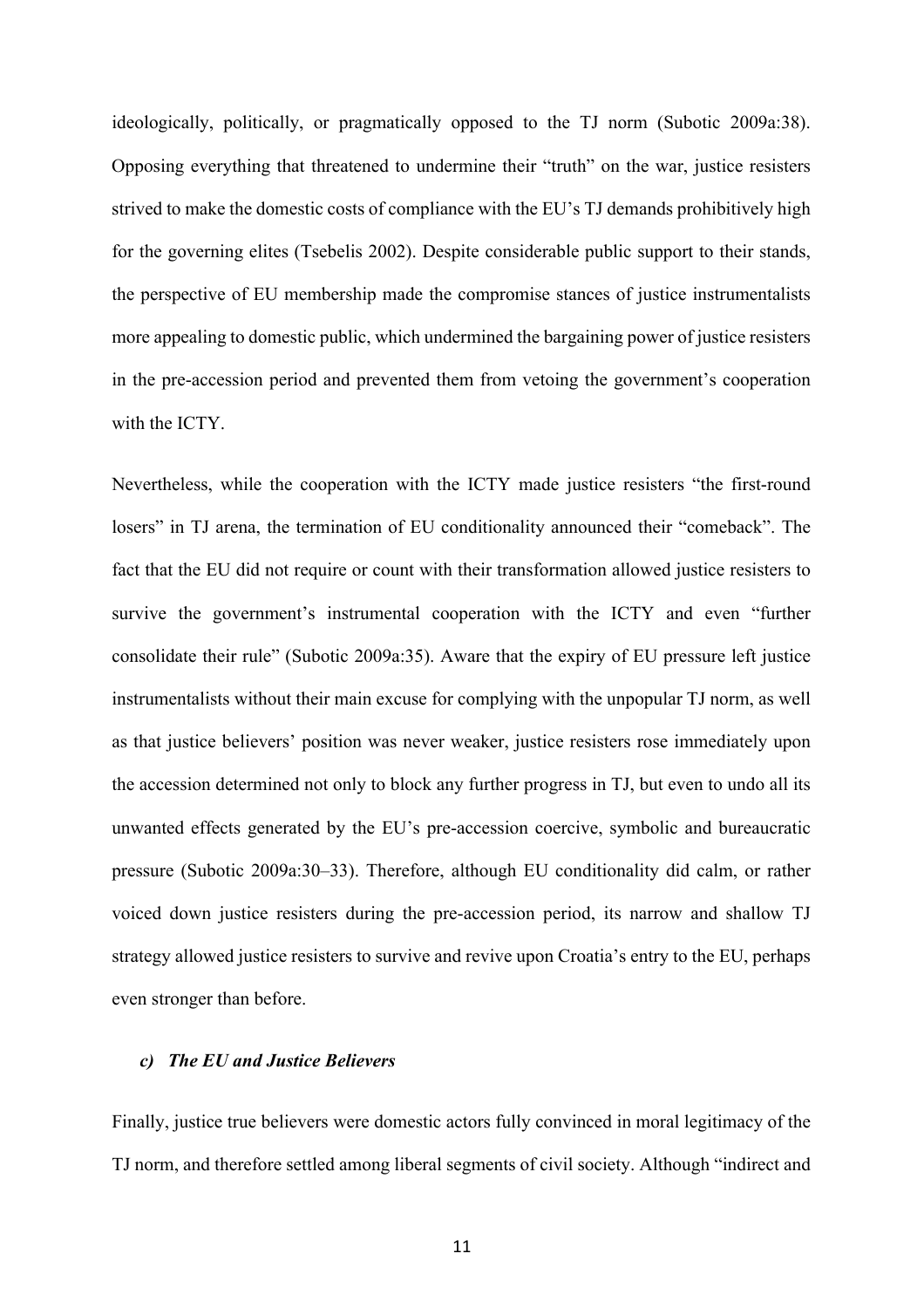incidental" (Kostovicova, Bojicic-Dzelilovic, and Kandic 2010), the EU's support to liberal civil society did temporarily improve its bargaining position during the pre-accession period by opening at least some advocacy channel for its TJ demands – completely ignored by the governments before the EU's involvement. Nevertheless, focused primarily on the government's cooperation with the ICTY, the EU's TJ approach left civil society's demands for restorative TJ bereft of conditionality "magic", thus failing to recognize how "absolutely central to the spread of transitional justice practices" (Boesenecker and Vinjamuriy 2011:363) civil society was.

Nevertheless, the end of EU conditionality confirmed the most pessimistic assumptions that the EU's neglect of restorative justice would not only fail to structurally strengthen liberal civil society engaged in TJ, but further undermine its already weak position in TJ arena (Börzel and Buzogány 2010). Not doing anything to make restorative justice aspects a necessary condition for a country's accession, the EU made those issues seem more like a civil society's caprice instead of a political necessity and legal obligation of governments. A country's accession to the EU, perceived as a final proof of the successful post-conflict transformation, hence decisively weakened the legitimacy of justice believers' demands and bolstered already negative domestic attitudes towards them (Börzel 2010; Sedelmeier 2011:19). Similar to the period before the EU's involvement when they were not able to induce the beginning of the TJ process, the capacity of justice true believers to "lock-in" conditionality-induced progress and veto its reversal (Sedelmeier 2012) remained almost insignificant upon the EU's withdrawal from TJ arena.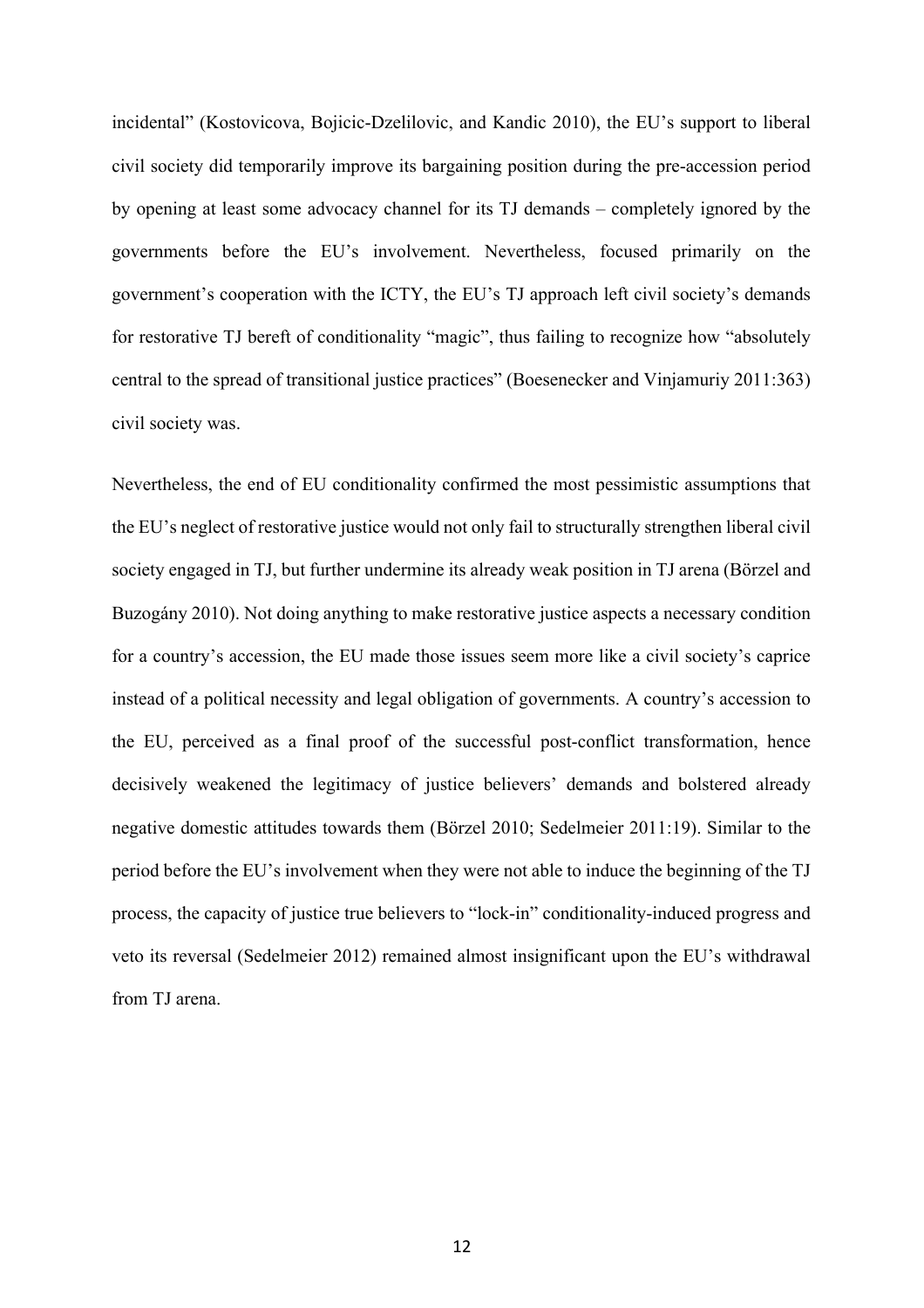

*Graph 1. Visual representation of the (re-)distribution of bargaining power among three main coalitions in TJ arena*

Hence, operationalizing and temporally extending the RI assumption that the EU membership incentives affect the "distribution of preferences and bargaining power in domestic society" (Schimmelfennig and Sedelmeier 2005a:11), the above proposed model illustrates both preaccession and post-accession constellation of power in domestic TJ arena. During the preaccession period, the EU's retributive TJ approach empowered justice instrumentalists and, to a significantly lesser extent justice believers, *vis-à-vis* justice resisters, which explains the outcome of the first round of bargaining between them – the instrumental compliance with the TJ norm. Nevertheless, since such instrumental compliance was not accompanied by the norm diffusion or internalization in the society, the domestic opposition to TJ endured the EU pressures and carried over into the post-accession period. Moreover, due to the strong negative perceptions of the ICTY's work and legacy among the domestic population (Stover and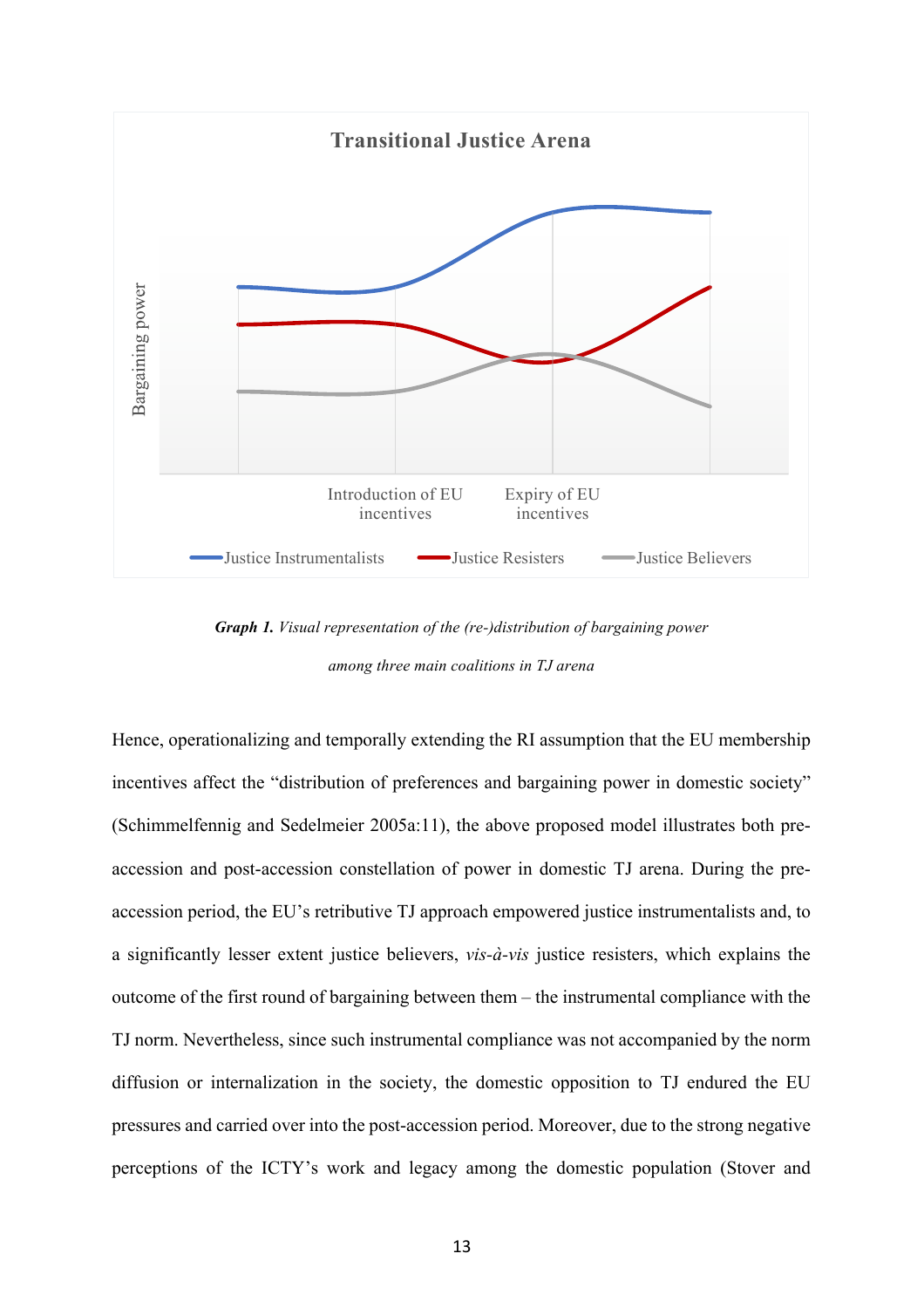Weinstein 2004), domestic opposition welcomed the end of EU conditionality not only reassured, but somewhat vengeful. Such altered incentive structure initiated the post-accession redistribution of power between domestic actors, which resulted in the reconsolidation of justice instrumentalists, strengthening of justice resisters and weakening of justice believers, why the eventual outcome of the post-accession bargaining between them was the stagnation and backsliding on the TJ process.

# **3. Research Design**

The single-case study method is considered optimal for this research since it allows to capture temporal variations in the pre-accession and post-accession power of domestic coalitions in TJ arena, hypothesised by the proposed model. While the case of Croatia can be considered a "typical case" since it absolutely corresponds to the scope conditions (countries facing strong EU demands for TJ and strong domestic opposition to it), it can also be viewed as an "extreme case" (Seawright and Gerring 2008) as Croatia was often assumed to be a country in which the identity convergence with the European identity was higher than in other Western Balkans countries (Braniff 2011; Subotic 2011; Trauner 2011), and therefore, a country in which the observed post-accession non-compliance with EU rules was least expected. Hence, while any generalization from a single-case study would be problematic, the case of Croatia indeed offers an opportunity for making valid conclusions in relation to the main research question.

Since the research objective of the analysis is to make inferences about a "causal chain" between Croatia's accession to the EU and post-accession backsliding on its TJ process, the central research method is process-tracing (Beach and Pedersen 2013). Although the hypothesized model of the post-accession redistribution of power between domestic actors in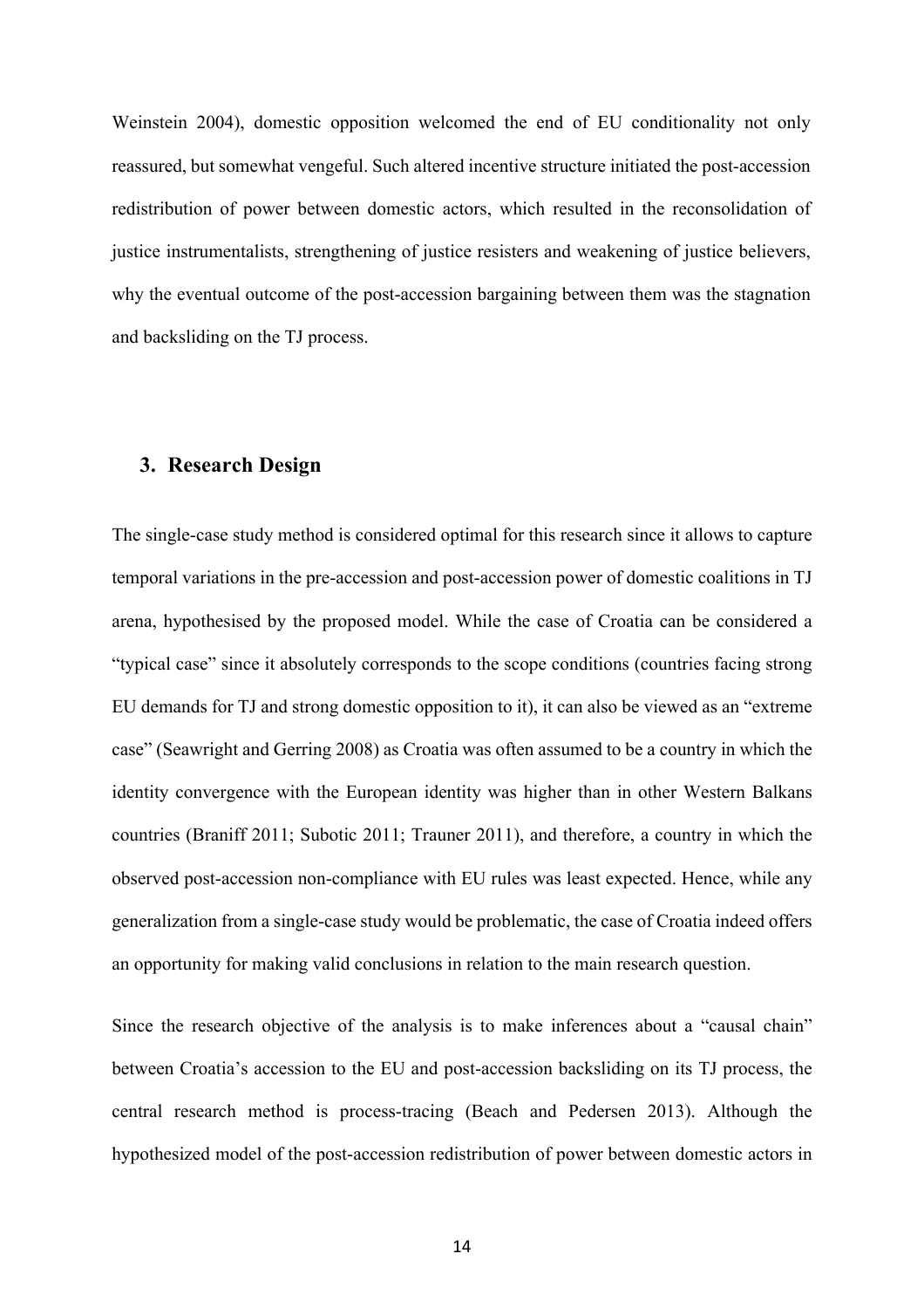TJ arena was principally deducted from the RI and TJ theory, the fact that Croatia is the only Western Balkans country which joined the EU – and therefore a case which inspired the proposed theoretical model – requires process-tracing relied on "the combination of deduction and induction" (Bennett and Checkel 2014:17). Finally, due to "the weakness of a clear-cut causal relationship between conditionality and outcome" (Hughes, Sasse, and Gordon 2004:523) of Europeanization, the evidence is examined not only in the light of proposed rational model, but it is additionally assessed from the perspective of alternative, sociological institutionalist and discursive institutionalist approaches.

Due to the "hard-to-measure" nature of TJ issues and the specific aim of the study to capture nuanced variations in domestic actors' positions, the advantage is given to the qualitative data. The first group of primary data represent reports and information published by relevant intergovernmental organizations and internationally reputable non-governmental human rights organizations (e.g. EU, COE, OHCHR, Amnesty International). The second source was data made available by the relevant Croatian state and local government institutions (e.g. The State Attorney's Office), including the minority self-government bodies (e.g. Serb National Council). Domestic and regional non-governmental human rights organizations involved in TJ issues (e.g. Documenta, HLC, YIHR) represented the third, and undoubtedly the most comprehensive source of information, since their periodical (even biweekly) monitoring reports and specialized publications offer direct and detailed insights in the developments in the TJ process in Croatia. Additionally, careful triangulation of data from these three sources is supplemented with the use of media archives and secondary desktop research.

Lastly, the attention should be given to two potential limitations of the study. The first one stems from the contemporaneity of the observed phenomenon since only four years have passed since Croatia joined the EU in 2013 (the analysis includes data published until 1 July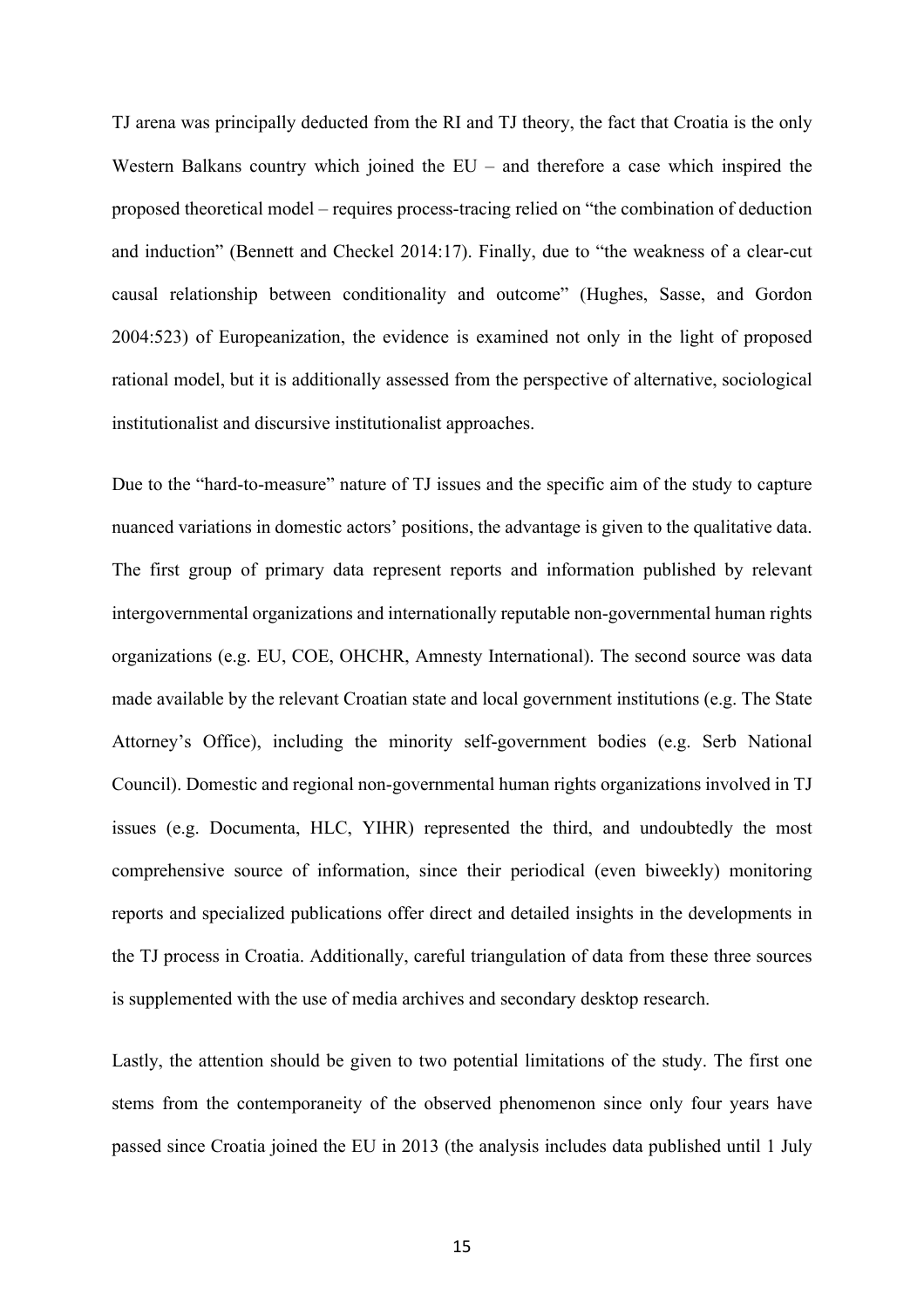2017). Nevertheless, while any ultimate conclusion at this point would be nothing but wrong, the offered analysis of the initial post-accession tendencies in the Croatia's TJ process provides a good jumping-off point for future research and therefore represents a valuable asset for both TJ and EU conditionality literature. However, in order to reduce the risk of being speculative to a minimal level, the analysis is focused exclusively on events which finished before the start of research and whose authenticity is cross-checked in multiple sources. The second potential weakness of the research is the absence of interviews, especially since the offered model is agent-oriented. Nevertheless, even though the interviews would provide additional insights on the researched problem, it is questionable how sincere answers would be received from government officials or right-wing political actors having in mind the sensitive nature of the topic.

# **4. Case Study: Post-Accession Backsliding on TJ in Croatia**

#### **4.1. Regressing at All Fronts**

 

A sobering moment, which warned that the government's pre-accession instrumental compliance with the TJ norm had indeed failed to induce its internalization in the Croatian society, arrived already in November 2012, when the ICTY's controversial acquittals of the Croatian generals Ante Gotovina and Mladen Markac<sup>2</sup> were welcomed with public euphoria – fuelled by nationalist speeches of high-ranking officials and biased media reporting (Banjeglav 2013:44). The fact that Croatia had already signed its accession treaty in December 2011, meant that the main "fuel" of the ongoing progress in TJ was about to expire, leaving

<sup>&</sup>lt;sup>2</sup> Both indicted for war crimes against civilians during the military operation "Storm" in 1995. See: Pavlaković 2010.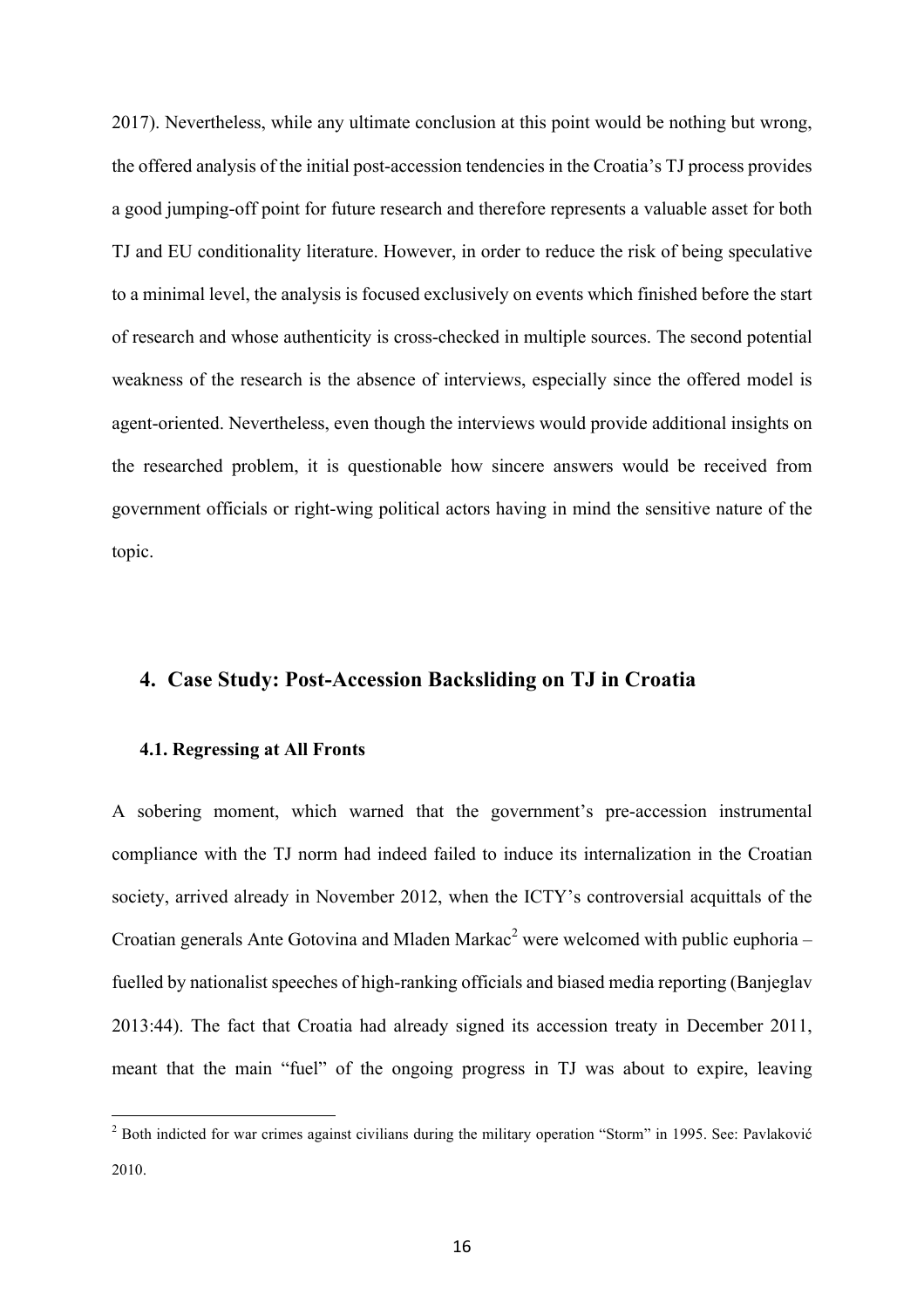unresolved all the TJ issues which were not made an explicit condition for EU membership. Low-quality and biased trials in front of domestic courts, unimplemented lustration process, inadequate protection of witnesses, insufficient efforts to address the problems of people forced to flee Croatia, and – underpinning all those problems – the limited public awareness of the war crimes committed by the Croatian forces, were some of the issues that remained open in the moment of Croatia's entry to the EU in July 2013 (Banjeglav 2013:39–43). The hopes that the end of EU conditionality would not mark the end of progress in TJ have, unfortunately, been significantly shattered since every year following Croatia's accession to the EU brought new evidence on not only stagnation, but backsliding on both retributive and restorative TJ in Croatia.

Different to the years of intensified EU pressure when the indictments for some of the most serious crimes committed by members of the Croatian forces were issued (Documenta 2014a, 14), a significant slowdown in the pace of investigations of unresolved crimes was recorded in the years following the Croatia's entry to the EU (COE 2016:5–7; OHCHR 2015:5–6). The negative trend which started in 2013 when not a single investigation was initiated or indictment issued against any member of the Croatian military and police formations (Documenta 2014a:4) continued in following years, including 2016 when "the most modest investigative results of the work of state prosecutors" (Documenta 2017, 4) in prosecuting war crimes were recorded. Moreover, observing the criteria in which accordance the domestic war crimes prosecutions were carried out, the COE Commissioner for Human Rights expressed concerns during his visit to Croatia in 2016 that the selection of cases remained disproportionately directed against ethnic Serbs (COE 2016:8), while courts continued considering the participation in the Homeland War a mitigating circumstance when sentencing members of Croatian troops (Documenta 2016c:12). Another equally worrying trend in the domestic wartime criminal proceedings was the post-accession continuation and even increase in the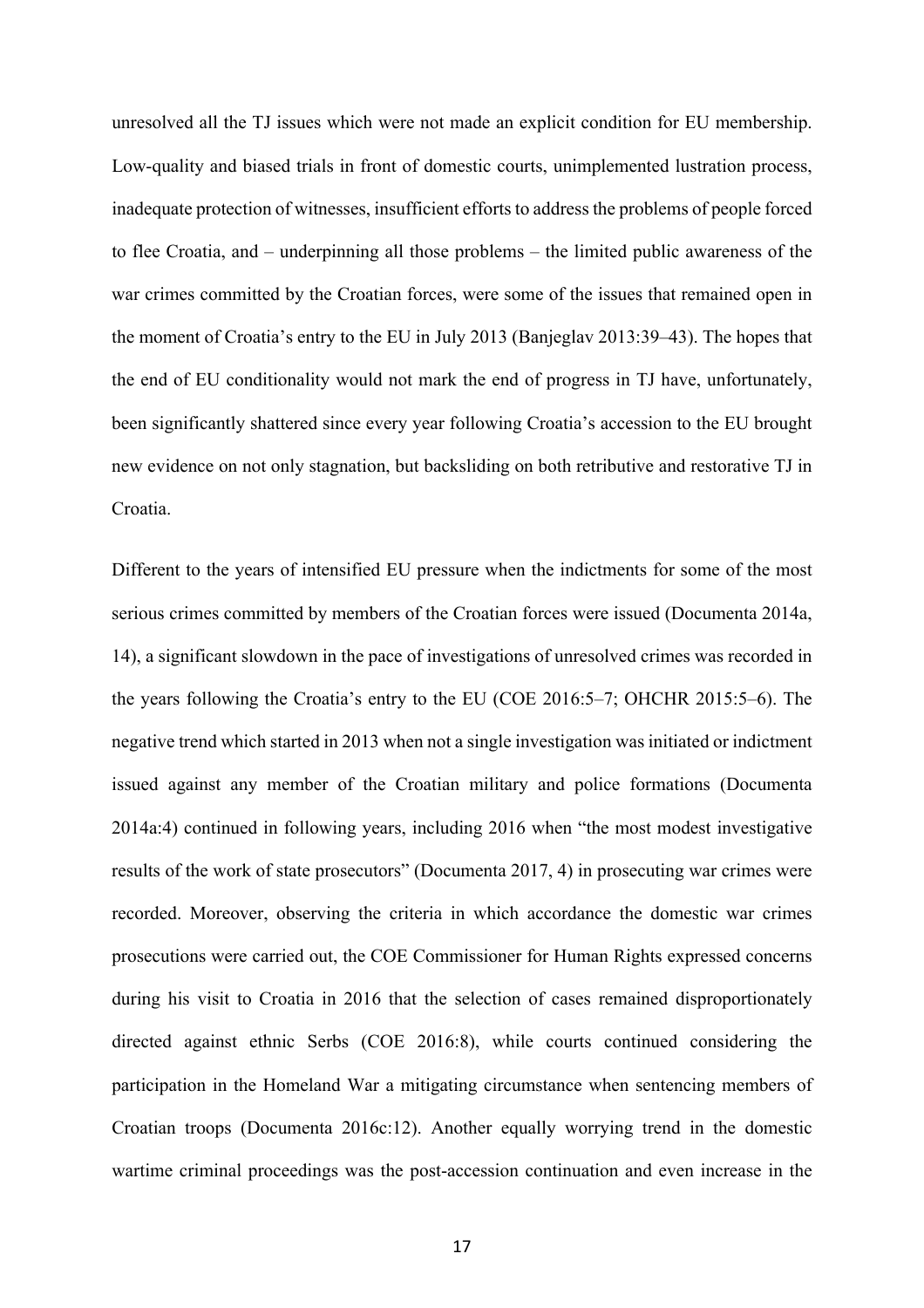number of trials *in absentia* (COE 2016:9; Documenta 2015c:8, 2016c:13), contrary to the established international standards and the EU's recommendations to Croatia (European Comission 2011:48). Finally, while the post-accession increase in the number of cases returned for re-decision must not be viewed as *per se* bad, since it was to a large extent caused by the repeals of the verdicts made on trials *in absentia,* it further contributed to the declining public interest in war trials, not to mention to the re-traumatization of victims (Documenta 2015b, 2016c).

In addition to the observed stagnation in retributive justice, the "rise in manifestations of ethnic intolerance and hate crime and its negative impact on social cohesion in Croatia" (COE 2016:3) demonstrated how wrong the EU's neglect of restorative TJ had been. The post-accession wave of public outburst of ethnic intolerance towards the Serb minority started already in the first months of Croatia's membership in the EU with anti-Cyrillic protests in several cities and continued in the following years in various forms – from increased public appearance of graffiti and insignia containing hate speech, through damaging of property of private persons and Serb institutions, to increased use of language of ethnic intolerance in media and public sphere (Documenta 2014a, 2016c, 2017, SNC 2015, 2016, 2017; YIHR 2016). Moreover, while those tendencies indicate how far away reconciliation in Croatia is, the increasing relativisation and even glorification of past criminal regimes and war criminals represent even more direct proof that EU conditionality failed to outroot dangerous public attitudes towards crimes committed by members of Croatian troops. The notable rise in public use of the slogan "Ready for Homeland!"<sup>3</sup>, certain perilous changes in the commemoration and memorialization practices,

 

<sup>&</sup>lt;sup>3</sup> The slogan used by the Ustasha movement during the Nazi-aligned Independent State of Croatia and revived by the extreme nationalist groups in the 1990s. Its explicit connection with racist ideologies and criminal actions is unequivocally confirmed by court rules and practice. See: Ombudsman 2017.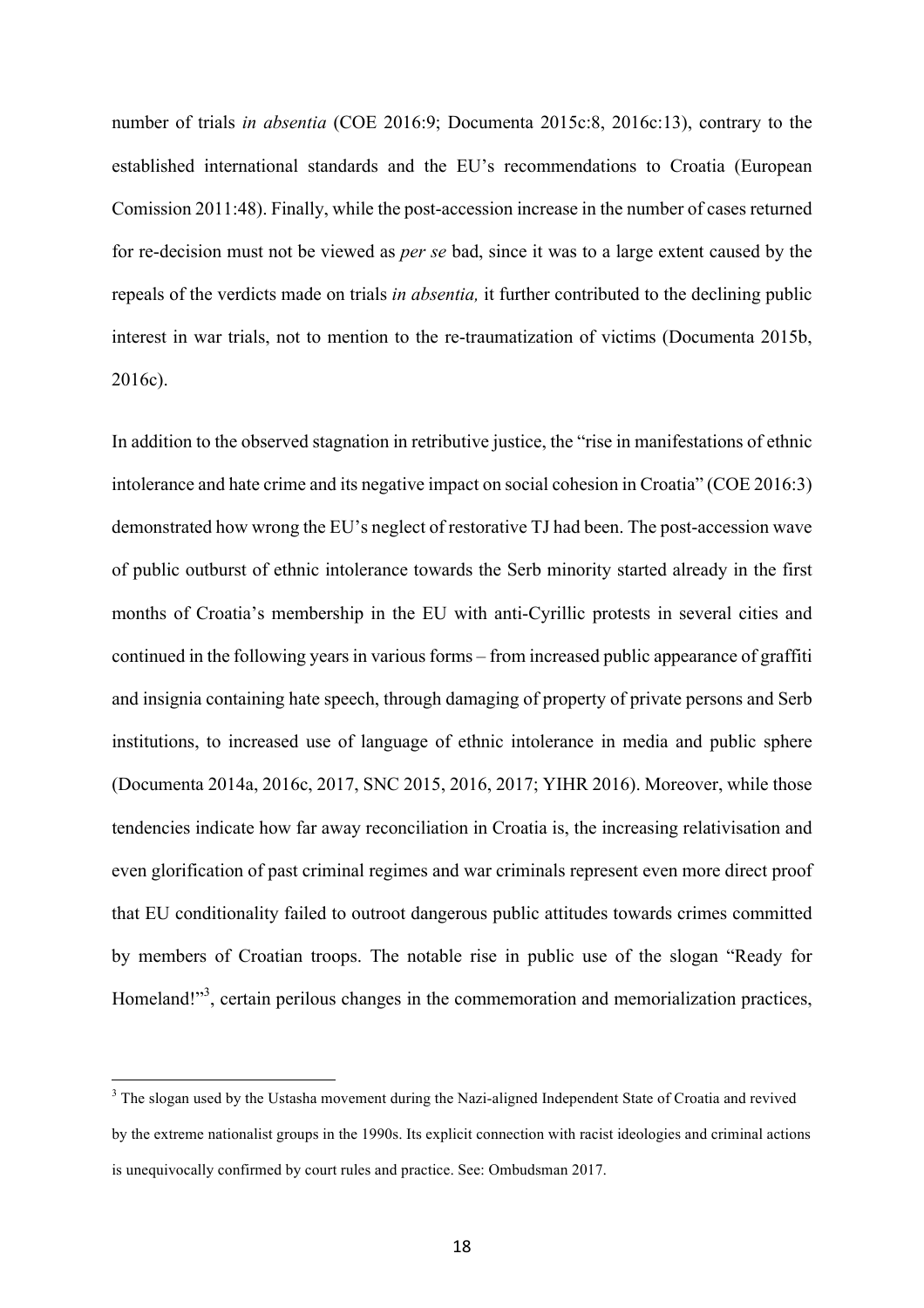and, above all, increasing tolerance by governing elites to such negative tendencies (extensively discussed below), indicate that certain segments of Croatian society and political elites awaited the removal of EU conditionality as an opportunity to clean every stain which the ICTY and domestic trials might have left on Croatia's "national biography".

#### **4.2. Post-Accession Redistribution of Power in the Croatian TJ Arena**

In accordance with the theoretical model proposed in the second chapter, this sub-heading presents evidence on the post-accession changes in bargaining power of three main coalitions in the Croatian TJ arena, illustrating the hypothesised mechanism behind the notable backsliding tendencies.

#### *a) Justice Instrumentalists Reconsolidated*

Two most significant political parties in Croatia – the centre-left Social Democratic Party of Croatia (SDP) and the centre-right Croatian Democratic Union (HDZ) – have proven to be textbook examples of "justice instrumentalists". Incentivized by EU rewards on one side, and constrained by voters' preferences on the other, they found the way to introduce Croatia to the EU while keeping the "myth" of Homeland War almost untouched (Batt et al. 2009; Lamont 2010). However, once EU membership was gained and thus removed from the top of the list of voters' preferences, the cost-benefit calculation of both SDP and HDZ changed and they started re-adjusting to the dominant domestic attitudes on TJ. What required their very prompt repositioning and perhaps accelerated the backsliding on TJ was a series of rather frequent elections in the aftermath of Croatia's entry to the EU.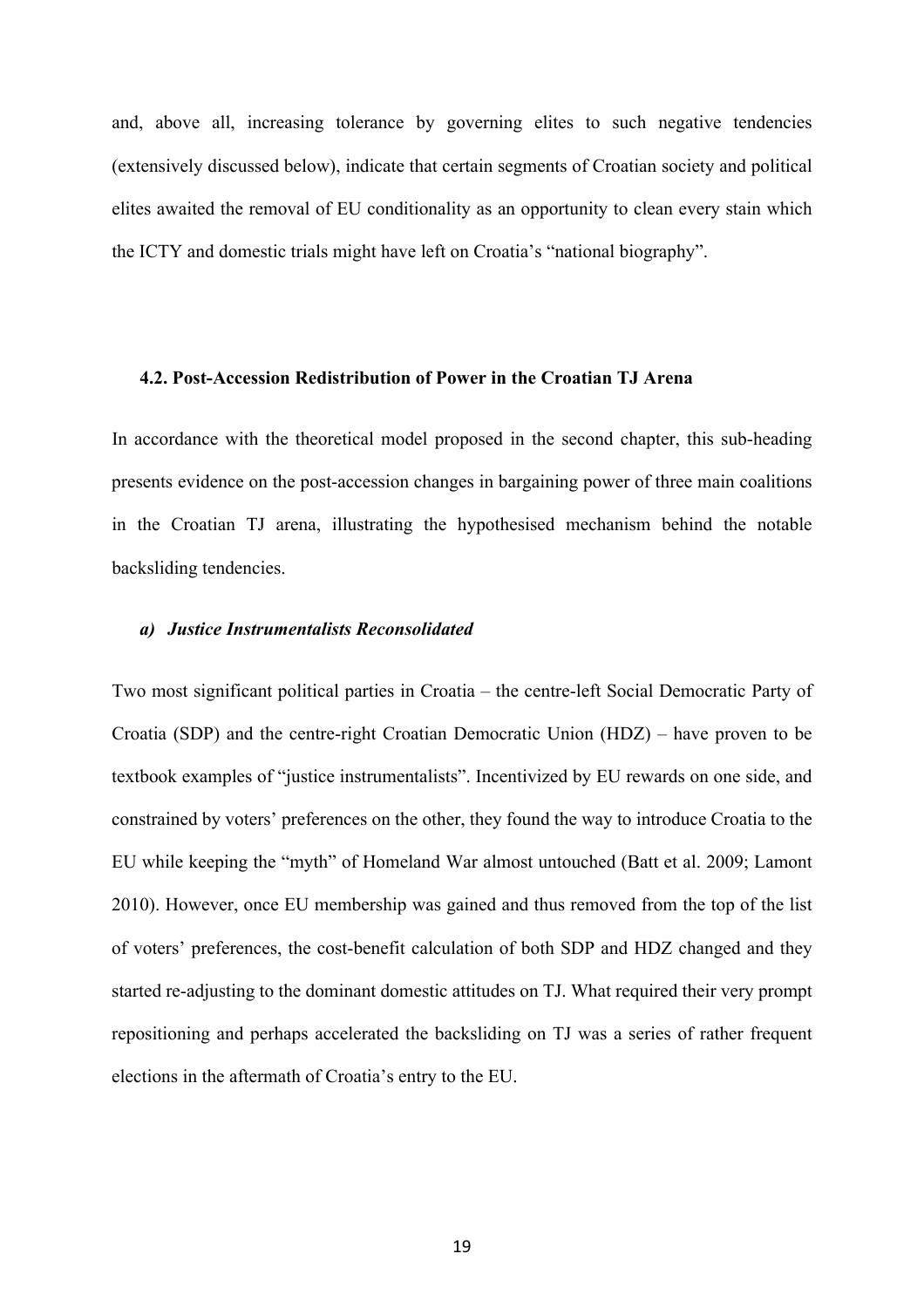#### *SDP*

The first signals on the repositioning of SDP – the ruling party at the moment of Croatia's entry into the EU – arrived already three days before the accession, when the government introduced a temporal limitation on the application of the European Arrest Warrant only to crimes committed after August 2002, emphasizing that the main motivation of such decision was the protection of Croatian "defenders" from criminal prosecution, due to the universal jurisdiction of certain EU member state (Documenta 2013b). While justice resisters, led by war veteran associations, awaited this move with particular cynicism, their long-lasting opposition to the "anti-Croat", "pro-Yugoslav" and "pro-Serb" SDP-led government grew from a year to year, continuously challenging its bargaining position in TJ arena. Nevertheless, while the then President Josipovic (SDP candidate) did vocally condemn justice resisters' anti-democratic and anti-minority actions and initiatives and continued advocating the furtherance of the TJ process (Documenta 2014b:21–22; Ivanovic 2013), the government's "tacit disapproval" of numerous events which provoked the eruption of inter-ethnic intolerance in the Croatian society best spoke about its awareness of the post-accession jump in political price of any confrontation with the "defenders of the dignity of Homeland War".

Moreover, in the eve of parliamentary elections in 2015, leading SDP politicians, including the PM Zoran Milanovic himself, were repeatedly praising Tudjman's political merits, despite the fact that this very party was one of the strongest advocates of the so called "detudjmaisation" during the pre-accession period (Koren 2015:25). In a similar manner, hoping to ingratiate himself to right-oriented voters ahead of parliamentary elections in 2016, the SDP leader Zoran Milanovic met with the representatives of war veterans and, on that occasion, spoke about the Serbian leaders and people in a language which could only hamper already poor reconciliation (SNV 2017:143). Nevertheless, despite the steps which SDP took to reassure the electorate in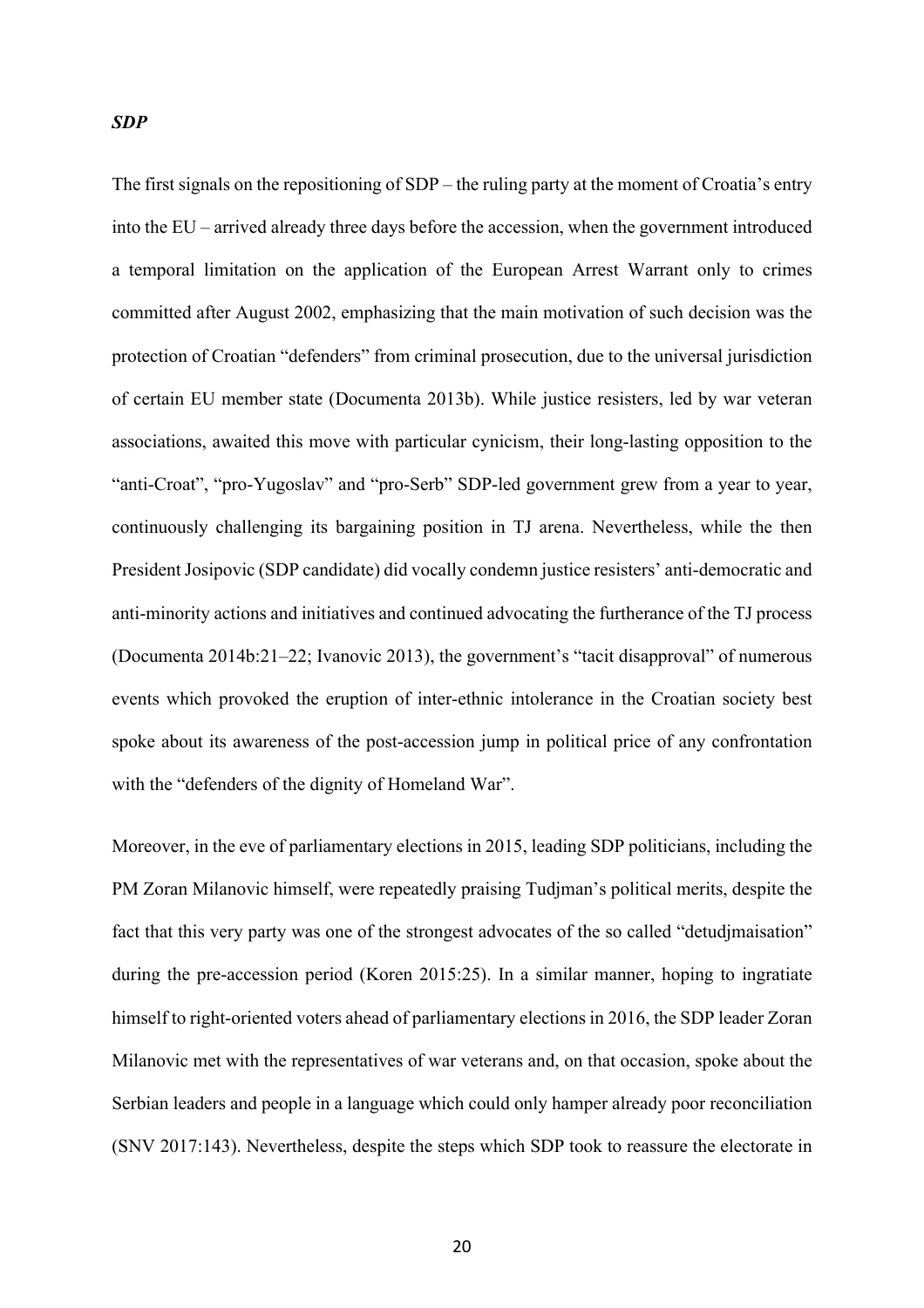its commitment to the "fundamental values of the Homeland War" primarily by ignoring and, hence, allowing the dangerous TJ regressing, its repositioning was not sufficient to the rising justice resisters, especially since HDZ, perceived as "the pillar of Croatian independence" (Koska and Matan 2017:136), openly announced the return to the values of the 1990s (Koren 2015:26).

## *HDZ*

Despite the fact that Croatia's cooperation with the ICTY peaked exactly during the HDZ's "strategic compliance" to the EU's TJ requirements (Lamont 2004, 2008, 2010), its "nationalist credibility" (Pavlaković 2010:1723) and loyalty to the Homeland War was rarely questioned even by hard-line justice resisters (Koska and Matan 2017:136), why its post-accession distancing from the TJ came as little surprise.

The return of HDZ on power started with the victory of Kolinda Grabar-Kitarovic (HDZ candidate) in January 2015. Already the list of her inauguration ceremony guests – from a former HDZ politician Tomislav Mercep and a retired general Zeljko Sacic (both on trial for war crimes against the Serbian civilians at that time) to the leaders of war veteran associations – signalized that moves similar to her predecessor's apology could hardly be expected from a newly-elected President Grabar-Kitarovic (Documenta 2016c:16). Her first important TJrelated move was not to partake in the official commemoration to the Jasenovac WWII camp victims in April 2015, in such a way interrupting over a decade-long practice respected by previous presidents and awaking strong resentment among the Serbian and Jewish communities (SNV 2016:74). The tensions provoked by such decision culminated in a boycott of the state-backed commemoration by the representatives of the Jewish and Serbian communities, as well as by the anti-fascist activists, both in 2016 and 2017 (Milekic 2016a, 2017c). A number of other President's moves – such as her frequently ambiguous, not to say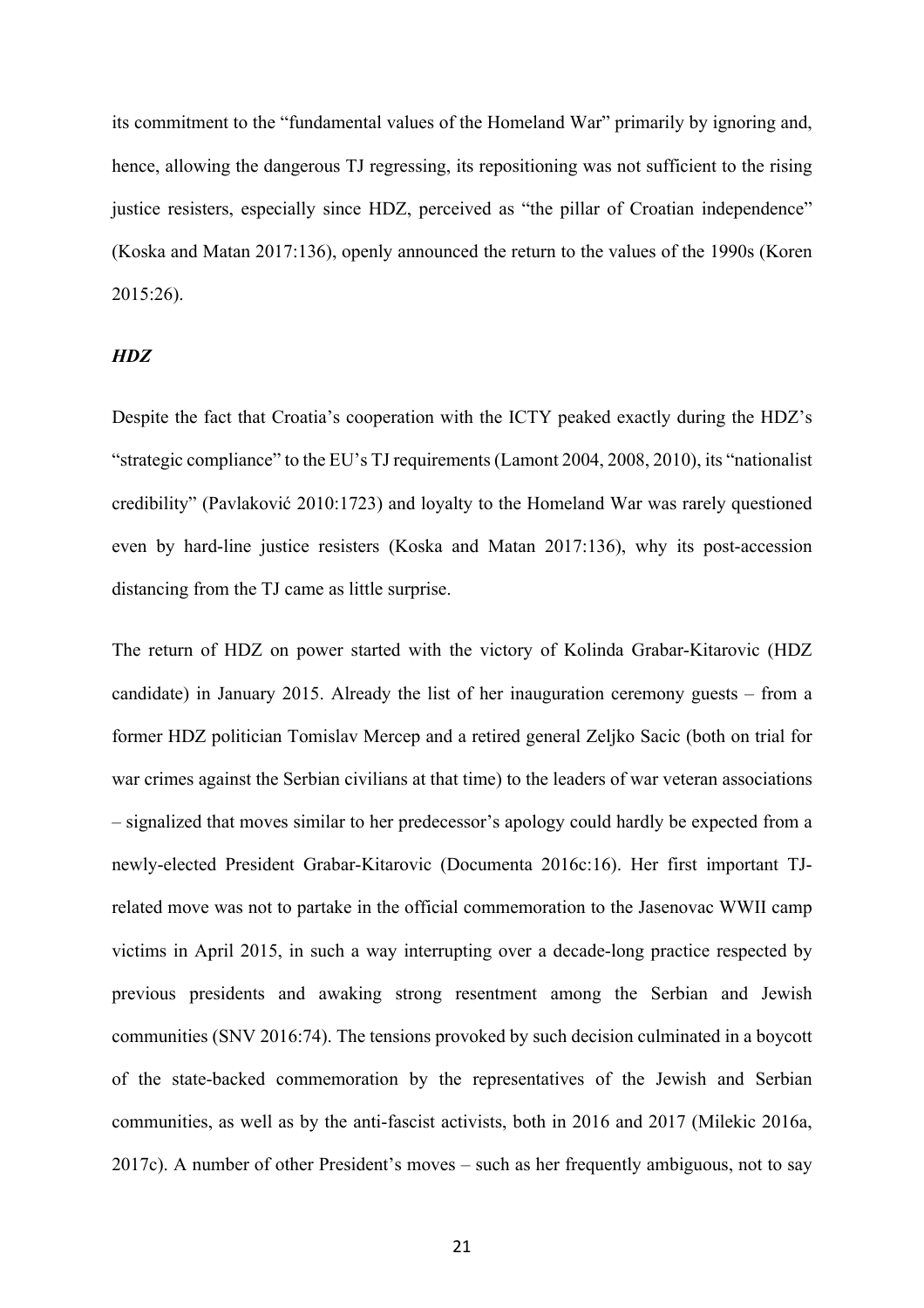approving, statements on the public use of the Ustasha slogan "Ready for Home(land)!" and her occasional presence at the events on which the slogan was chanted (Milekic 2017b; SNV 2017:126) – attracted similar accusations for disrespecting victims of war crimes by the representatives of minorities and liberal civil society. Hence, while not having the same executive responsibility as the government, the President Grabar-Kitarovic was indeed politically responsible for rising tendencies towards relativisation of war crimes and criminal regimes, since her reactions did not dispirit, but often additionally encouraged such perilous inclinations.

Lastly, after a campaign centred on the recall of triumphal aspects of the Homeland War, the Patriotic Coalition gathered around HDZ won the parliamentary elections in autumn 2015. Exactly as such campaign signalized, the first years of their rule were marked with almost complete absence of the public recognition of other sides' victims, and even more alarming, with a notable increase in government officials' statements in which war crimes and criminal regimes were either negated or relativized, as well as in their increase appearance at the events from which open messages of ethnic intolerance and hatred were sent (Documenta 2016b, 2016c:16, SNV 2015:40–50, 2016:67–78). One of the most striking examples was the attendance of the HDZ's high-ranking government official at the  $25<sup>th</sup>$  anniversary of the IX HOS Unit "Knight Rafael Boban" – named after a famous Ustasha commander – on which occasion a master of ceremony called the audience to chant the slogan "Ready for Home(land)!" (Milekic 2016g; SNV 2017:48). Despite the controversies which this event provoked in Croatia and abroad, Minister of Culture Zlatko Hasanbegovic himself soon afterwards visited the monument dedicated to this exact unit and on that occasion further encouraged the awoken nationalist sentiments among some segments of society by stating that he was "particularly pleased to pay tribute to the monument that causes many controversies to those who do not respect the victim of the Croatian defenders" (Milekic 2016c). Moreover, the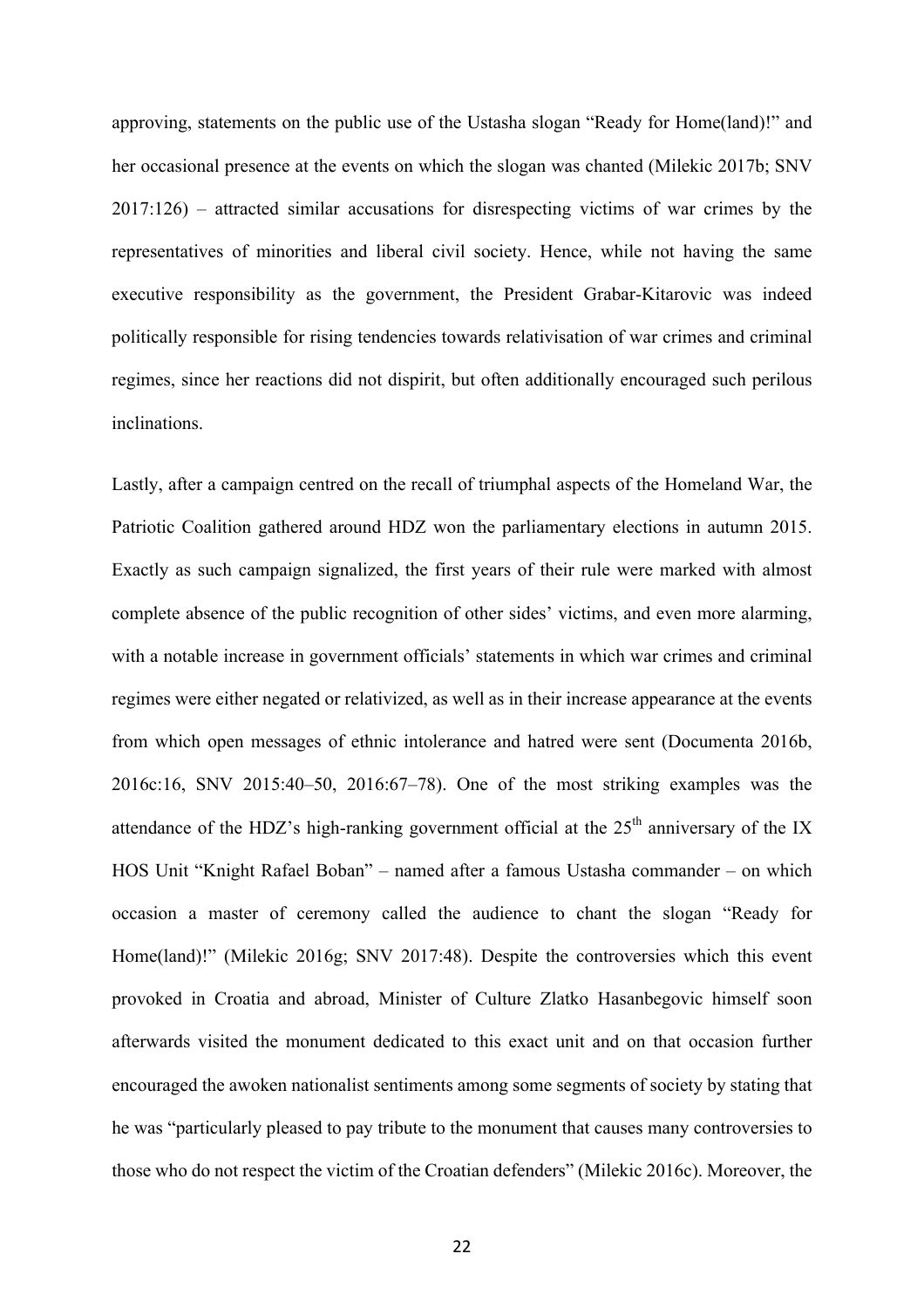very fact that Minister Hasanbegovic became a member of the government despite his open pro-Ustasha stands and his participation in pro-fascist protests during the 1990s, indicates that not only justice instrumentalists, but even vocal justice resisters managed to find their place in the political leadership of this EU member state (Milekic 2016d, 2016e, 2016f; SNV 2017:5– 6). Despite the call for his resignation which came from "justice believers" from all around the world – including former Croatian minsters, several world leaders and a Nobel Peace Prize Winner – in the form of an open letter to the Croatian government in May 2016, Minister Hasanebegovic remained in position until the end of the government's mandate (Documenta 2016a; Milekic 2016b; SNV 2017:5).

Therefore, the behaviour of two major political parties in Croatia upon the termination of EU conditionality indeed confirms the RI main assumption that EU TJ demands failed to induce normative change even of those who were directly affected by  $it - the$  political elites themselves. Both SDP and HDZ, though to a different extent, have continued the "win-win" strategy from pre-accession period, only switching from "strategic compliance" (Lamont 2010) with the EU demands for TJ towards the strategic compliance with domestic opposition to it. Re-adjusting the balance between the "European" and "national" values, they managed to remain on their leading position in Croatia's political and TJ arena.

#### *b) Justice Resisters Strengthened*

The most vocal spoilers of TJ in Croatia have been grouped among war veteran associations, right-wing political parties, Catholic Church and right-wing media (Peskin and Boduszyn´ski 2003; Subotic 2009a). Despite the significant public support which they enjoyed before the EU's increased pressure – evident during the massive anti-ICTY protests throughout Croatia at beginning of the 2000s – it seemed that a growing social consensus on the EU membership substantially weakened their position in TJ arena by 2013. Since each consequent ICTY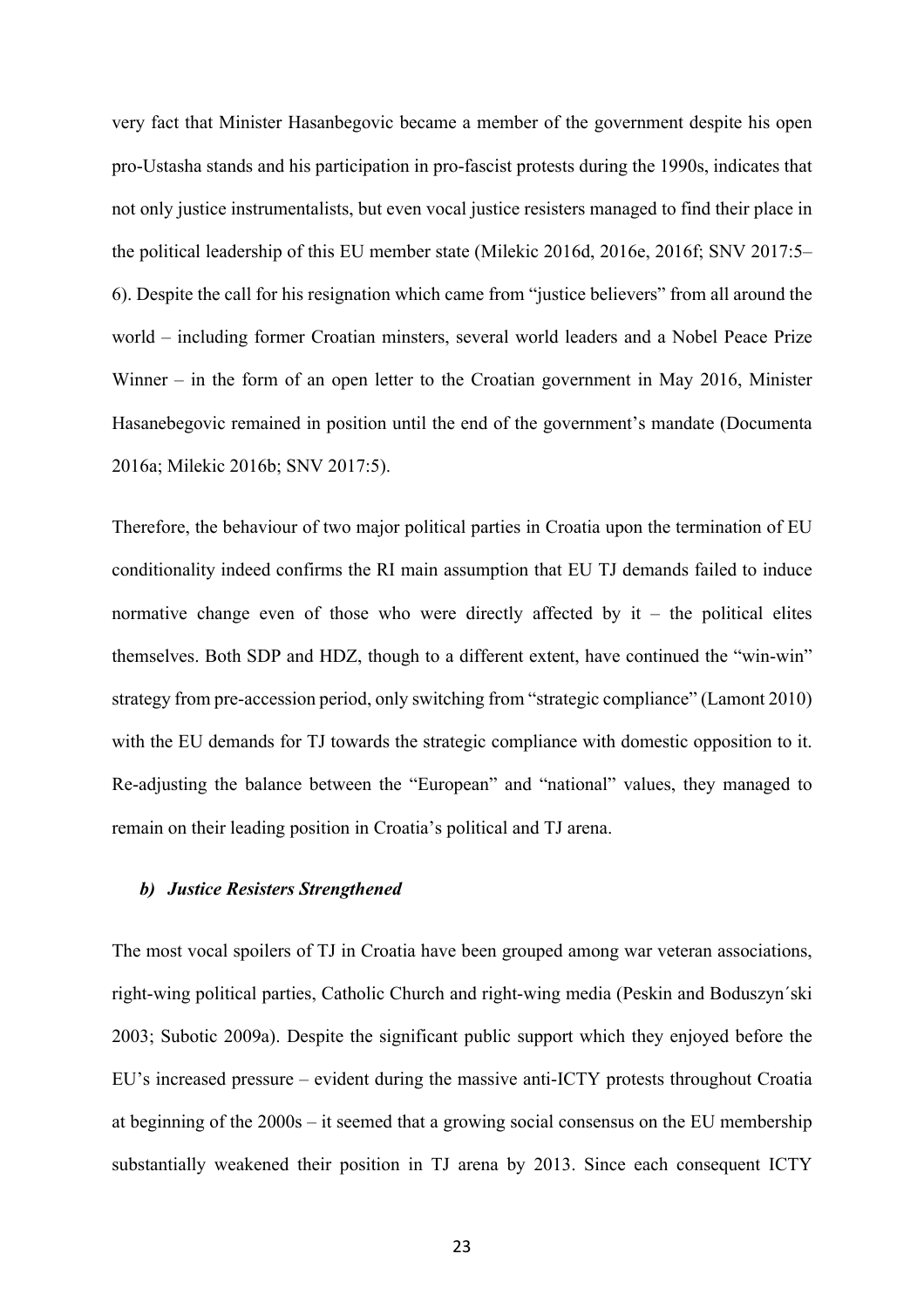indictment against members of Croatian forces attracted fewer demonstrators, since the Catholic Church stopped openly advocating against the ICTY and since even the most extreme parties moved towards more conventional politics (Subotic 2009a:113), it looked like EU conditionality not only helped the governing elites to side-line justice resisters, but also initiated their normative change. Nevertheless, the justice resisters' "rise and shine" upon Croatia's entry into the EU, unfortunately, contested these optimistic assumptions.

The very first year of Croatia's EU membership brought two clear signals that justice resisters would strive to use the opportunity that the expiry of EU conditionality opened for them. The first signal came already in the months prior to the accession, when the Headquarters for the Defence of Croatian Vukovar<sup>4</sup> firstly issued a 14-day ultimatum to the SDP-led government to remove the remaining Latin-Cyrillic plates in Vukovar and afterwards organized anti-minority demonstrations which culminated in violent destruction of bilingual plates (COE 2016:51; Documenta 2013c). Such outburst of ethnic intolerance, which spread to several Croatian cities, was openly supported by certain Catholic Church bishops, as well as by the opposition leader Tomislav Karamarko (HDZ) who supported the Headquarters attempts to stop the Vukovar's "second massacre, now by the Government" (Documenta 2013a). The second signal came already in November 2013, on the occasion of the Day of Remembrance for the Victims of Vukovar in 1991, when the Headquarters formed a separate Memorial Column and prevented the entire state leadership from entering the Memorial Cemetery and paying tribute to the victims (Documenta 2014a:22). Once again supported by the right-wing parties and several Catholic Church officials, the "defenders of the dignity of the Homeland War" loudly announced the renewal of their fight for symbolic monopoly over the "truth" on the war.

The next important phase in the post-accession bargaining between justice resisters and

 

<sup>&</sup>lt;sup>4</sup> The right-wing association which gathers numerous war veteran associations.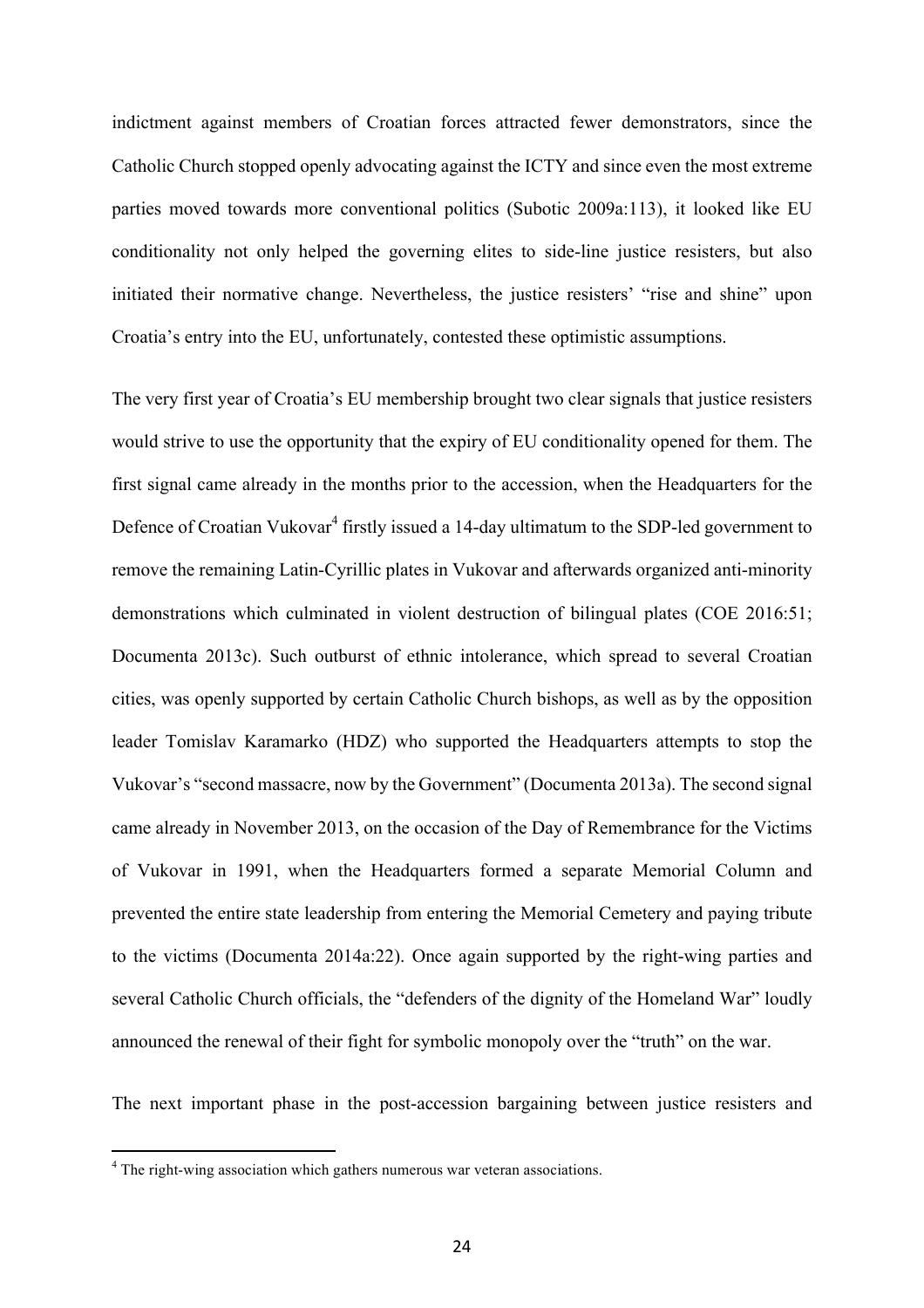government started in October 2014 when war veterans launched a sit-in protest in front of the Ministry of Croatian Veterans, calling for the dismissal of the Minister Predrag Matic (SDP) and his team, but also for a new constitutional law which would improve the veteran's rights. After the worst of several incidents, in which protesters clashed with the police in May 2015, the PM Milanovic personally met with protestors to hear their demands, although unsuccessfully. The fact that the protest ended very soon after the opposition HDZ – which openly supported the protestors (even the newly-elected President Grabar-Kitarovic went to celebrate her victory with protestors in January 2015 (Milekic 2015b)) – formed the government in spring 2016, raised reasonable doubts about the political background behind the veterans' protest. While it would be indeed misleading to claim that this protest was exclusively motivated by political instead of material reasons, it did confirm the revived readiness of war veterans to further improve their position of "deserving citizens" in the Croatian society and history. Moreover, as one of the protesters' slogans "In 1991 against Yugoslavia, in 2014 against Yugoslavs" suggested, some justice resisters did see this protest as an opportunity to warn that "the Homeland War was not over, but was simply led by other means" (Koska and Matan 2017:144).

While certain developments from the pre-accession period – such as the decisions of the former Croatian Presidents Stjepan Mesic and Ivo Josipovic to seizure medals and even revoke ranks of the members of Croatian forces convicted of war crimes (Dubljevic 2014:164–65) – signalized that persons accused or convicted of war crimes were not welcome on the Croatian political scene, their increased presence in the years following Croatia's entry to the EU suggested otherwise. In spite of being on trial for crimes against Serb civilians it that time (later convicted), a former HDZ politician Tomislav Mercep was an honoured guest at numerous ceremonies organized by the state authorities in 2015 and 2016, which sent a very discouraging and dangerous message to victims of his crimes and witnesses on his trial (Documenta 2013d:1;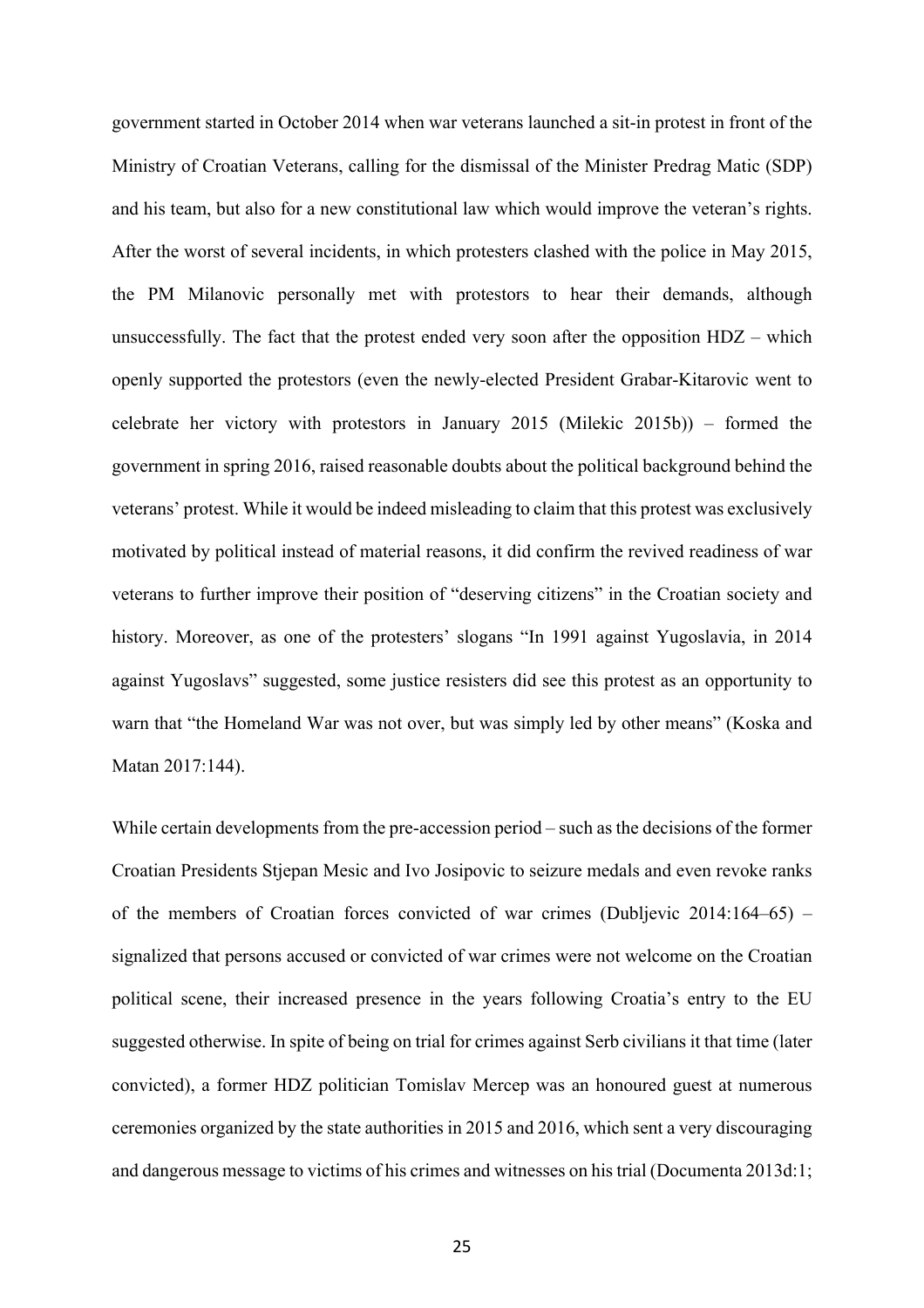SNV 2016:74). Another striking example is the political engagement of Branimir Glavas who, despite being on a re-trial for war crimes against the Serbs in Osijek, has been an MP since 2015. His right-winged party even established a black-clad unit called the Slavonian Hawk Guard, which in the eve of parliamentary elections in October 2015 lined-up in front of the Croatian Parliament in a manner which very much "reminded of not so remote war events, recalling the images of fear, exile and refuge" (Documenta 2015a:1; Milekic 2015a).

Finally, perhaps the most open attempts of justice resisters to revert the work of courts and deny the other sides' victims are the monuments and plaques showing the Ustasha slogan "Ready for Home(land)!" installed by war veteran associations in several Croatian cities during 2016. While the plaque in Jasenovac was installed in the immediate vicinity of the WWII Ustasha-run concentration camp, the monument in Split, built in the memory of the "72<sup>nd</sup> Battalion" of the Croatian military police, was placed in front of the very camp "Lora" where several battalion members were involved in the torture of inmates resulting in the deaths of two men in 1992. Both opening ceremonies were, nonetheless, attended by the representatives of local and national government (Milekic 2016h; SNV 2017:59–64). However, since the increase in such use of the controversial slogan sparked accusations from parts of domestic, but also regional and international community, the Croatian government announced the establishment of a council which would draft recommendations for the regulation of insignia and symbols of non-democratic regimes, but also give "comprehensive recommendations aimed at dealing with the past" (Milekic 2017a). Whether such a body will represent a new opportunity or a new threat to TJ in Croatia, it is still early to say.

Although none of these tendencies is a wholly new phenomenon, an increase in their manifestation upon the expiry of EU conditionality is what confirms that justice believers have started regaining their position in the TJ arena. While the EU membership left justice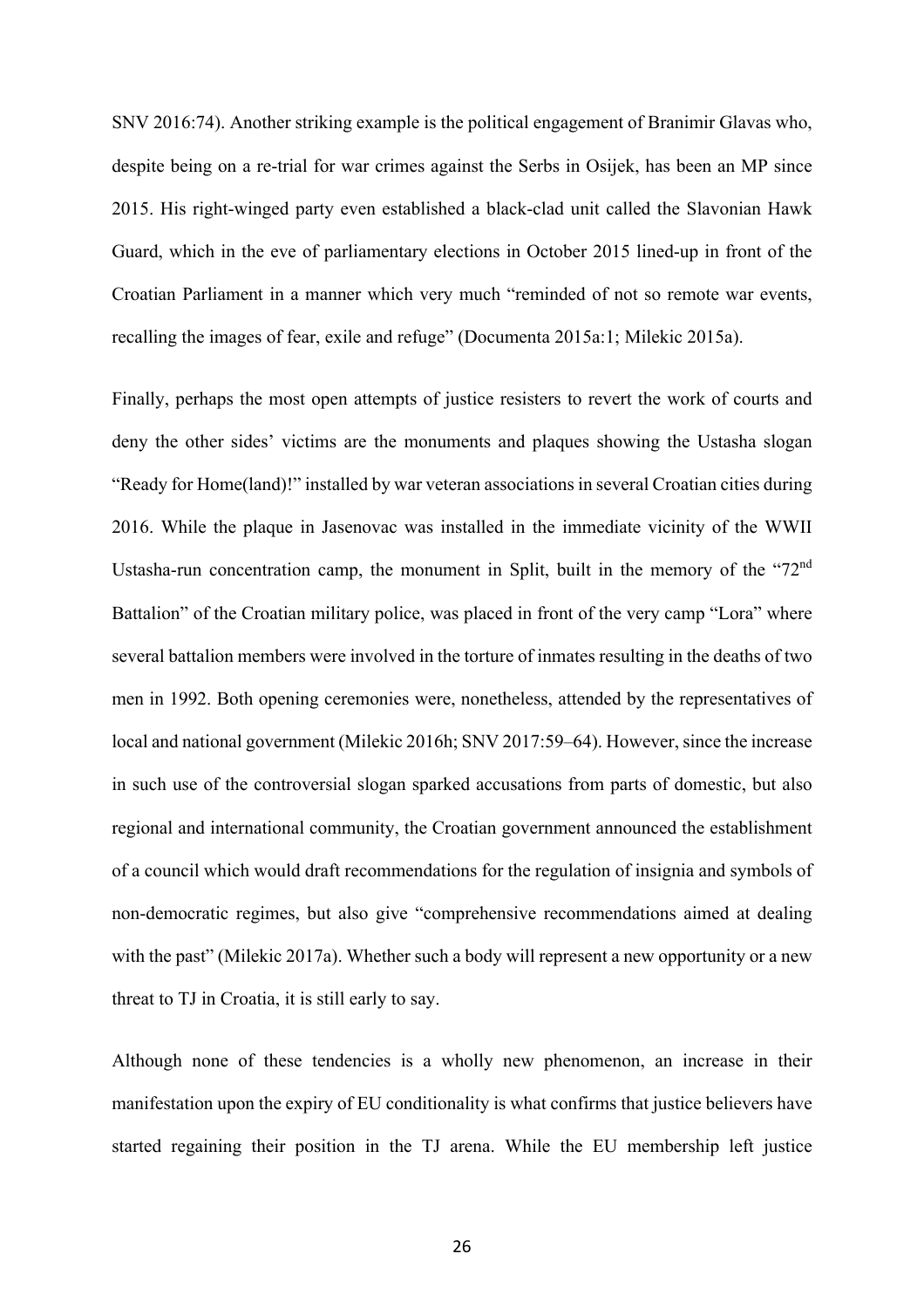instrumentalists without "the excuse" for unpopular dealing with the crimes committed by the Croatian forces, it, on the other hand, removed the main obstacle for justice resisters to continue denying those crimes. Aware of their new bargaining positions in the post-accession period, these two coalitions started moving the "golden mean" between them in the direction opposite to the TJ norm, however in line with the dominant narrative on the war.

#### *c) Justice Believers Weakened*

The liberal civil society in Croatia represented, or should have represented the EU's most natural partner within the Croatian TJ arena. Nevertheless, while the EU's insistence on the prosecution of members of Croatian forces indeed boosted a part of civil society's demands towards the government, their position was not drastically strengthened by EU incentives even during the pre-accession period. First, they were officially included in Croatia's accession negotiations at their very end (Teršelič 2014:8). Second, and most importantly, the EU's exclusive focus on the cooperation with the ICTY made civil society's requests for restorative TJ seem unnecessary to resolve, especially after the acquittal of generals Gotovina and Markac, which conservative segments of society utilized to further portray liberal civil society as "professional enemies of the Croatian state" (Koska and Matan 2017:139). Unfortunately, the expiry of EU conditionality asserted the flaws of such "unequal partnership" between the EU and liberal civil society in Croatia.

Regardless of how limited it was, justice believers lost their key advocacy channel when Croatia joined the EU. The first signals of the EU's deteriorating support came as soon as Croatia closed all negotiation chapters in June 2011, already when the representatives of the EU started signalizing to the Croatian human rights organizations that they should begin looking for a new address for their concerns in relation to TJ in Croatia instead of "running to Brussels with each complaint" (Mažić 2015:11). The three-month meetings between the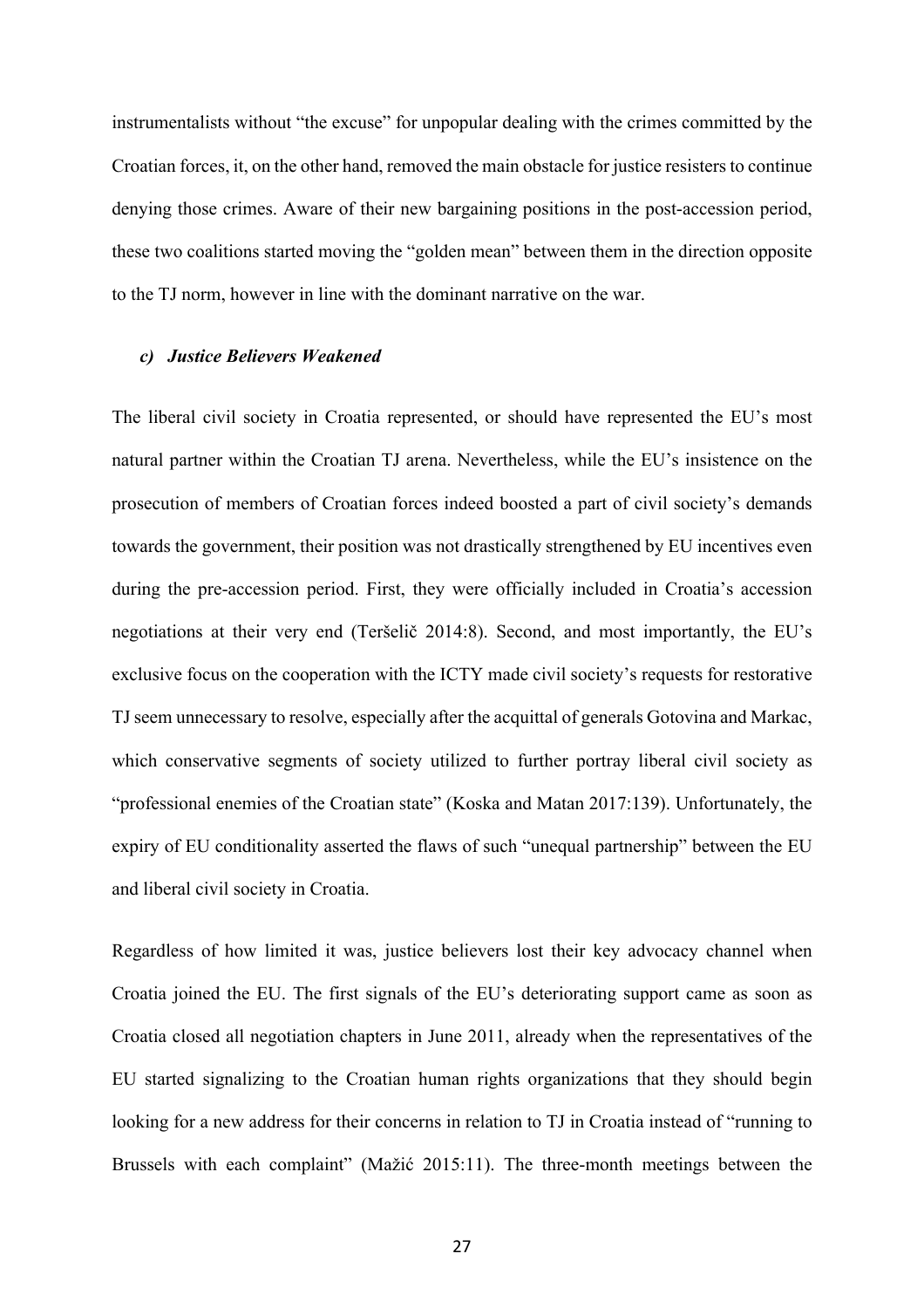representatives of the European Commission, ICTY, OSCE and the representatives of the human rights organizations ended a couple of months prior to Croatia's entry to the EU, thus officially closing the most important forum where liberal civil society could address its concerns and seek much-needed external support (Teršelič 2014:8). The final confirmation that the EU would not do much to reframe its narrow approach and find alternative ways to support civil society in furthering the TJ process in Croatia, came when the European Commission responded to the YIHR's 2012 Report on the remaining TJ problems in Croatia by officially stating that "the EU does not have mechanisms to pressure Croatia on these issues upon its accession to the EU" (Mažić 2015:12). In other words, the EU simply withdrew from Croatia's unfinished TJ process.

Since then, the COE has remained the most important source of external support to justice believers in Croatia. Nevertheless, despite being the continent's leading human rights organisation, the COE's capacity to exercise its influence on Croatia is rather weak. While more than a half of the COE's report on the human rights situation in Croatia published in 2016 was dedicated to a thorough elaboration on "the escalation of intolerance, hate speech and glorifications of criminal regimes", "the lack of accountability in Croatia for certain serious violations of international human rights and humanitarian law", as well as on "regression of the co-operation in the region" (COE 2016), the COE's pressure mechanisms go hardly beyond "naming and shaming". Therefore, even though the COE's recent warnings to Croatia confirm legitimacy and relevance of civil society's demands for the continuation of the TJ process in Croatia, they cannot significantly improve the justice believers' weakened position in TJ arena.

Each year following Croatia's entry into the EU brought new evidence on such diminishing influence of justice believers *vis-à-vis* both justice instrumentalists and resisters. One of such symptomatic post-accession "political battles" between them was waged in August 2016, when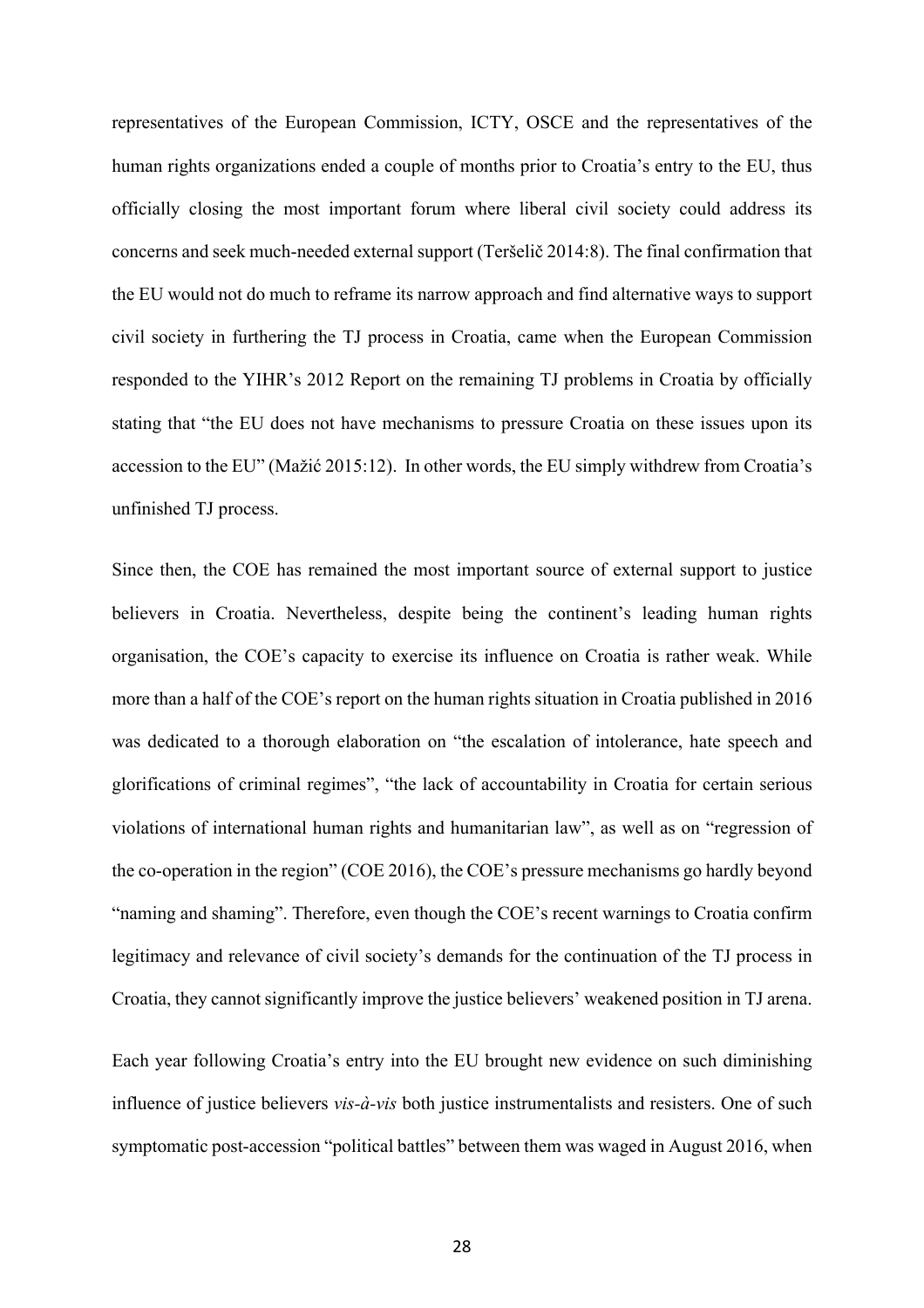the Minister of Interior Vlaho Orepic (HDZ-led government) decided for the first time to ban the "Anti-War Protest Against the Celebration of the War Victory", held for several years in the organization of a group of civil society organizations opposed to the celebration of the military operation "Storm". Justifying his decision with security reasons, Minister Orepic, nonetheless, added that such a protest would "disparage the operation 'Storm'" and "upset citizens, especially the defenders", in such a way arousing reasonable doubts with the liberal segments of the Croatian civil society in truly political motivation of such decision (N1 2016b; SNV 2017:96–97). Dissatisfied with the ban, the activists decided to hold a protest anyway, which resulted in a strong counter-protest by war veterans who verbally and physically assaulted the protestors (N1 2016a) .

Growing ignorance by the authorities, but also inertness of media and public, awaited every similar initiative taken by the Croatian human rights organizations in the post-accession period. The petition of apology to "those innocents who were killed and those who lost their loved ones" during the military operation "Storm" – launched by YIHR in 2016 and continued in 2017 – which called the Croatian government and whole society to demonstrate their commitment to justice and show solidarity with victims, attracted insignificant media and public attention (YIHR 2017). Moreover, even the most important bottom-up regional initiative, aimed at establishing regional commission (RECOM) which would determine the facts about war crimes and other serious violations of human rights committed in the former Yugoslavia, came to the least support exactly in Croatia (Banjeglav 2013:43). While launching a new campaign for the collection of signatures at the beginning of 2017, the leaders of the Initiative for RECOM warned that the termination of the ICTY and EU pressure had resulted in "the backsliding in post-war justice" even in Croatia, now an EU member state (Djuric 2017), and urged all post-Yugoslav states to establish RECOM as part of the Berlin Process – hoping that this diplomatic forum could give new institutional "impetus" to the highly-needed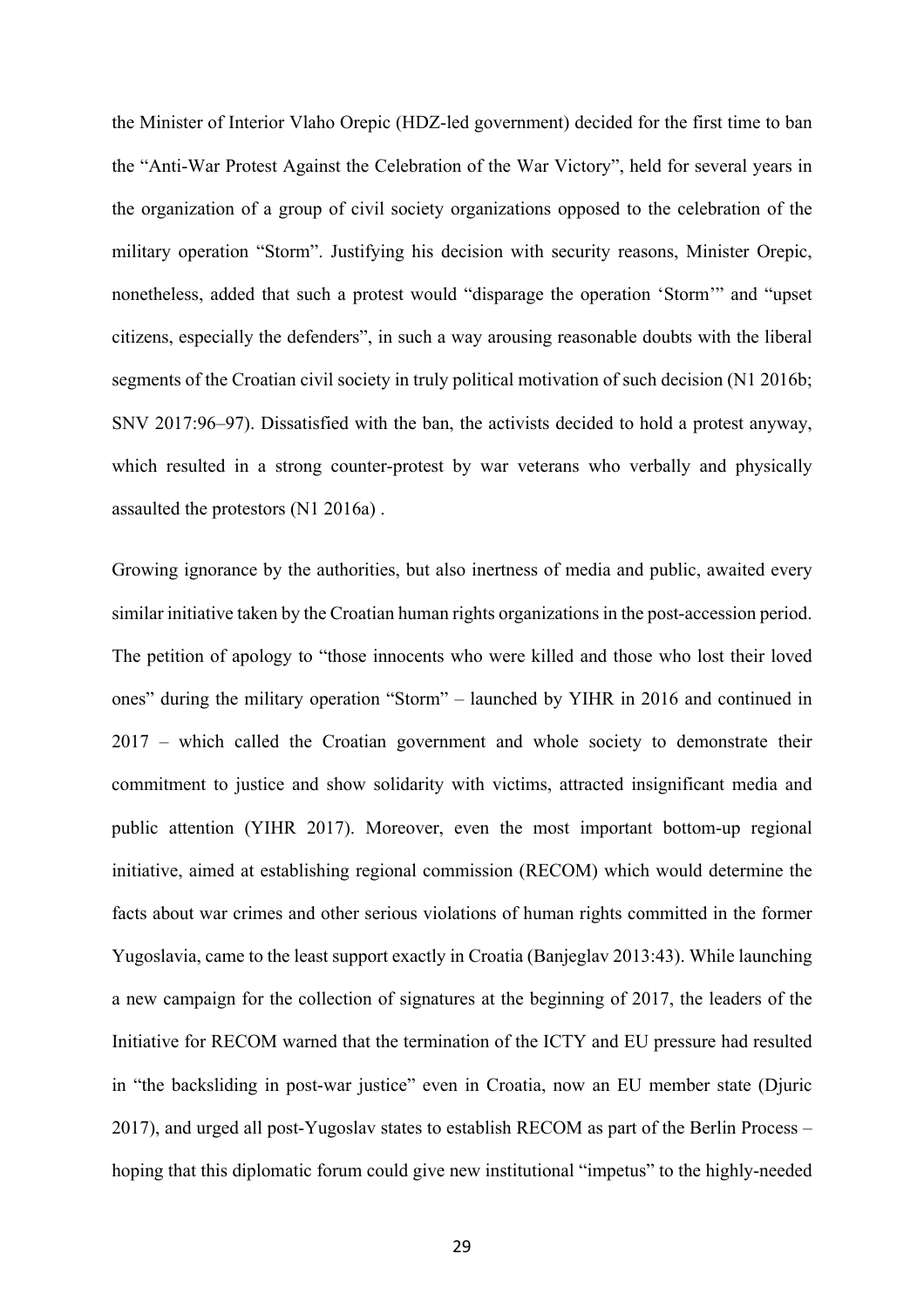process of bottom-up reconciliation in the region (HLC 2017) .

In sum, once the effect of "positive externalities" of the EU conditionality incentives expired, liberal civil society organisations in Croatia lost their greatest source of bargaining power. Not being able to find an alternative "surrogate enforcer" either among domestic or external power structures, justice believers in Croatia started losing the battle with governing elites and conservative parts of the society, whose reluctance to continue with the TJ process did not only break free from EU accession conditionality, but, paradoxically, was legitimized by it. Croatia's membership in the EU became the strongest argument against the justice believers' demands for the continuation of TJ process in Croatia.

#### **4.3. Competing Explanations**

Illustrating the reconsolidation of justice instrumentalists, strengthening of justice resisters and weakening of justice true believers in the Croatian TJ arena, the presented evidence confirms the hypothesised model of post-accession redistribution of power between domestic coalitions. The expiry of EU conditionality revealed not only that the EU's narrow approach failed to induce the internalization of the TJ norm in the entire Croatian society, but paradoxically strengthened those segments of society which were either willing to instrumentalize the TJ process or were completely opposed to it – which could have hardly led to anything else except to the observed post-accession backsliding. Nevertheless, before a final judgment on the explanatory power of such RI model is made, two main alternative explanations are briefly discussed.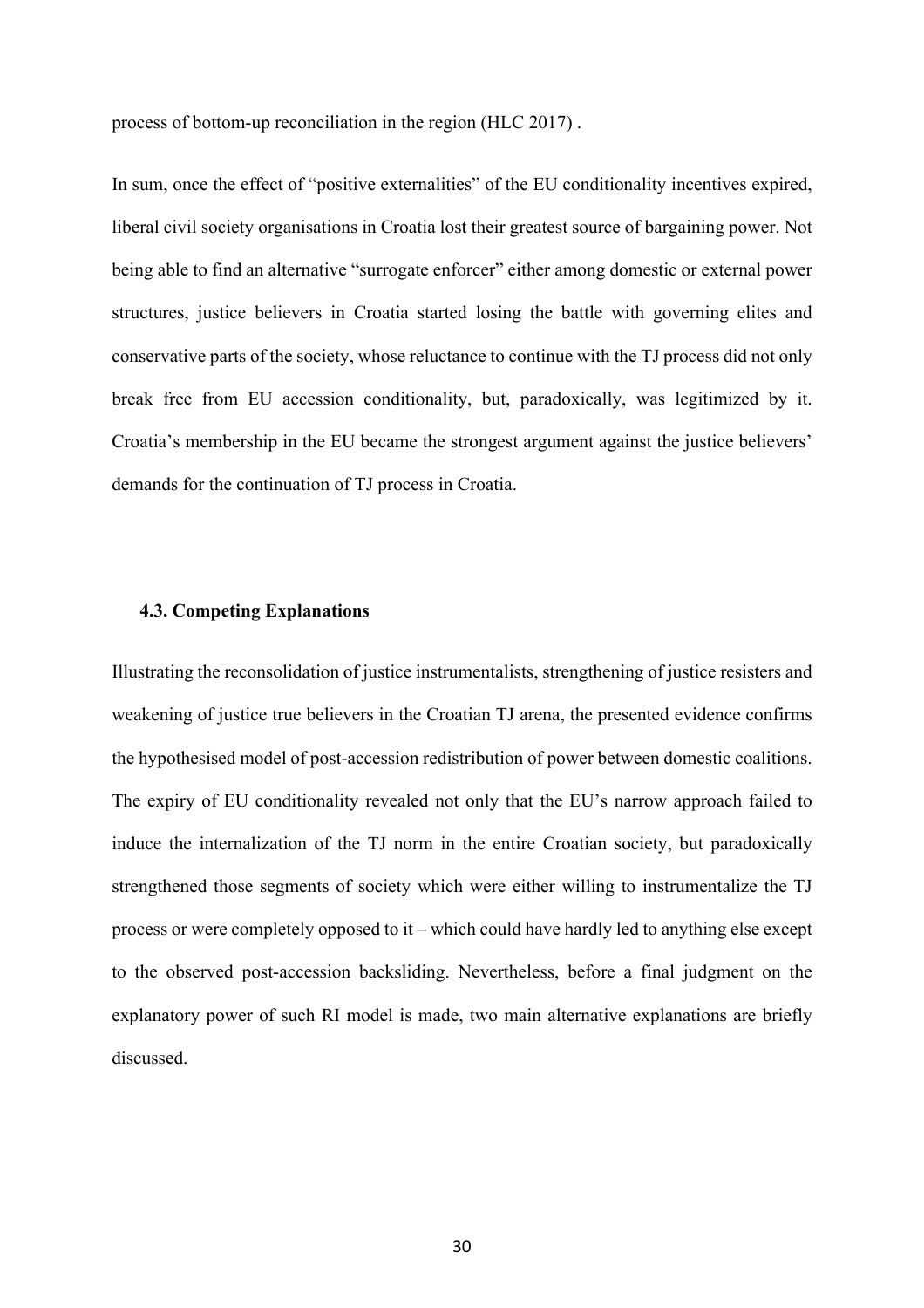#### *a) Sociological Institutionalism*

The most prominent alternative to the rationalist "external incentive model" is the "social learning model" which, grounded in the sociological institutionalism (SI), assumes that a candidate state adopts the EU rules if it is persuaded of their appropriateness from the perspective of its own collective identity, norms and values (Schimmelfennig and Sedelmeier 2005:18). Since the rules adopted through social learning "have a broader societal base and can be defended against political actors who challenge them" (Dimitrova 2010:141) the state's compliance with those rules is expected to last beyond conditionality (Epstein 2008; Pridham 2008; Schimmelfennig 2005). Nevertheless, the above presented evidence on the postaccession backsliding on TJ in Croatia seem to contradict such SI hypothesis, hence not providing systematic support to the belief that Europe became "a state of mind" (Subotic 2011) among all the segments of the Croatian society. The assumptions that the "identity convergence" strategy of the Croatian political elites succeeded in marginalizing political opponents of TJ and that "even Croatian exclusionary nationalism worked in favour of Europeanization" (Subotic 2011:320) failed to withstand up the end of EU conditionality since justice resisters re-emerged soon upon Croatia's entry to the EU, followed by the same exclusionary nationalism. The only explanation which SI could offer to such backsliding would have to prove the contestation of the TJ norm by conflicting norms in the EU or international environment, which would be hardly possible due to the continuing global institutionalization and promotion of the TJ norm (Roht-Arriaza 2005).

What, however, might indicate that EU conditionality induced something more than mere instrumental compliance with external TJ demands is the absence of even bolder post-accession non-compliance and, more importantly, even larger public support to it. If EU requirements for the adoption of the TJ norm and other related human rights norms had failed to induce any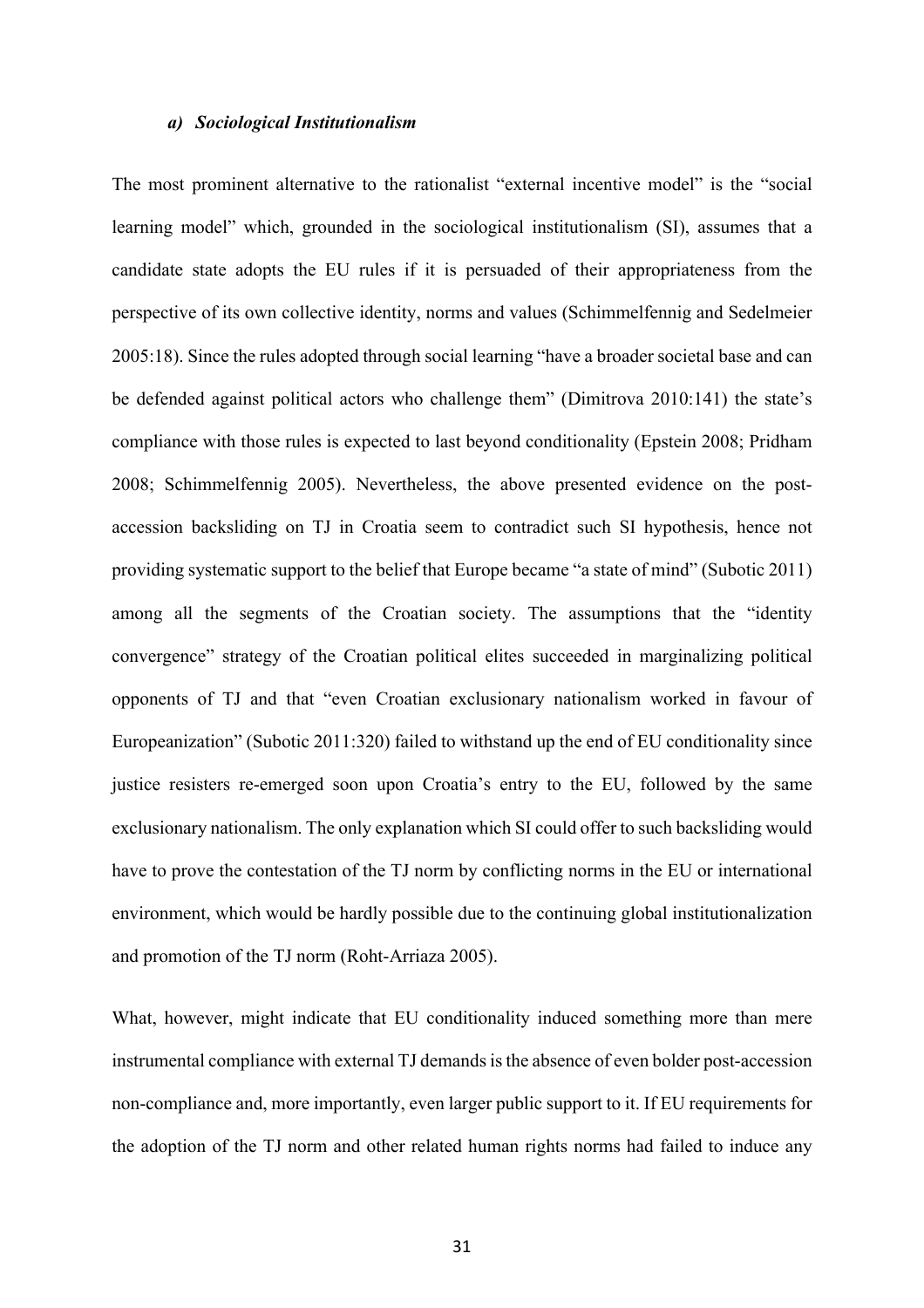"social learning" in Croatian society, the relevant institutional and legal framework would have probably returned to the state before EU conditionality – which has not happened so far, while the newest justice resisters' controversial initiatives would have attracted equal public support as those that preceded the EU's involvement – which has not been the case either. However, although these facts indicate that the "logic of appropriateness" (March and Olsen 1998) is not to be completely excluded from a comprehensive explanation of the post-accession TJ in Croatia, they do not refute the main hypothesis of this paper, nevertheless. The observed "restricted" backsliding fully fits into the proposed model since such "strategic noncompliance" represents the most rational choice for the Croatian governing elites. Their complete disregard of the TJ norm would most likely provoke stronger reactions of the EU and the rest of international community and, therefore be too costly.

#### *b) Discursive Institutionalism*

Aimed "to counter the static and overly deterministic nature of institutions" (Schmidt 2008:304) in both RI and SI explanations, the discursive institutionalist (DI) approach could offer another alternative explanation of the observed phenomenon. Providing valuable tools for capturing "a lack of discursive reinforcement of adopted rules" (Kostovicova 2014:67) during the pre-accession phase, the DI approach offers equally good explanation to "the unexpected" (Schmidt 2008:319) in the post-accession behaviour of domestic actors. Inversely proportional to the one in the pre-accession phase, the post-accession "disconnect" overlooked by the RI explanation lies between the abandoning of the TJ norm and the constant discursive denial of such policy change. Even though they have (or must have) been aware of the ongoing stagnation and reversal in the TJ process – and have often contributed to it in many above illustrated ways – the governing elites in Croatia continuously deny and thus "cover up" such policy change in discourse (the change prohibited by the international audience) (e.g. Milekic,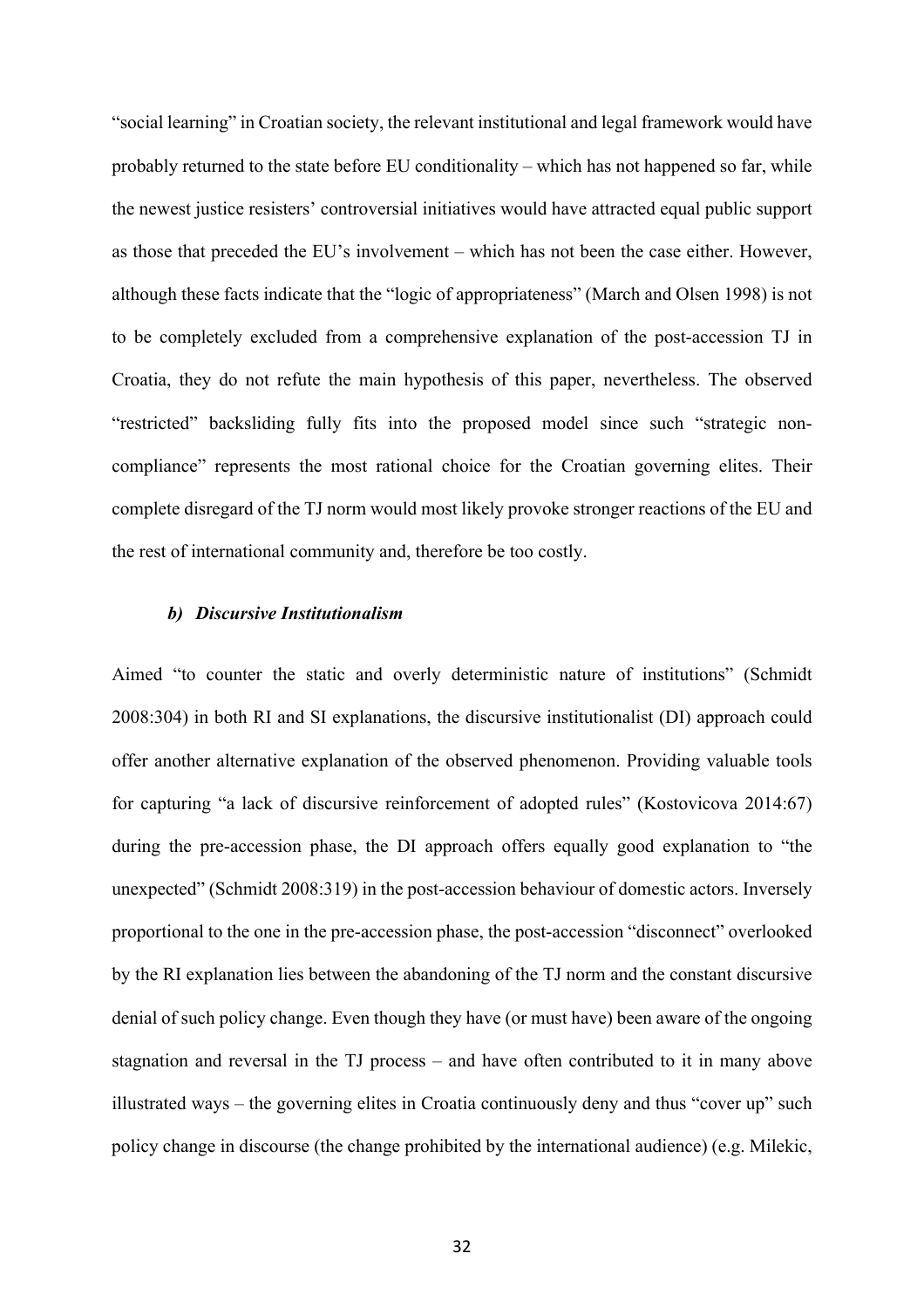2017), relying on the very same "logic of communication" which helped them cover up their adoption of the TJ norm during the pre-accession period (the change prohibited by domestic audience).

Nevertheless, although DI does a better job in explaining some of the noticeable inconsistencies in the post-accession behaviour of domestic actors, its explanation can hardly be isolated from the "background information" (Schmidt 2008:314) defined by RI. In other words, as the "incentive structure" in the pre-accession period created a context in which the Croatian political elites were enforcing the TJ rule while denying such policy adaption in discourse, the post-accession change in the incentive structure created a different institutional context within which new "repertoires of more or less acceptable (and expectable) ideas and discursive interactions developed" (Schmidt and Radaelli 2004). Therefore, while it does not offer a superior explanation of a main causal mechanism behind the post-accession backsliding on TJ in Croatia, DI approach undoubtedly provides valuable contribution to the proposed model of post-accession bargaining between justice instrumentalists, resisters and true believers, particularly since – being focused on relations between domestic actors – this model attempts to reflect on the neglected element of agency in the structure-oriented RI explanation.

For all the above reasons, this paper concludes that the discussed alternative explanations neither undermine the explanatory power of the proposed model of post-accession redistribution of power between domestic coalitions in TJ arena – build on the RI theory – nor offer superior explanations to the post-accession backsliding on TJ in Croatia. However, while arguing that "logic of consequences" represents the best-suited tool for explaining the observed phenomenon, this paper also warns against any clear-cut exclusion of "logic of appropriateness" and "logic of communication" from a comprehensive analysis on the Europeanization outcomes, particularly in a complex area such as TJ.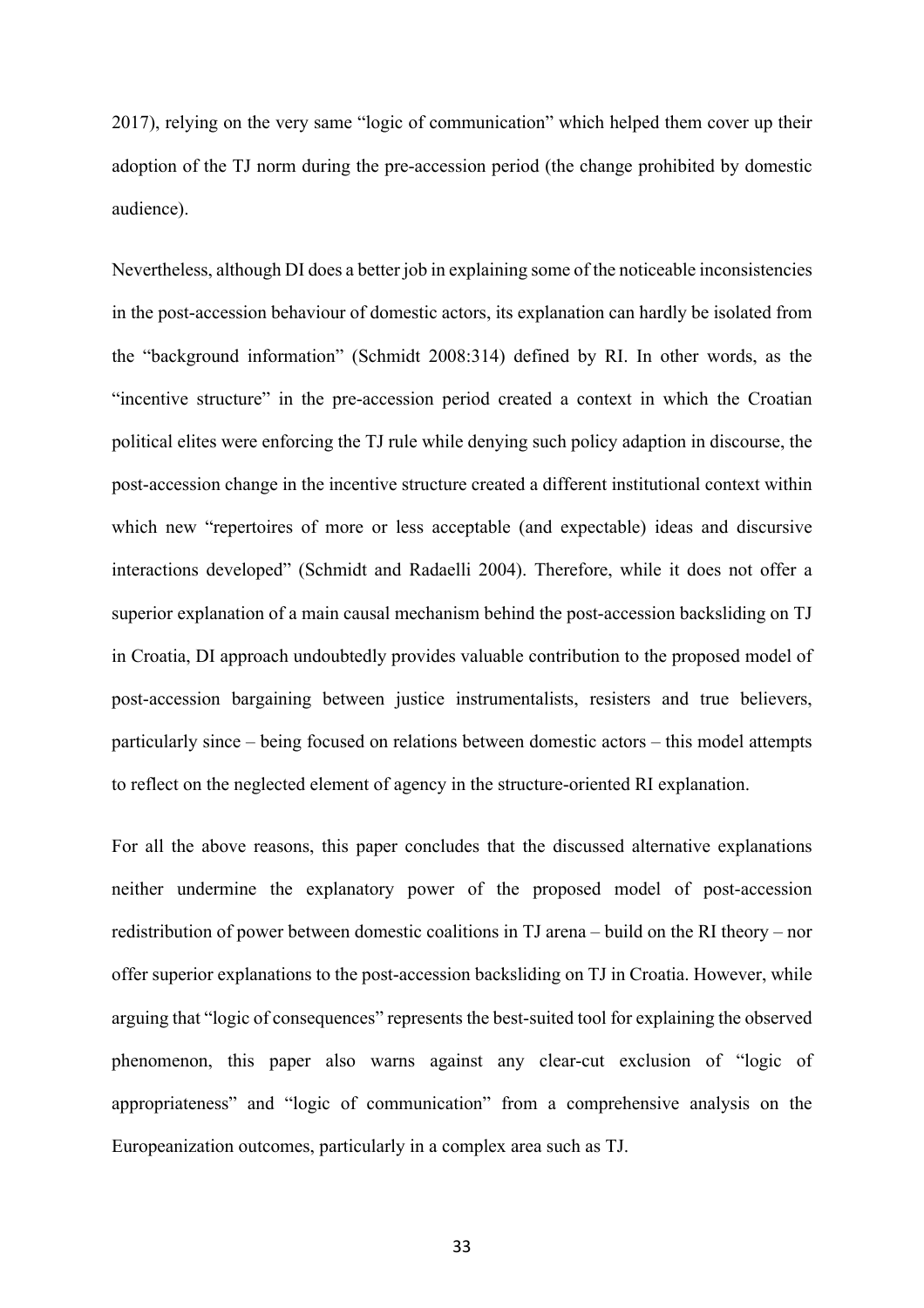# **5. Conclusion**

Demonstrating that the most convincing explanation to the post-accession backsliding on TJ in post-conflict societies stems from the RI theory, this study reveals much about the EU's peacebuilding toolkit. Not only that the EU's depoliticized approach to solving hyperpoliticized TJ issues fails to outroot dangerous domestic denial of the crimes committed by "our side" among the Western Balkan countries, but it produces adverse effects which can backfire immediately upon the expiry of EU conditionality. Equating post-conflict transformation with the governments' cooperation with the ICTY, the EU created an opportunity for the Western Balkans countries to turn the EU's main tool for inducing the TJ progress – the prospect of EU membership – against its post-accession furthering. Therefore, while the EU's membership leverage has been the main generator of TJ in the Western Balkans, the presented evidence from Croatia indicates that it cannot be concluded with certainty whether such justice "transits" these societies back to Europe or back to the past.

What, however, gives hope that the EU has started improving its approach to TJ, perhaps additionally stirred by noticeable "boomerang effects" in Croatia, is the EU's Policy Framework on Support to Transitional Justice, adopted in late 2015. Going way beyond the EU's initial narrow approach by including "both judicial and non-judicial mechanisms (…), individual prosecution, reparations, truth-seeking, institutional reform, vetting and dismissals, or a combination thereof" (EU 2015), this framework indeed sets the ground for the EU's more active and consistent role in this integral part of peacebuilding process. Whether and how the EU will operationalize this framework in its relation to the remaining Western Balkan countries and whether the EU will truly find ways to provide better support to bottom-up TJ initiatives – which could perhaps induce a different redistribution of power in their TJ arenas – it remains to be seen and further explored. This is particularity important since EU membership leverage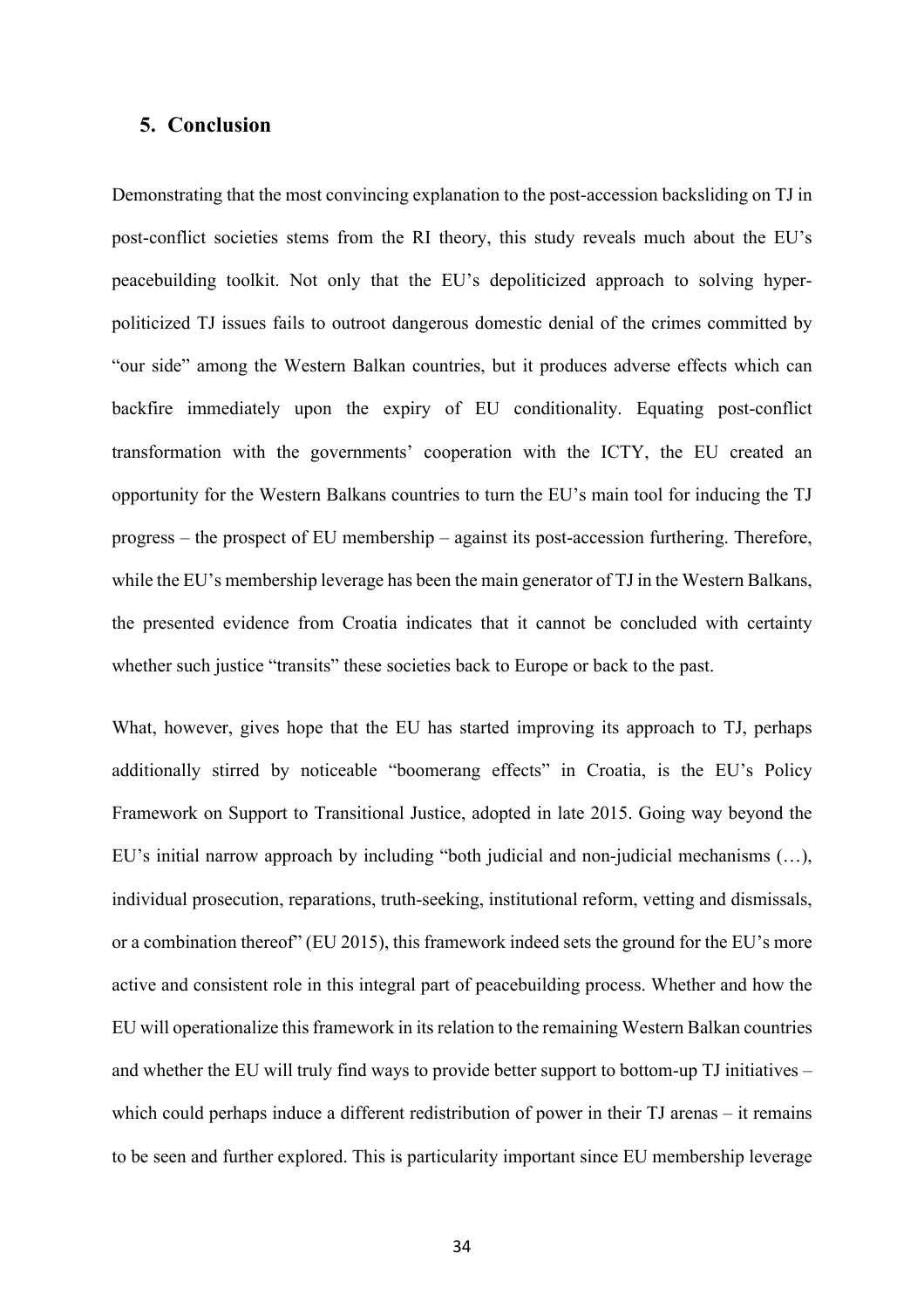does not expire only when a country joins the EU, but it can also vanish if a country stops believing that it will ever become an EU member, which the rise of Euroscepticism among the "Restern Balkans" countries keeps warning about. Moreover, continued attention is also needed in the case of Croatia, since the future developments in its TJ process might reveal whether the "unconditioned" belonging to the "European family" could further Europeanize Croatian society and thus stop, or even reverse the ongoing backsliding TJ tendencies, in such a way re-challenging the offered RI explanation.

While the Western Balkan countries certainly bear the greatest responsibility for the fact that conflict cycle between them has not been entirely closed even after more than two decades upon the war ending, the EU's involvement in their post-conflict reconstruction and reconciliation has not gone without adverse effects either. If the EU wants to preserve its *raison d'etre* – being originally established to prevent the recurrence of war on the European territory – it must continually improve its policies towards post-war areas and recognize that new members do not leave their post-conflict issues at the EU doors. It goes without saying that the same recognition is required from the post-conflict states themselves.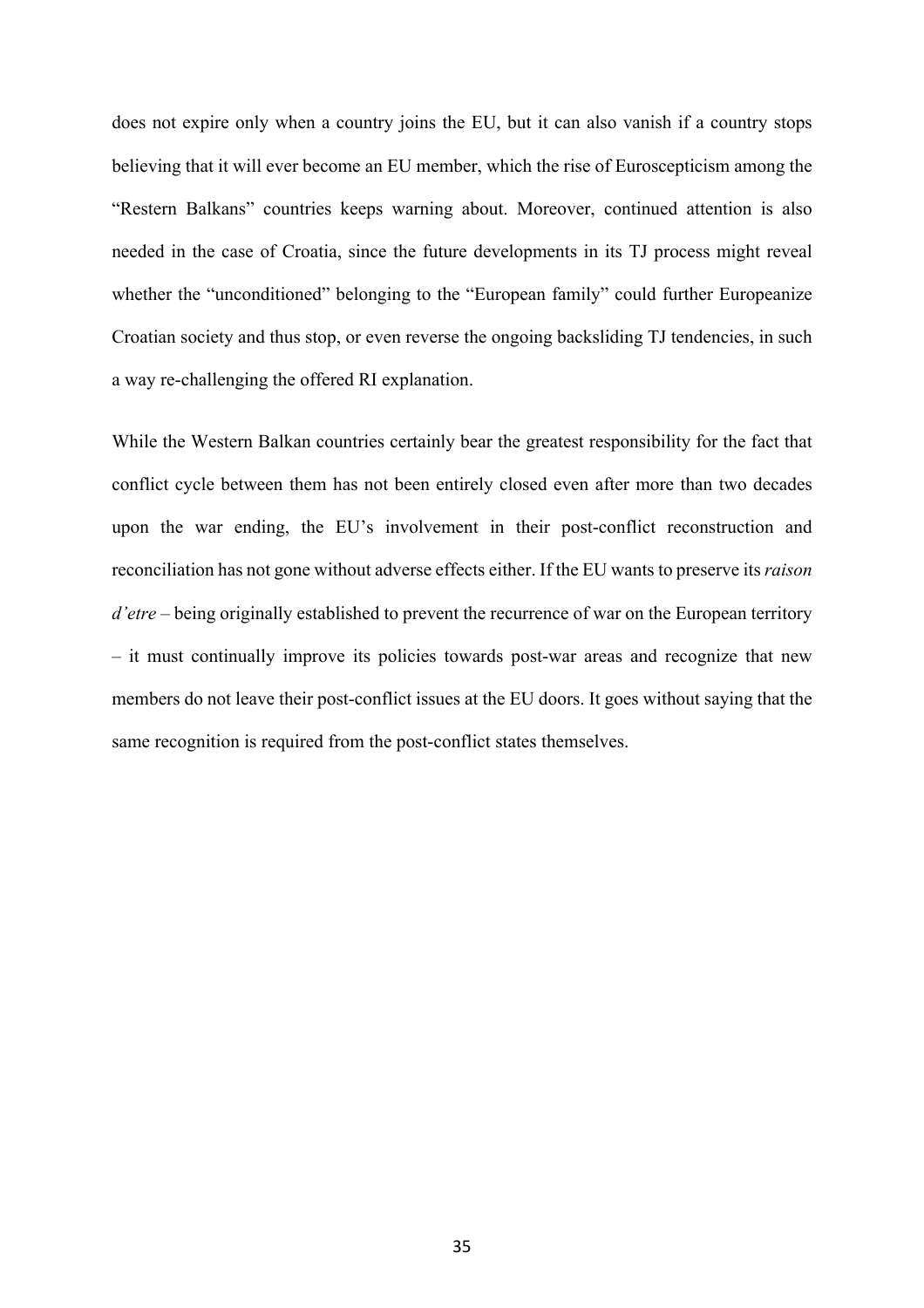## **6. Bibliography**

- Anastasakis, Othon. 2008. "The EU's Political Conditionality in the Western Balkans: Towards a More Pragmatic Approach." *Southeast European and Black Sea Studies* 8(4): 365–77.
- Banjeglav, Tamara. 2012. "Conflicting Memories, Competing Narratives and Contested Histories in Croatia's Post-War Commemorative Practices." *Politicka misao* 49(5): 7–31.
- ———. 2013. "Dealing with the Past in Post-War Croatia: Perceptions, Problems, and Perspectives." In *Transitional Justice and Civil Society in the Balkans*, eds. Olivera Simic and Zala Volcic. New York: Springer.
- Batt, Judy et al. 2009. *War Crimes , Conditionality and EU Integration in the Western Balkans*. Paris: Institute for Security Studies, European Union.
- Beach, Derek, and Rasmus Brun Pedersen. 2013. *Process-Tracing Methods: Foundations and Guidlines*. Ann Arbor, MI: University of Michigan Press.
- Bennett, Andrew, and Jeffrey Checkel. 2014. "Process Tracing: From Methodological Roots to Best Practices." In *Process Tracing in the Social Sciences: From Metaphor to Analytic Tool*, Cambridge: Cambridge University Press, 3–38.
- Blauberger, Michael. 2009. "Compliance with Rules of Negative Integration: European State Aid Control in the New Member States." *Journal of European Public Policy* 16: 1030– 46.
- Boesenecker, Aaron P., and Leslie Vinjamuriy. 2011. "Lost in Translation? Civil Society, Faith-Based Organizations and the Negotiation of International Norms." *International*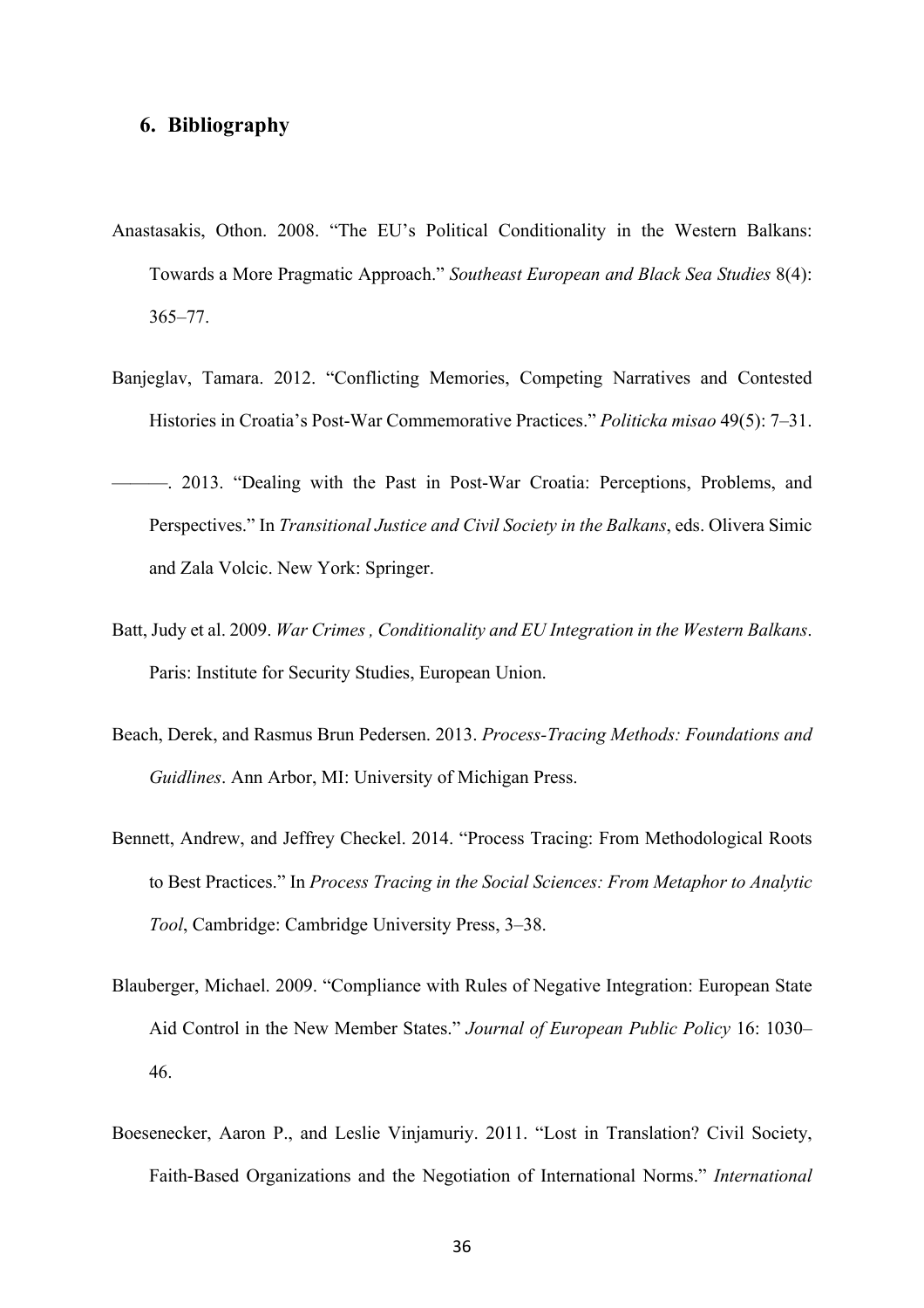*Journal of Transitional Justice* 5(3): 345–65.

- Bojicic-Dzelilovic, Vesna, Denisa Kostovicova, and Elisa Randazzo. 2016. *EU in the Western Balkans: Hybrid Development, Hybrid Security and Hybrid Justice*. London: Human Security Study Group.
- Börzel, Tanja A. 2010. "Why You Don't Always Get What You Want: EU Enlargement and Civil Society in Central and Eastern Europe." *Acta Politica* 45(1–2): 1–10.
- ———. 2013. "When Europeanization Hits Limited Statehood: The Western Balkans as a Test Case for the Transformative Power of Europe." In *European Integration and Transformation in the Western Balkans: Europeanization or Business As Usual?*, ed. Arolda Elbasani. London, New York: Routledge, Taylor & Francis Group, 173–84.
- Börzel, Tanja A, and Aron Buzogány. 2010. "Governing EU Accession in Transition Countries: The Role of Non-State Actors." *Acta Politica* 45(1–2): 158–82.
- Börzel, Tanja A, and Thomas Risse. 2003. "Conceptualizing the Domestic Impact of Europe." In *The Politics of Europeanization*, eds. Kevin Featherstone and Claudio M Radaelli. Oxford; New York: Oxford University Press, 58–80.
- ———. 2012. "From Europeanisation to Diffusion: Introduction." *West European Politics* 35(1): 1–19.

Braniff, Maire. 2011. *Integrating the Balkans*. London, New York: I.B. Tauris & Co Ltd.

Cassese, A. 2003. "The Establishment of International Criminal Tribunals." In *International Criminal Law*, ed. A. Cassese. Oxford: Oxford University Press.

COE. 2016. "Report by Nils Muižnieks Commissioner for Human Rights of the Council of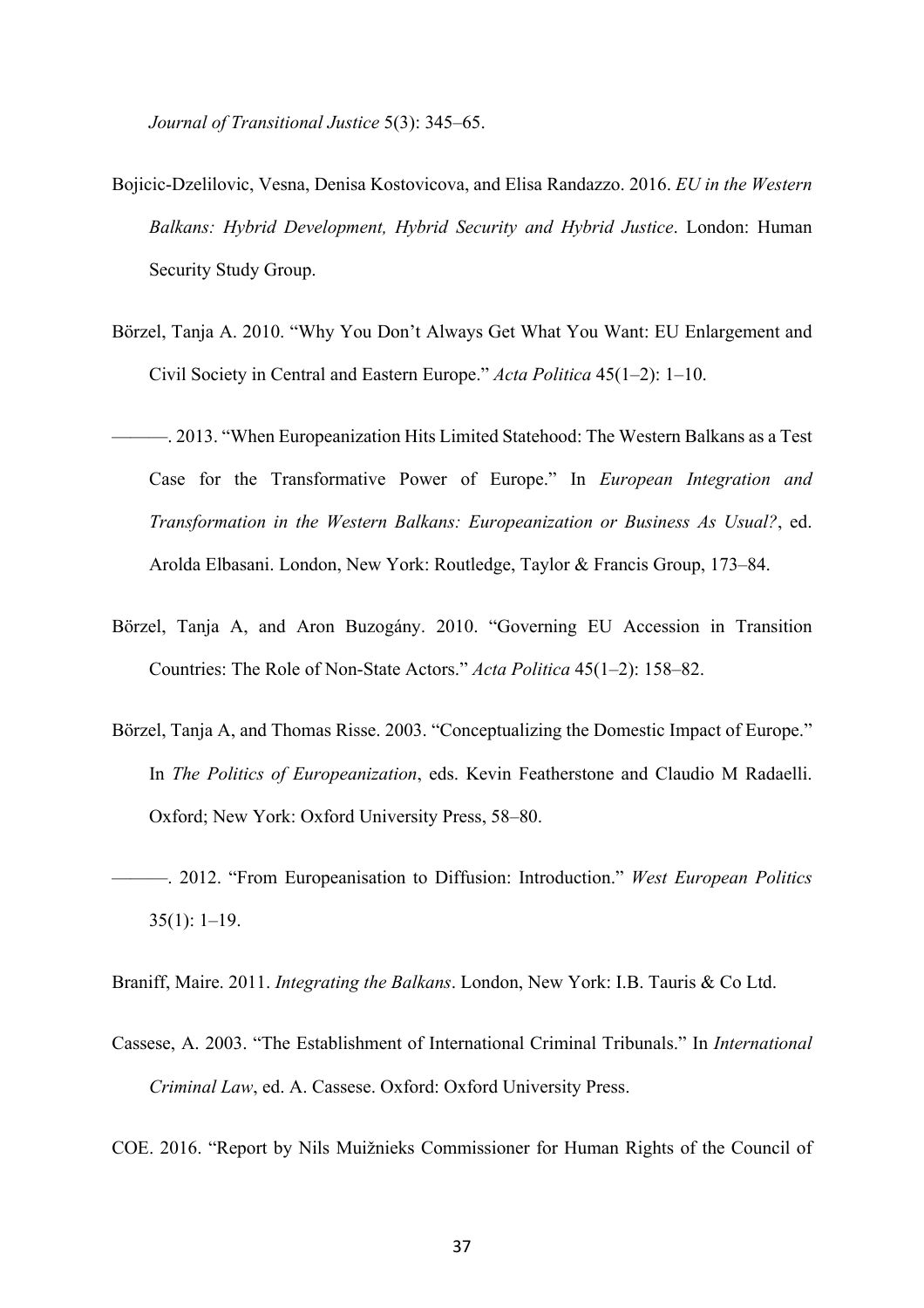Europe Following His Visit to Croatia from 25 to 29 April 2016." (February): 1–24. http://www.coe.int/en/web/commissioner/country-monitoring/croatia/- /asset\_publisher/sXGrjjNkyRV2/content/report-on-visit-to-croat-1?inheritRedirect=false&redirect=http%253A%252F%252Fwww.coe.int%252Fen%252 Fweb%252Fcommissioner%252Fcountry-monitoring%252Fcr (August 20, 2017).

- Dimitrova, Antoaneta L. 2010. "The New Member States of the Eu in the Aftermath of Enlargement: Do New European Rules Remain Empty Shells?" *Journal of European Public Policy* 17(1): 137–48.
- Djuric, Vanja. 2017. "Balkan Leaders 'Backsliding on Post-War Justice.'" *BIRN*. http://www.balkaninsight.com/en/article/balkan-leaders-backsliding-on-post-warjustice--03-10-2017 (August 13, 2017).
- Documenta. 2013a. "Monitoring of War Crimes Trials Guarantee for the Process of Dealing with the Past and Sustainability of the Judicial Reform in Croatia." https://www.documenta.hr/assets/files/Izvjestaji sudjenja/Biweekly Report 17 10 2013.pdf (August 20, 2016).
- ———. 2013b. "Monitoring of War Crimes Trials Guarantee for the Process of Dealing with the Past and Sustainability of the Judicial Reform in Croatia, 11 July 2013." https://www.documenta.hr/assets/files/Izvjestaji sudjenja/Biweekly\_Report\_11\_07\_2013.pdf.
- ———. 2013c. "Monitoring of War Crimes Trials Guarantee for the Process of Dealing with the Past and Sustainability of the Judicial Reform in Croatia, 15 November 2013." https://www.documenta.hr/assets/files/Izvjestaji sudjenja/Biweekly Report 15112013 ENG.pdf (August 20, 2017).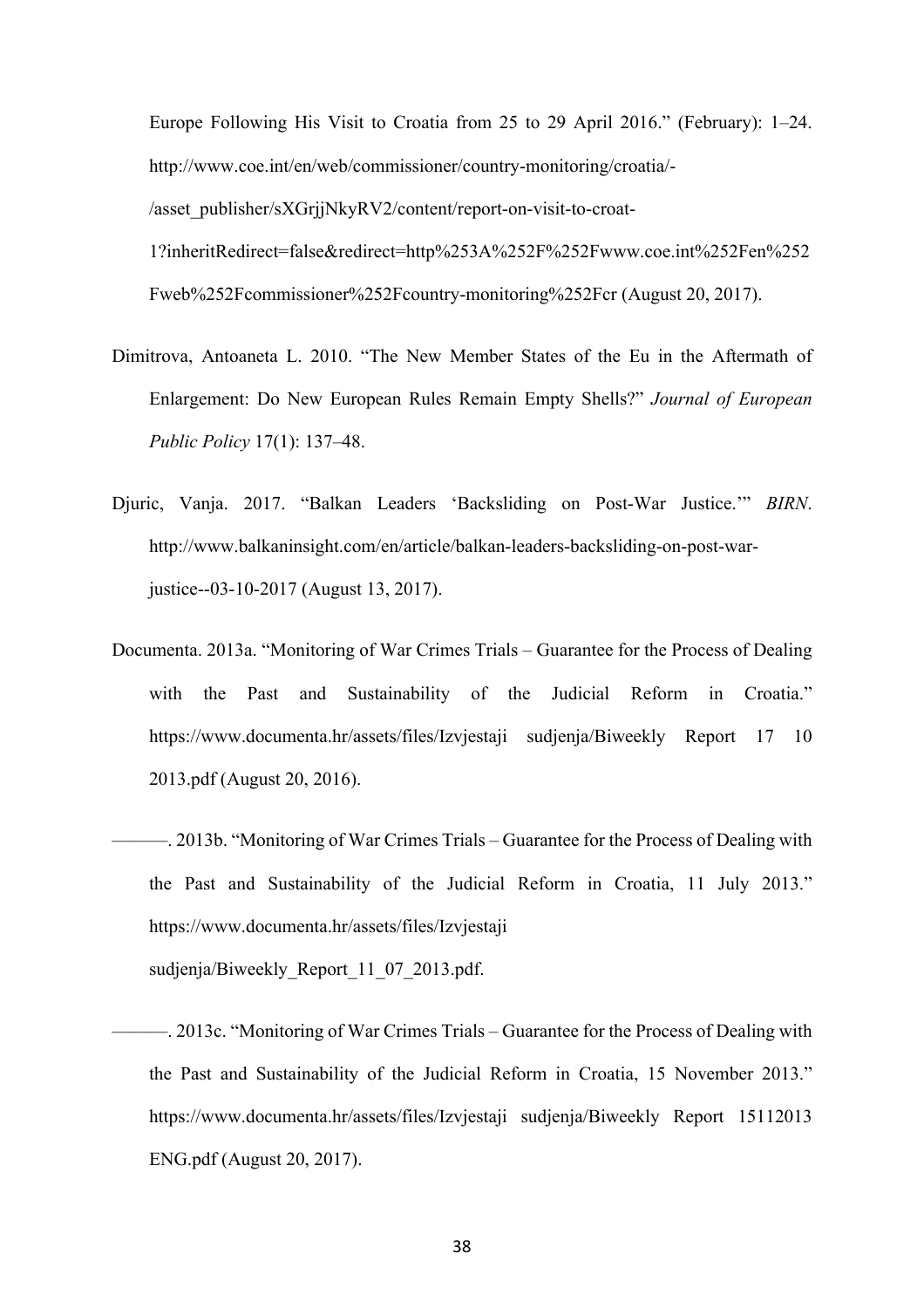———. 2013d. "Monitoring of War Crimes Trials – Guarantee for the Process of Dealing with the Past and Sustainability of the Judicial Reform in Croatia, 6 December 2013." https://www.documenta.hr/assets/files/Izvjestaji sudjenja/Biweekly Report 06122013 ENG.pdf (February 20, 2017).

 $2014a$ . "Monitoring War Crime Trials: Report for  $2013$ ." :  $1-107$ . https://www.documenta.hr/assets/files/Godisnji

izvjestaji/MonitoringWarCrimeTrialsReport\_2013.pdf (August 20, 2017).

———. 2014b. "Monitoring War Crime Trials: Report for 2013, Reporting Period: 1 July – 20 November 2013." https://www.documenta.hr/assets/files/Izvjestaji sudjenja/Quarterly Report July November 2013.pdf (August 20, 2017).

———. 2015a. "Biweekly Report on War Crimes Trials, Acts of Discrimination, Hate Crime and Hate Speech, and on the Rights of Civilian War Victims, 6 November 2015." https://www.documenta.hr/assets/files/Izvjestaji sudjenja/2015-11-06--Biweeklyreport.pdf (August 20, 2017).

———. 2015b. "Izvještaj O Praćenju Suđenja Za Ratne Zlocčine Za 2014. Godinu." https://www.documenta.hr/assets/files/Godisnji izvjestaji/pracenje sudjenja/Izvještaj-opraćenju-suđenja--2014.pdf (August 20, 2017).

———. 2016a. "Biweekly Report on War Crimes Trials, Acts of Discrimination, Hate Crime and Hate Speech, and on the Rights of Civilian War Victims, 5 February 2016." https://www.documenta.hr/assets/files/Izvjestaji sudjenja/2016-02-02-Biweeklyreport.pdf (August 20, 2017).

———. 2016b. "Biweekly Report on War Crimes Trials, Acts of Discrimination, Hate Crime and Hate Speech, and on the Rights of Civilian War Victims and the Social Process of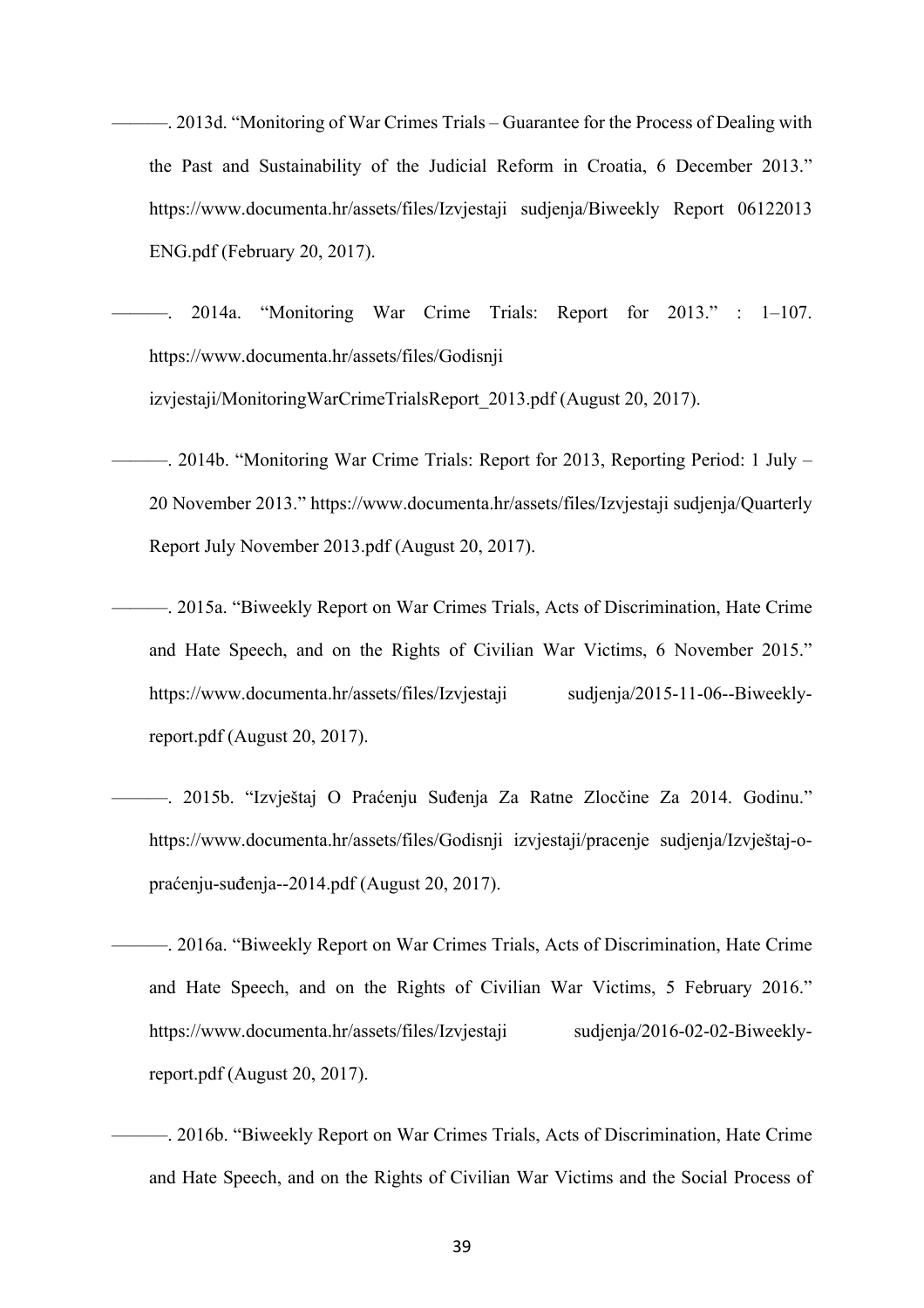Dealing with the Past, 8 April 2016." https://www.documenta.hr/assets/files/Izvjestaji sudjenja/2016-04-08-Dvotjedni-izvjestajENG.pdf (August 20, 2017).

- ———. 2016c. "Monitoring War Crimes Trials: 2015 Annual Report." https://www.documenta.hr/assets/files/Izvjestaji sudjenja/Dokumenta-godisnji-izvjestaj-2015-ENGLESKI.pdf (August 20, 2017).
- ———. 2017. "Suđenja Za Ratne Zločine: Izvještaj Za 2016. Godinu." https://www.documenta.hr/assets/files/Izvjestaji sudjenja/Godišnji-izvještaj-sudenja-2016\_final.pdf (August 20, 2017).
- Dubljevic, Maja, ed. 2014. *Procesuiranje Ratnih Zločina Jemstvo Procesa Suočavanja S Prošlošću U Hrvatskoj*. Zagreb: Documenta - Centar za suočavaje s prošlošću.
- Elbasani, A. 2013. *European Integration and Transformation in the Western Balkans: Europeanization or Business as Usual?* Abingdon, Oxon: Routledge.
- Epstein, Rachel A. 2008. "The Social Context in Conditionality: Internationalizing Finance in Postcommunist Europe." *Journal of European Public Policy* 15(6): 880–98.
- Epstein, Rachel A., and Ulrich Sedelmeier. 2008. "Beyond Conditionality: International Institutions in Postcommunist Europe after Enlargement." *Journal of European Public Policy* 15(6): 795–805.
- EU. 2015. "The EU's Policy Framework on Support to Transitional Justice." http://eeas.europa.eu/archives/docs/top\_stories/pdf/the\_eus\_policy\_framework\_on\_supp ort to transitional justice.pdf (August 16, 2017).
- European Comission. 2011. "Croatia 2011 Progress Report." https://ec.europa.eu/neighbourhood-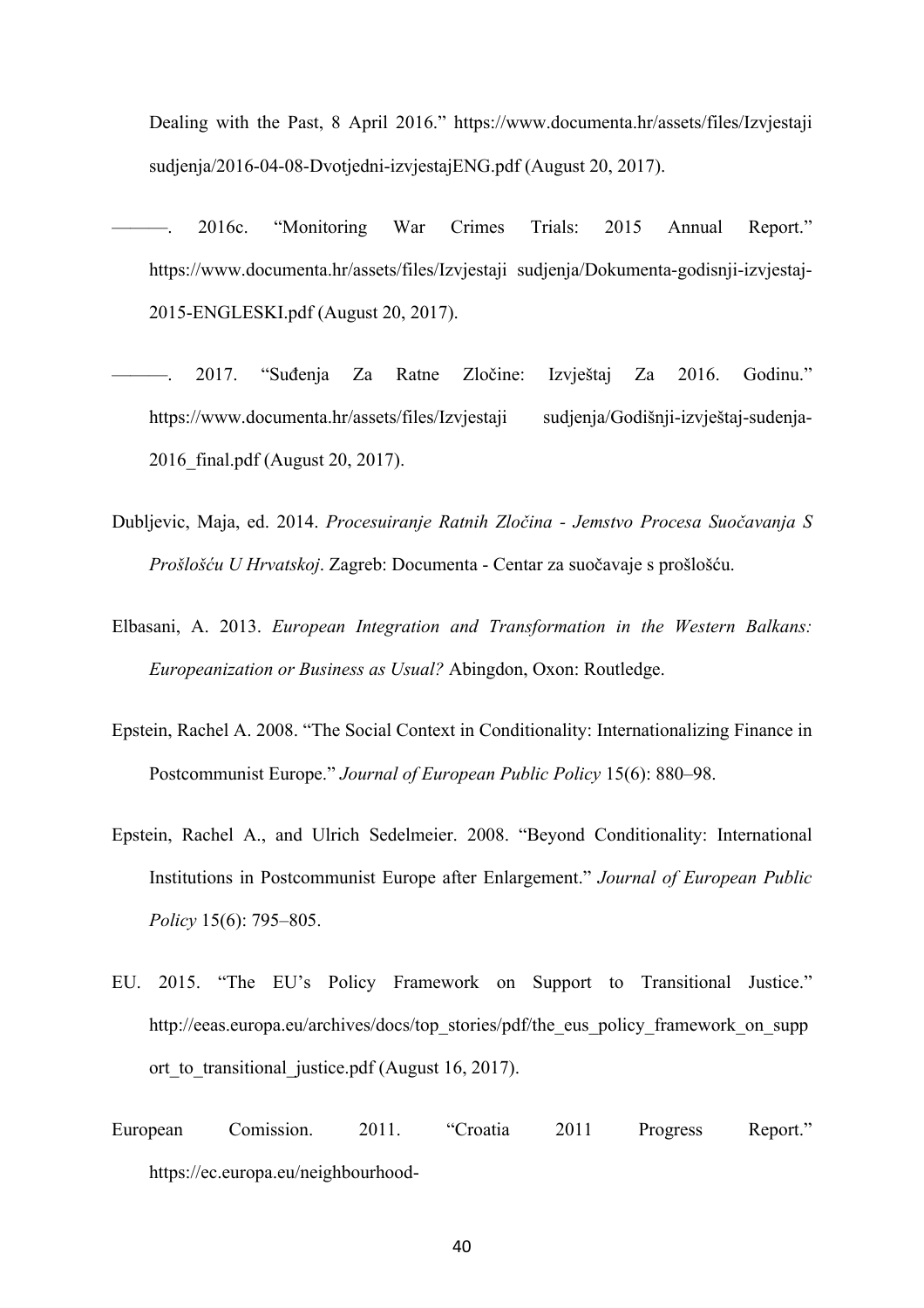enlargement/sites/near/files/pdf/key\_documents/2011/package/hr\_rapport\_2011\_en.pdf (August 20, 2017).

- Gordon, Claire. 2010. "The Stabilization and Association Process in the Western Balkans: An Effective Instrument of Post-Conflict Management?" In *EU Conflict Management*, ed. James Hughes. London, New York: Routledge, Taylor & Francis Group, 49–64.
- Grabbe, Heather. 2001. "How Does Europeanization Affect CEE Governance? Conditionality, Diffusion and Diversity." *Journal of European Public Policy* 8(6): 1013–31.

———. 2006. *The EU's Transformative Power: Europeanization Through Conditionality in Central and Eastern Europe*. New York: Palgrave Macmillan.

- Grodsky, Brian. 2017. "International Prosecutions and Domestic Politics : The Use of Truth Commissions as Compromise Justice in Serbia and Croatia." *International Studies Review* 11(4): 687–706.
- Hartmann, Florence. 2009. "The ICTY and EU Conditionality." In *War Crimes, Conditionality and EU Integration in the Western Balkans*, eds. Judy Batt et al. Chaillot Paper, Institute for Security Studies, 67–83.
- HLC. 2017. "Campaign for the Establishment of RECOM under the Auspices of the Berlin Process." http://www.hlc-rdc.org/?p=33852&lang=de (August 13, 2017).
- Hughes, James. 2009. "Introduction: The Making of EU Conflict Management Strategy— Development through Security?" *Ethnopolitics* 8(3–4): 275–85.
- Hughes, James, Gwendolyn Sasse, and Claire Gordon. 2004. "Conditionality and Compliance in the EU's Eastward Enlargement: Regional Policy and the Reform of Sub-National Government." *Journal of Common Market Studies* 42(3): 523–51.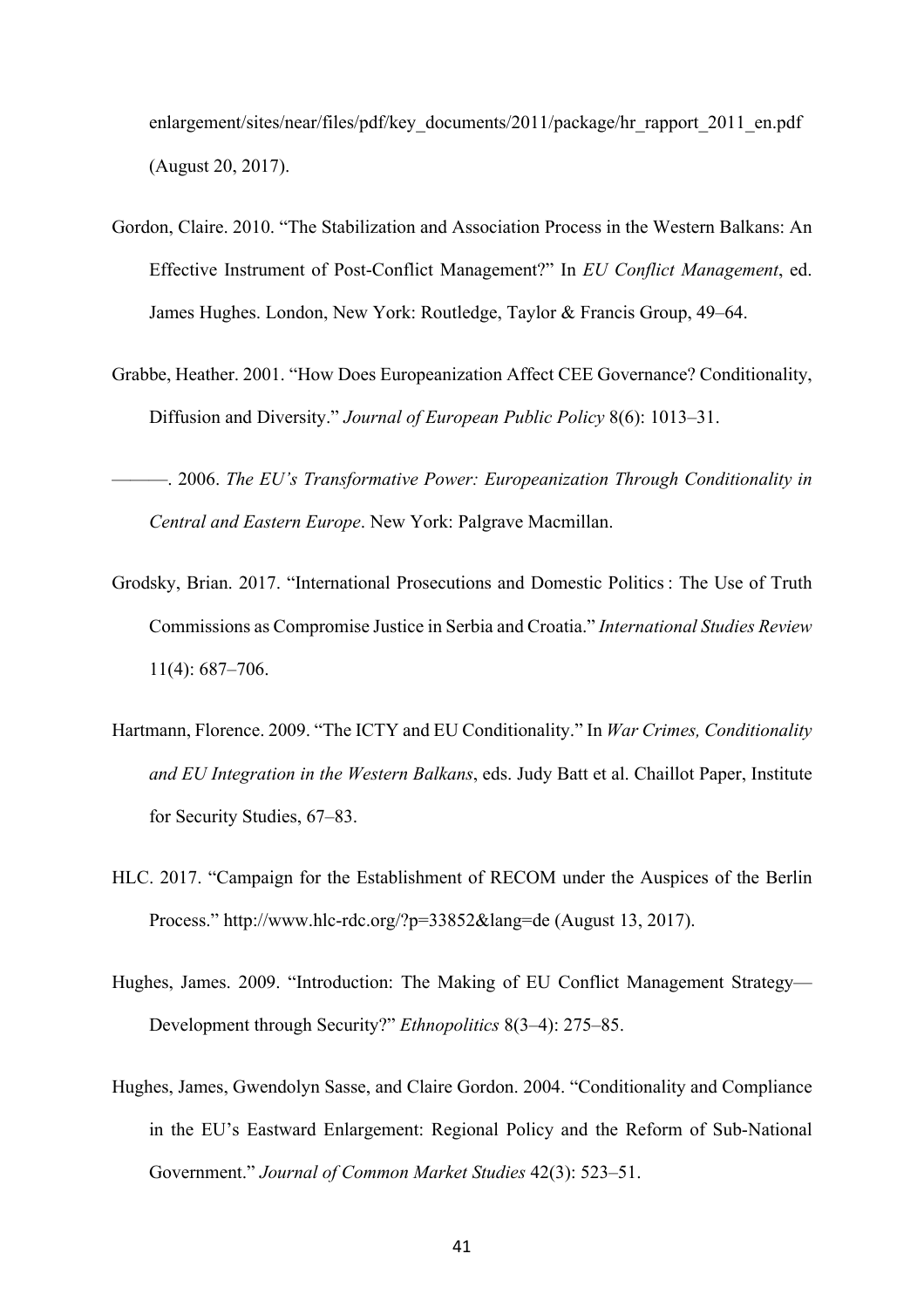- Huyse, L. 2003. "Justice." In *Reconciliation after Violent Conflict*, eds. D. Bloomfield, T. Barnes, and L. Huyse. Stockholm: International Institute for Democracy and Electoral Assistance, 97–115.
- ICTJ. 2009. "What Is Transitional Justice?" https://www.ictj.org/sites/default/files/ICTJ-Global-Transitional-Justice-2009-English.pdf (August 19, 2017).
- Isser, D. 2011. *Customary Justice and the Rule of Law in War-Torn Societies*. Washington, DC: United States Institute for Peace Press.
- Ivanovic, Josip. 2013. "Croatia War Veterans Launch Campaign for Cyrillic Ban." *BIRN*. http://www.balkaninsight.com/en/article/croatia-war-veterans-launch-campaign-forcyrillic-ban/1431/43 (August 11, 2017).
- Jovic, Dejan. 2004. "'Official Memories' in Post-Authoritarianism: An Analytical Framework." *Journal of Southern Europe and the Balkans* 6(2): 97–108.
- ———. 2009. "Croatia after Tudjman: The ICTY and Issues of Transitional Justice." *Chaillot Paper* (116): 13–27.
- Jovic, Dejan, and Christopher Lamont. 2010. "Introduction Croatia after Tuđman: Encounters with the Consequences of Conflict and Authoritarianism." *Europe-Asia Studies* 62(10): 1609–20.
- Kasapas, George. 2008. "An Introduction to the Concept of Transitinal Justice: Western Balkans and EU Conditionality." *Challenges* 18: 59–76.
- Kelley, Judith Green. 2004. *Ethnic Politics in Europe: The Power of Norms and Incentives*. Princeton, NJ: Princeton University Press.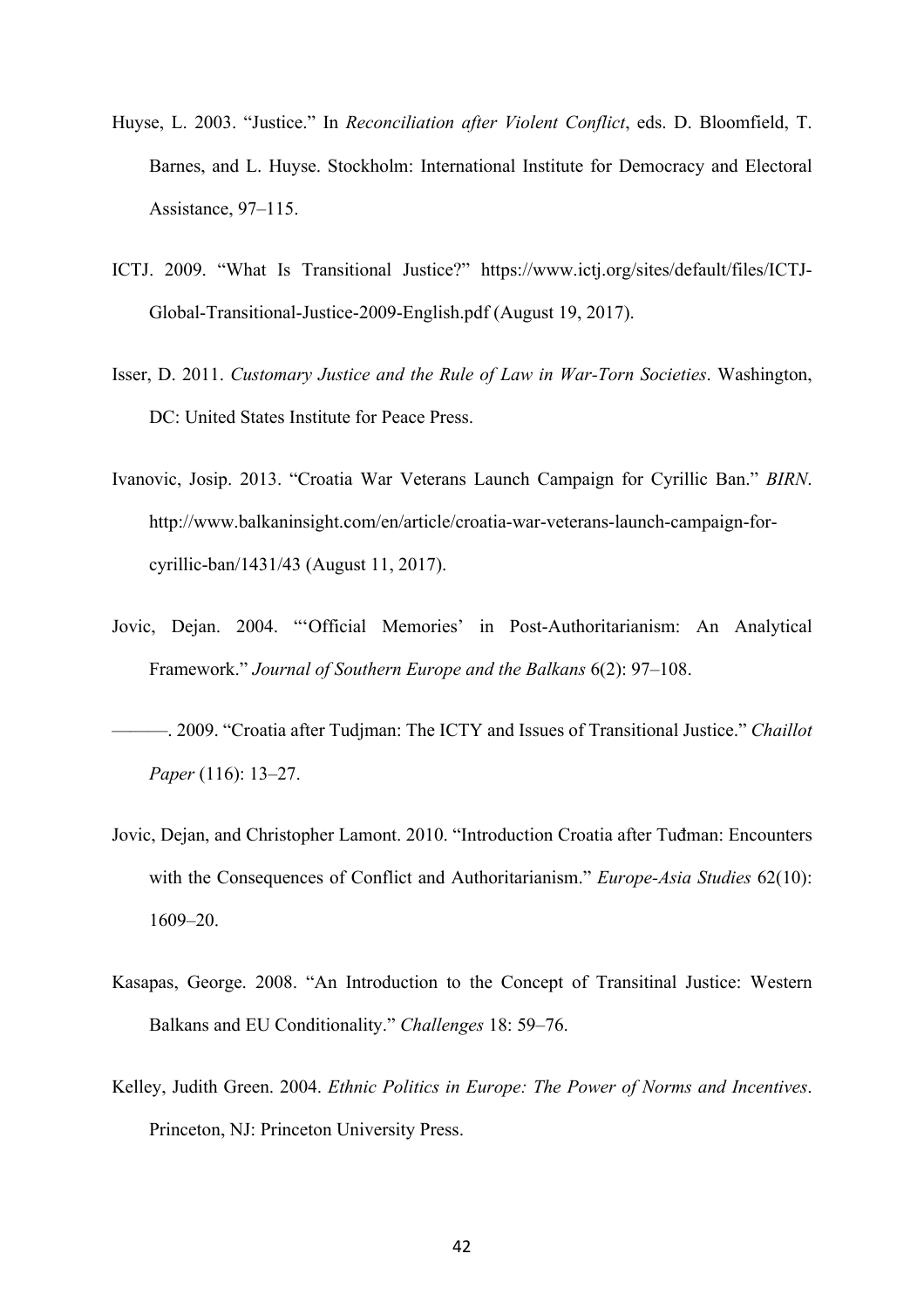- Knill, Christoph, and Jale Tosun. 2009. "Post-Accession Transposition of EU Law in the New Member States: A Cross-Country Comparison." *European Integration Online Papers-Eiop* 13: 18.
- Koren, Snjezana. 2015. "Twentieth-Century Wars in History Teaching and Public Memory of Present-Day Croatia." *Studi sulla formazione* 2: 11–32.
- Koska, Viktor, and Ana Matan. 2017. "Croatian Citizenship Regime and Traumatized Categories of Croatian Citizens : Serb Minority and Croatian Defenders of the Homeland War." *Croatian Political Science Review* 54(1–2): 119–49.
- Kostovicova, Denisa, ed. 2009. *The European Union and Transitional Justice: From Retributive to Restorative Justice in the Western Balkans*. Belgrade: Humanitarian Law Centre.
- ———. 2014. "When Enlargement Meets Common Foreign and Security Policy: Serbia's Europeanisation, Visa Liberalisation and the Kosovo Policy." *Europe-Asia Studies* 66(1): 67–87.
- Kostovicova, Denisa, Vesna Bojicic-Dzelilovic, and Natasa Kandic. 2010. "Introduction." In *The European Union and Transitional Justice: From Retributive to Restoratvie Justice in the Western Balkans*, Humanitarian Law Centre, 75–78.
- Lambourne, Wendy. 2014. "Transformative Justice, Reconciliation and Peacebuilding." In *Transitional Justice Theories*, eds. Susanne Buckley-Zistel, Teresa Koloma Beck, Christian Braun, and Friederike Mieth. Abingdon, Oxon: Routledge, Taylor & Francis Group, 19–40.

Lamont, Christopher. 2004. "A New Croatian Right: Nationalist Political Parties and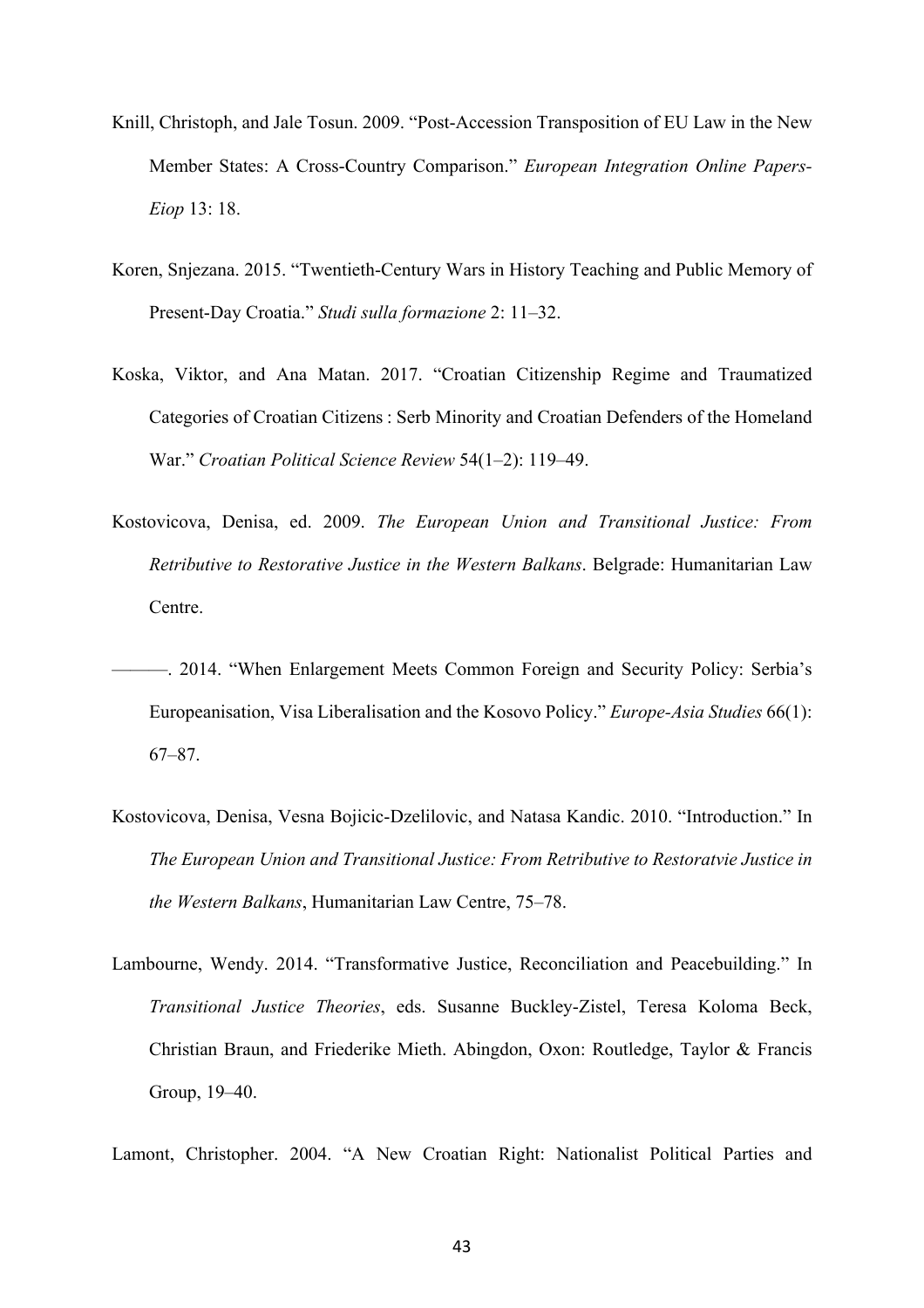Contemporary Croatian Politics." *Balkanistica* 17: 45–67.

- ———. 2008. "Lamont, Christopher, Explaining the Regeneration of the Croatian Democratic Union in Post-Presidential Authoritarian Croatia: Elites, Legacies and Party Organization." *Balkanistica* 57–86: 57–86.
- ———. 2010. "Defiance or Strategic Compliance? The Post-Tuđman Croatian Democratic Union and the International Criminal Tribunal for the Former Yugoslavia." *Europe-Asia Studies* 62(10): 1683–1705.
- Leiber, S. 2007. "Transposition of EU Social Policy in Poland: Are There Different 'Worlds of Compliance' in East and West?" *Journal of European Social Policy* 17(4): 349–60.
- Levitz, Philip, and Grigore Pop-Eleches. 2010. "Why No Backsliding? The European Union's Impact on Democracy and Governance Before and After Accession." *Comparative Political Studies* 43(4): 457–85.
- March, James G., and Johan P. Olsen. 1998. "The Institutional Dynamics of International Political Orders." *International Organization* 52(4): 943–69.
- Mazic, Marko. 2015. "Imamo Hrvatsku, Što Će Nam Pravda?" *Kroz pristupanje ka pravdi*: 10–13. http://www.hlc-rdc.org/wpcontent/uploads/2015/12/krozPRISTUPANJEkaPRAVDI\_12\_9.pdf (August 20, 2017).
- Milekic, Sven. 2015a. "Croatian Right-Wingers Parade 'Hawk Guard' at Rallies." *BIRN*. http://www.balkaninsight.com/en/article/croatian-right-wingers-show-uniformed-youthin-elections-campaign-10-26-2015 (August 12, 2017).
- ———. 2015b. "New Croatia President Celebrates with Protesting Veterans." *BIRN*. http://www.balkaninsight.com/en/article/new-croatian-president-celebrates-with-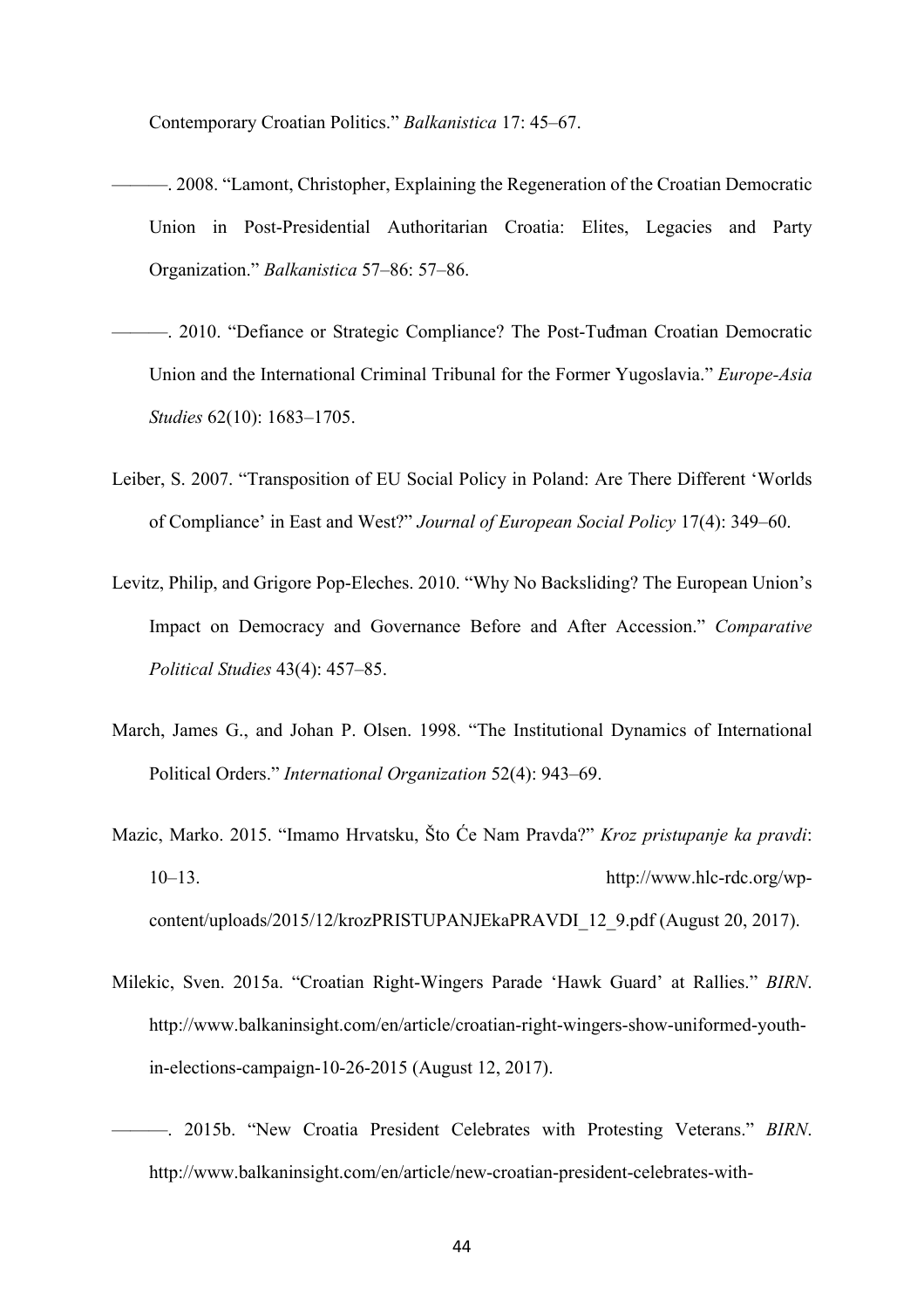protesting-war-veterans (August 12, 2016).

- ———. 2016a. "Boycott Overshadows Croatian Concentration Camp Memorial." *BIRN*. http://www.balkaninsight.com/en/article/boycott-overshadows-memorial-for-croatiawwii-victims-04-22-2016 (August 11, 2017).
- ———. 2016b. "Croatia Govt Urged to Sack 'Extremist' Minster." *BIRN*. http://www.balkaninsight.com/en/article/numerous-intellectuals-sign-against-croatianculture-minister-05-24-2016 (August 12, 2017).
- ———. 2016c. "Croatian Culture Minister Visits Controversial 1990s Memorial." *BIRN*. http://www.balkaninsight.com/en/article/croatian-culture-minister-visits-1990scontroversial-memorial-05-20-2016 (August 12, 2017).
- ———. 2016d. "Croatian Culture Minister Wrote for Pro-Fascist Journal." *BIRN*. http://www.balkaninsight.com/en/article/croatian-culture-minister-wrote-for-pro-nazijournal-02-11-2016 (August 12, 2017).
	- ———. 2016e. "Croatian Minister's 'Pro-Nazi' Video Sparks Again." *BIRN*. http://www.balkaninsight.com/en/article/croatian-government-burdened-by-cultureminister-hasanbegovic-02-24-2016 (August 12, 2017).
- ———. 2016f. "Croatian Minister Joined 1990s Fascist-Backed Protests." *BIRN*. http://www.balkaninsight.com/en/article/croatian-culture-minister-participated-in-1990s-pro-fascist-protests-06-03-2016 (August 12, 2017).
- ———. 2016g. "Croatian Wartime Unite Celebrates with Fascist Chants." *BIRN*. http://www.balkaninsight.com/en/article/croatian-wartime-unit-celebrates-with-fascistchant-04-11-2016 (August 12, 2017).

45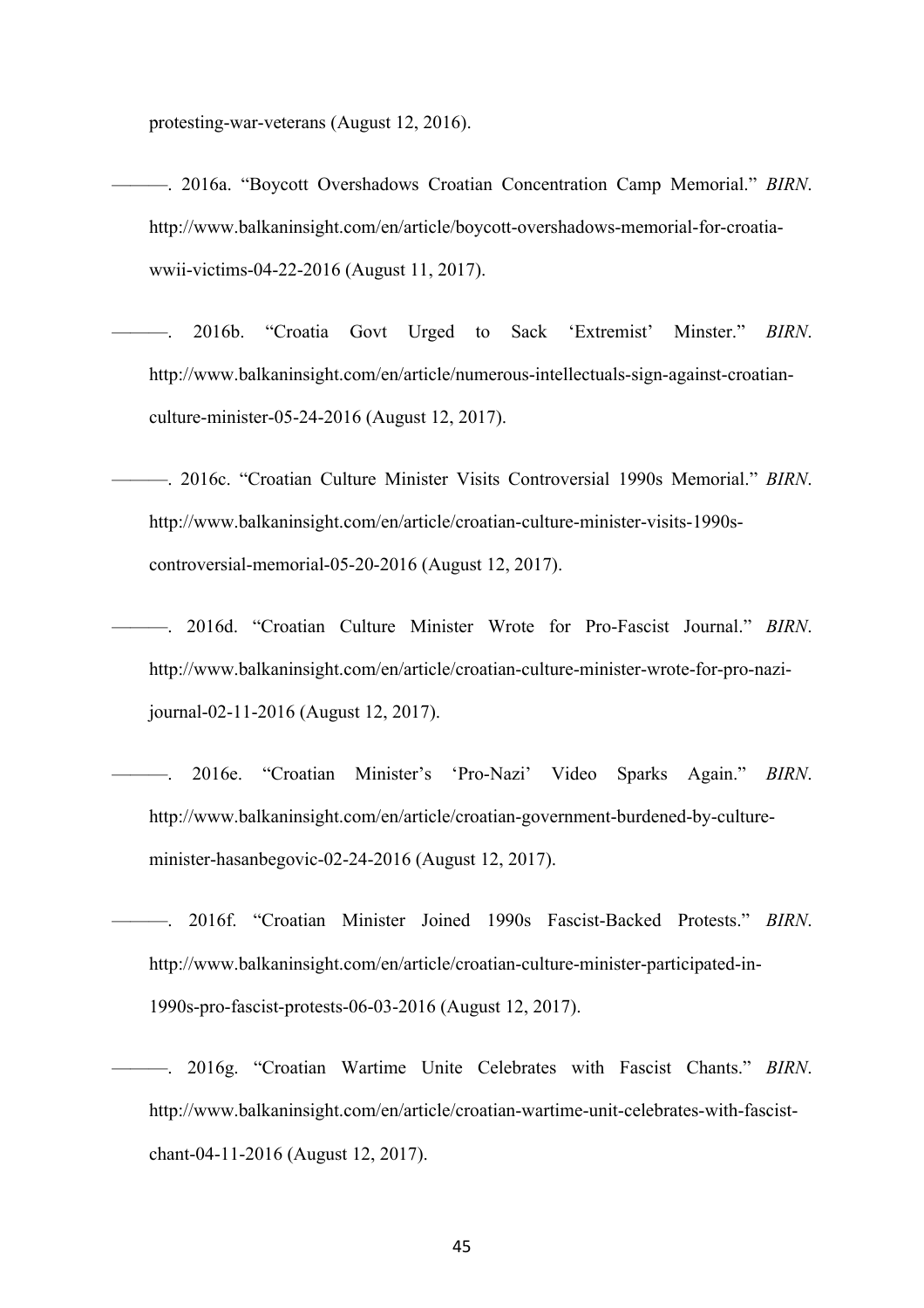- ———. 2016h. "Fascist Slogan Near Croatia Concentration Camp Sparks Anger." *BIRN*. http://www.balkaninsight.com/en/article/plaque-near-wwii-concentration-campscandalises-region-12-05-2016 (August 12, 2017).
- ———. 2017a. "Croatia to Review Use of Fascist, Communist Symbols." *BIRN*. http://www.balkaninsight.com/en/article/croatian-govt-forms-dealing-with-past-council-03-02-2017 (August 12, 2017).
- ———. 2017b. "Croatian President Denies Support for Fascism Is Rising." *BIRN*. http://www.balkaninsight.com/en/article/croatian-president-rejects-claims-of-society-sfascistisation-03-09-2017 (August 11, 2017).
- ———. 2017c. "Rival Events Commemorate Croatian WWII Camp Victims." *BIRN*. http://www.balkaninsight.com/en/article/again-multiple-commemorations-at-croatianwwii-camp-jasenovac-04-24-2017 (August 11, 2017).
- N1. 2016a. "Branitelji Prosvjednicima: 'Četnici! Marš Iz Hrvatske!'" http://hr.n1info.com/a141657/Vijesti/Branitelji-prosvjednicima-Cetnici-Mars-iz-Hrvatske.html (August 13, 2017).
- ———. 2016b. "Vlaho Orepić: Osobno Sam Zabranio Prosvjed U Zagrebu." *N1*. http://hr.n1info.com/a142020/Vijesti/Vlaho-Orepic-Osobno-sam-zabranio-prosvjed-u-Zagrebu.html (August 13, 2017).
- OHCHR. 2015. "Report of the Working Group on Enforced or Involuntary Disappearances." http://www.ohchr.org/EN/Issues/Disappearances/Pages/Visits.aspx (August 20, 2017).
- Ombudsman. 2017. "Analiza: Sudska Praksa I Propisi Nedvosmisleno O pozdravu 'Za Dom Spremni.'" http://ombudsman.hr/hr/dis/cld/1031-analiza-sudska-praksa-i-propisi-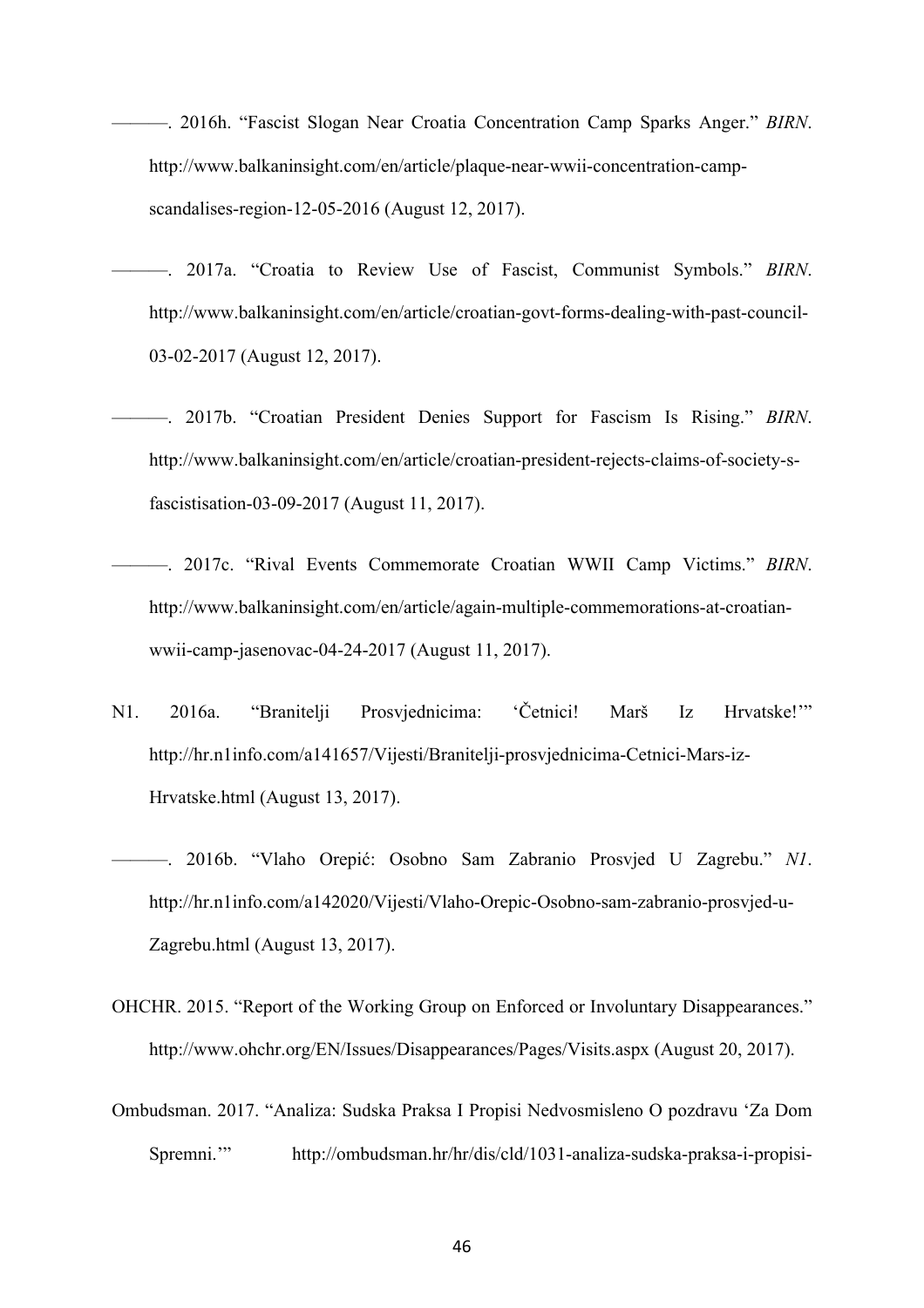nedvosmisleno-o-pozdravu-za-dom-spremni (August 19, 2017).

- Pavlaković, Vjeran. 2010. "Croatia, the International Criminal Tribunal for the Former Yugoslavia, and General Gotovina as a Political Symbol." *Europe-Asia Studies* 62(10): 1707–40.
- Peskin, Victor, and Mieczysław P. Boduszyn´ski. 2003. "International Justice and Domestic Politics: Post-Tudjman Croatia and the International Criminal Tribunal for the Former Yugoslavia." *Europe-Asia Studies* 55(7): 1117–42.
- Peskin, Victor, and Mieczysław P. Boduszyńskiy. 2011. "Balancing International Justice in the Balkans: Surrogate Enforcers, Uncertain Transitions and the Road to Europe." *International Journal of Transitional Justice* 5(1): 52–74.
- Pridham, Geoffrey. 2008. "The EU's Political Conditionality and Post-Accession Tendencies: Comparisons from Slovakia and Latvia." *Journal of Common Market Studies* 46(2): 365– 87.
- Putnam, Robert D. 1988. "Diplomacy and Domestic Politics: The Logic of Two-Level Games Diplomacy and Domestic Politics: The Logic of Two-Level Games." *International Organization* 42(3): 427–60.
- Rangelov, Iavor. 2006. "Eu Conditionality and Transitional Justice in the Former Yugoslavia." *Croatian yearbook of European law & policy* 2(2): 365–75.
- ———. 2014. "Democracy or Stability? European Approaches to Justice in Peace and Transitional Processes." *Global Policy* 5(2): 191–200.
- Rangelov, Iavor, Marika Theros, and Natasa Kandic. 2016. "EU Approaches to Justice in Conflict and Transition." *Security in Transition*: 1–20.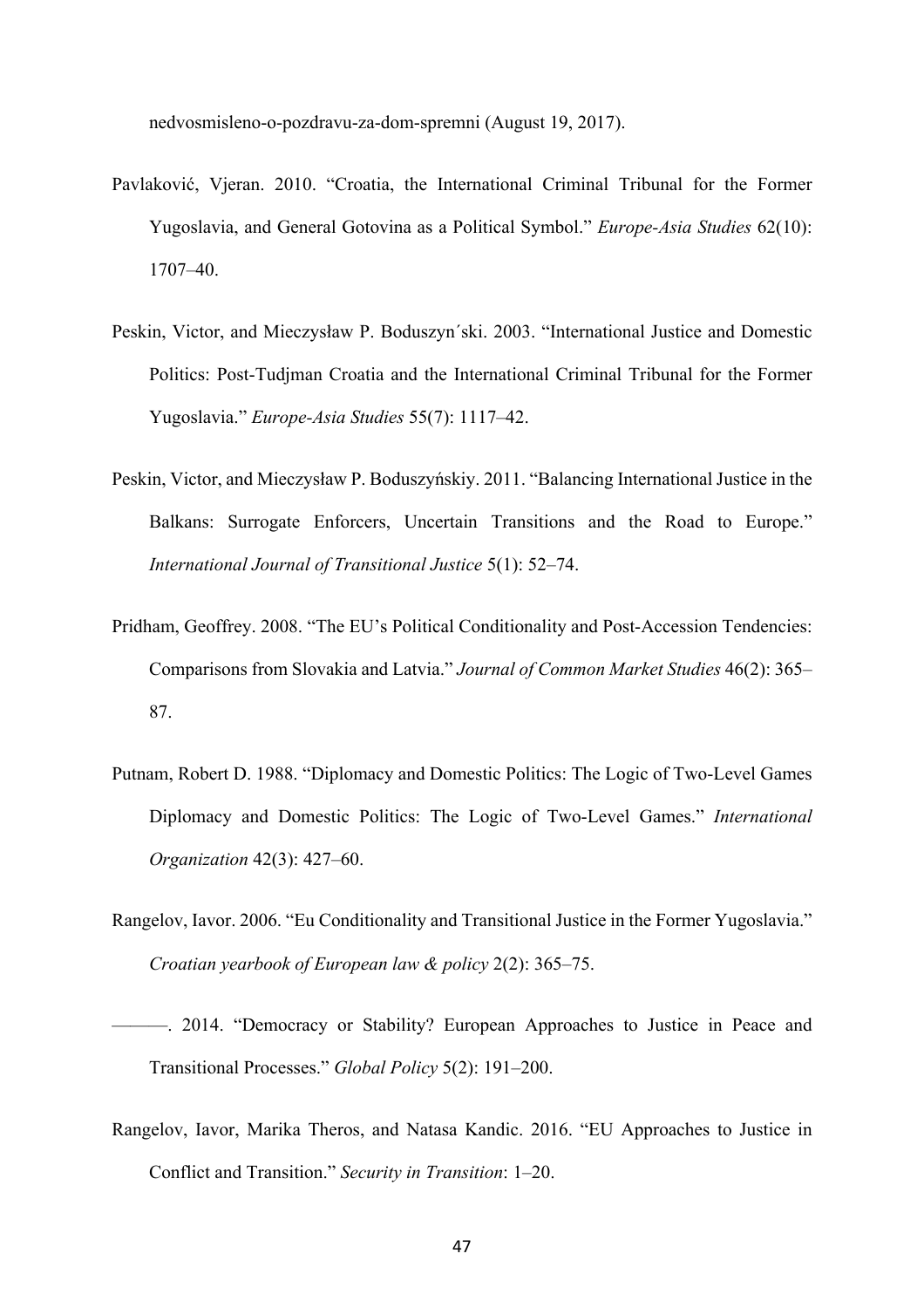- Risse, Thomas, and Kathryn Sikknik. 1999. "The Socialization of International Human Rights Norms into Domestic Practices: Introduction." In *The Power of Human Rights: International Norms and Domestic Change*, eds. Thomas Risse, Kathryn Sikknik, and Stephen C. Ropp. Cambridge: Cambridge University Press, 1–38.
- Roht-Arriaza, N. 2005. *The Pinochet Effect: Transnational Justice in the Age of Human Rights*. Philadelphia, PA: University of Pennsylvania Press.
- Roht-Arriaza, N., and J. Mariezcurrena. 2006. *Transitional Justice in the Twenty-First Century: Beyond Truth versus Justice*. Cambridge: Cambridge University Press.
- Sasse, Gwendolyn. 2008. "The Politics of EU Conditionality: The Norm of Minority Protection during and beyond EU Accession." *Journal of European Public Policy* 15(6): 842–60.
- Schiff, B.N. 2008. *Building the International Criminal Court*. Cambridge: Cambridge University Press.
- Schimmelfennig, Frank. 2005. "Strategic Calculation and International Socialization: Membership Incentives, Party Constellations, and Sustained Compliance in Central and Eastern Europe." *International Organization* 59(4): 827–60.
- Schimmelfennig, Frank, and Ulrich Sedelmeier. 2004. "Governance by Conditionality: EU Rule Transfer to the Candidate Countries of Central and Eastern Europe." *Journal of European Public Policy* 11(4): 661–79.

<sup>———. 2005. &</sup>quot;Introduction: Conceptualizing the Europeanization of Central and Eastern Europe." In *The Europeanization of Central and Eastern Europe*, Ithaca and London: Cornell University Press, 1–29.

<sup>———. 2008. &</sup>quot;Candidate Countries and Conditionality." In *Europeanization: New Research*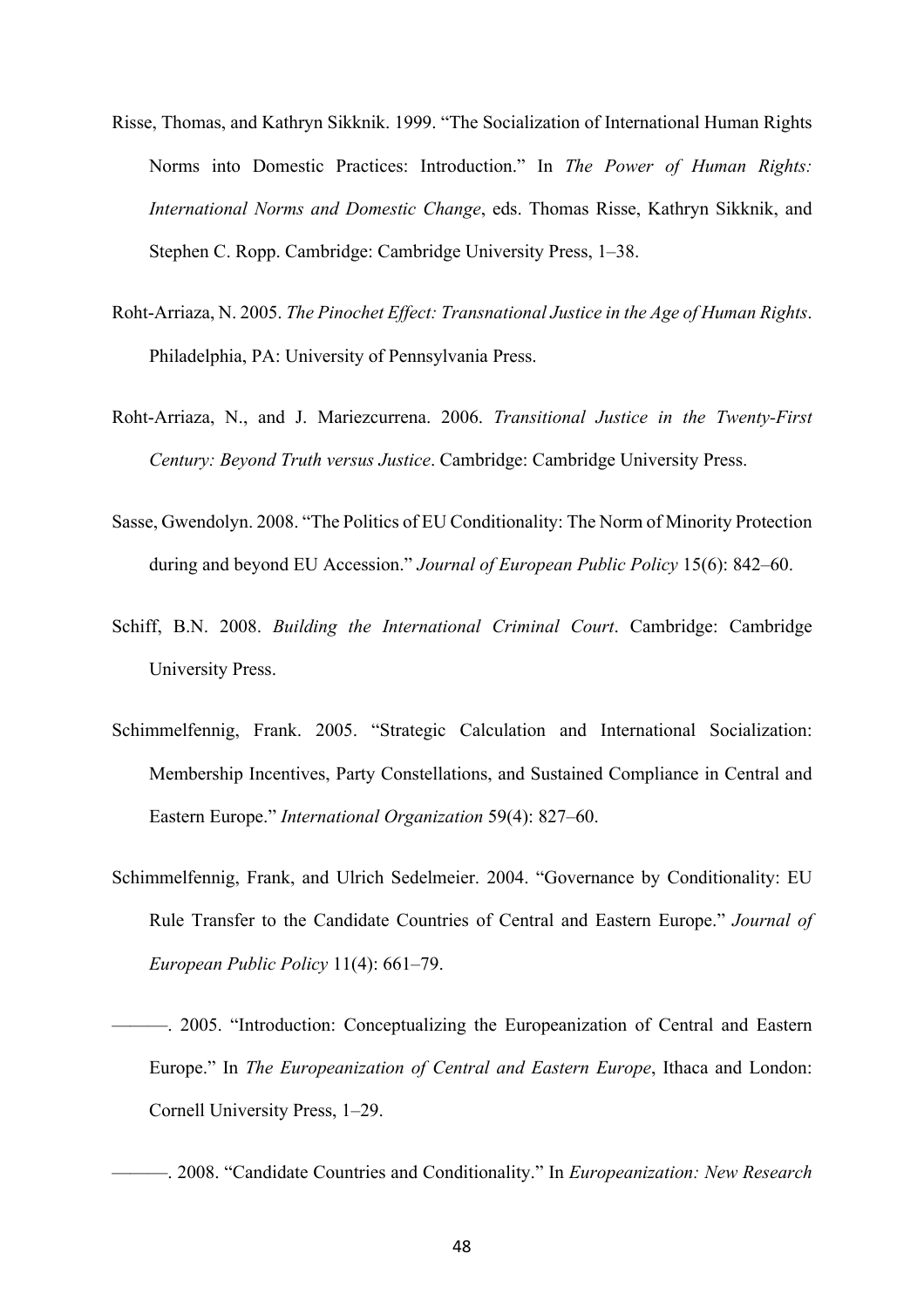*Agendas*, eds. Paolo Graziano and Maarten P. Vink. Basingstoke, UK: Palgrave Macmillan, 88–101.

- Schmidt, Vivien A. 2008. "Discursive Institutionalism: The Explanatory Power of Ideas and Discourse." *Annual Review of Political Science* 11(1): 303–26.
- Schmidt, Vivien A, and Claudio M Radaelli. 2004. "Policy Change and Discourse in Europe: Conceptual and Methodological Issues." *West European Politics* 27(2): 183–210.
- Seawright, Jason, and John Gerring. 2008. "Case Selection Techniques in Case Study Research: A Menu of Qualitative and Quantitative Options." *Political Geography Quarterly* 61: 294–308.
- Sedelmeier, Ulrich. 2011. "Europeanisation in New Member and Candidate States." *Living Reviews in European Governance* 6(1): 1–52.
- ———. 2012. "Is Europeanisation through Conditionality Sustainable? Lock-in of Institutional Change after EU Accession." *West European Politics* 35(1): 20–38.
- SNC. 2015. "SNV Bulletin#3: Violence and Intolerance against Serbs in 2014." http://snv.hr/file/bilten/file/bilten3-2.pdf (August 20, 2017).
- ———. 2016. "SNV Bulletin #6: Hate Speech and Violence Against Serbs in 2015." http://snv.hr/file/bilten/file/bilten6-compressed.pdf (August 20, 2017).
- ———. 2017. "SNV Bulletin #10: Historic Revisionism, Hate Speech and Violence Against Serbs in 2016." http://snv.hr/file/bilten/file/bilten-10-web\_2.pdf (August 20, 2017).
- Spoerri, Marlene. 2011. "Justice Imposed: How Policies of Conditionality Effect Transitional Justice in the Former Yugoslavia." *Europe-Asia Studies* 63(10): 1827–51.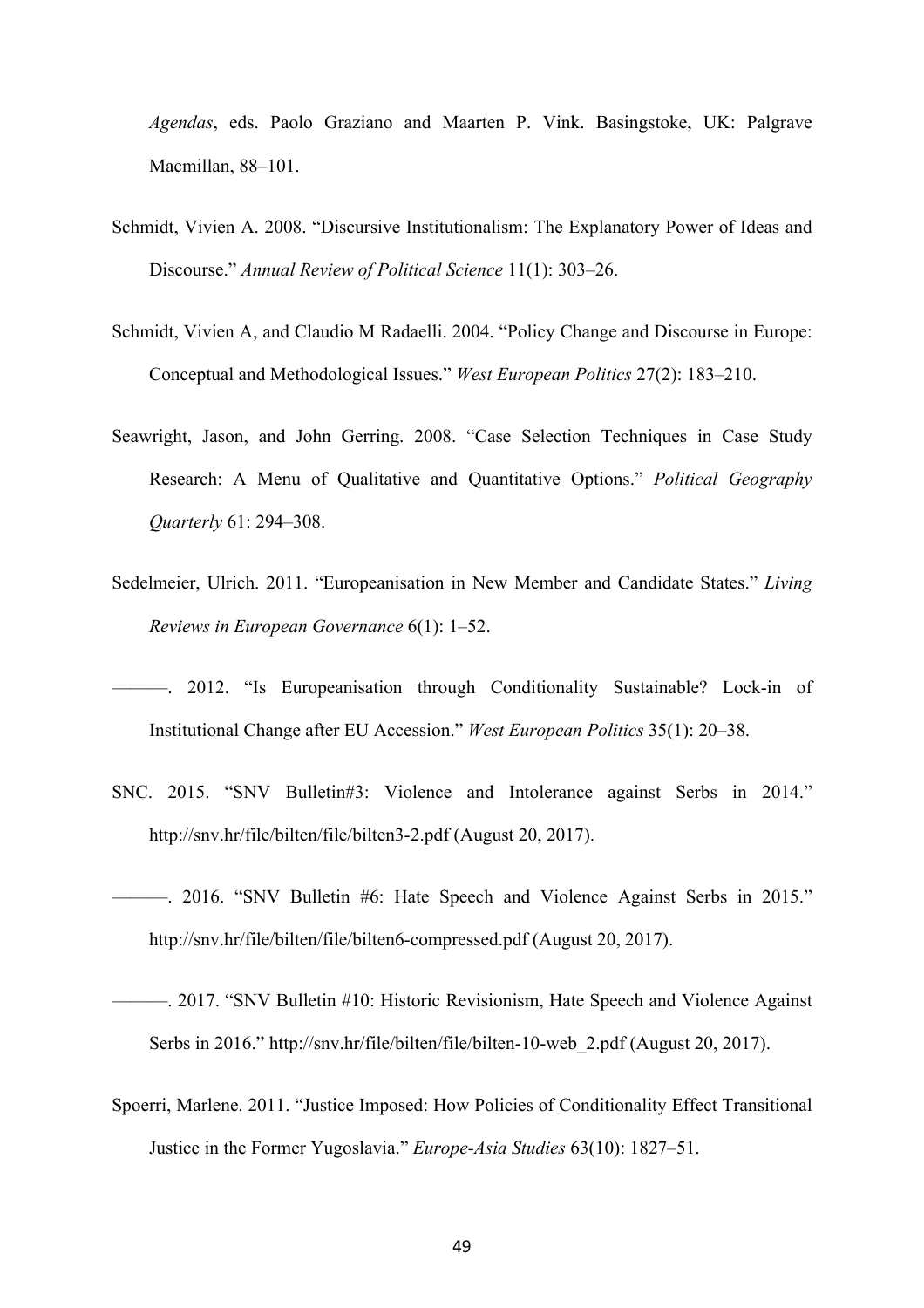Stover, E., and H. M. Weinstein, eds. 2004. *My Neighbor, My Enemy: Justice and Community in the Aftermath of Mass Atrocity*. Cambridge: Cambridge University Press.

Subotic, Jelena. 2009a. *Hijacked Justice*. Ithaca and London: Cornell University Press.

- ———. 2009b. "The Paradox of International Justice Compliance." *International Journal of Transitional Justice* 3(3): 362–83.
- ———. 2011. "Europe Is a State of Mind: Identity and Europeanization in the Balkans." *International Studies Quarterly* 55(2): 309–30.
- ———. 2014. "Bargaining Justice: A Theory of Transitional Justice Compliance." In *Transitional Justice Theories*, eds. Susanne Buckley-Zistel, Teresa Koloma Beck, Christian Braun, and Friederike Mieth. Abingdon, Oxon: Routledge, Taylor & Francis Group, 127–44.

Teitel, Ruti. 2011. *Humanity's Law*. Oxford: Oxford University Press.

- Terselic, Vesna. 2014. "Zagovaranje Suočavanja S Prošlošću U Procesu EU Integracija: Iskustvo Civilnih Inicijativa Iz Hrvatske." *Kroz pristupanje ka pravdi* (3): 7–9. http://www.hlc-rdc.org/wpcontent/uploads/2014/04/krozPRISTUPANJEkaPRAVDI\_03-ff.pdf (August 20, 2017).
	-
- Tocci, Nathalie. 2007. *The EU and Conflict Resolution: Promoting Peace in the Backyard*. London, New York: Routledge, Taylor & Francis Group.
- Trauner, Florian. 2011. *The Europeanisation of the Western Balkans: EU Justice and Home Affairs in Croatia and Macedonia*. Manchester: Manchester University Press.

Tsebelis, George. 2002. *Veto Players: How Political Institutions Work*. New York, Princeton,